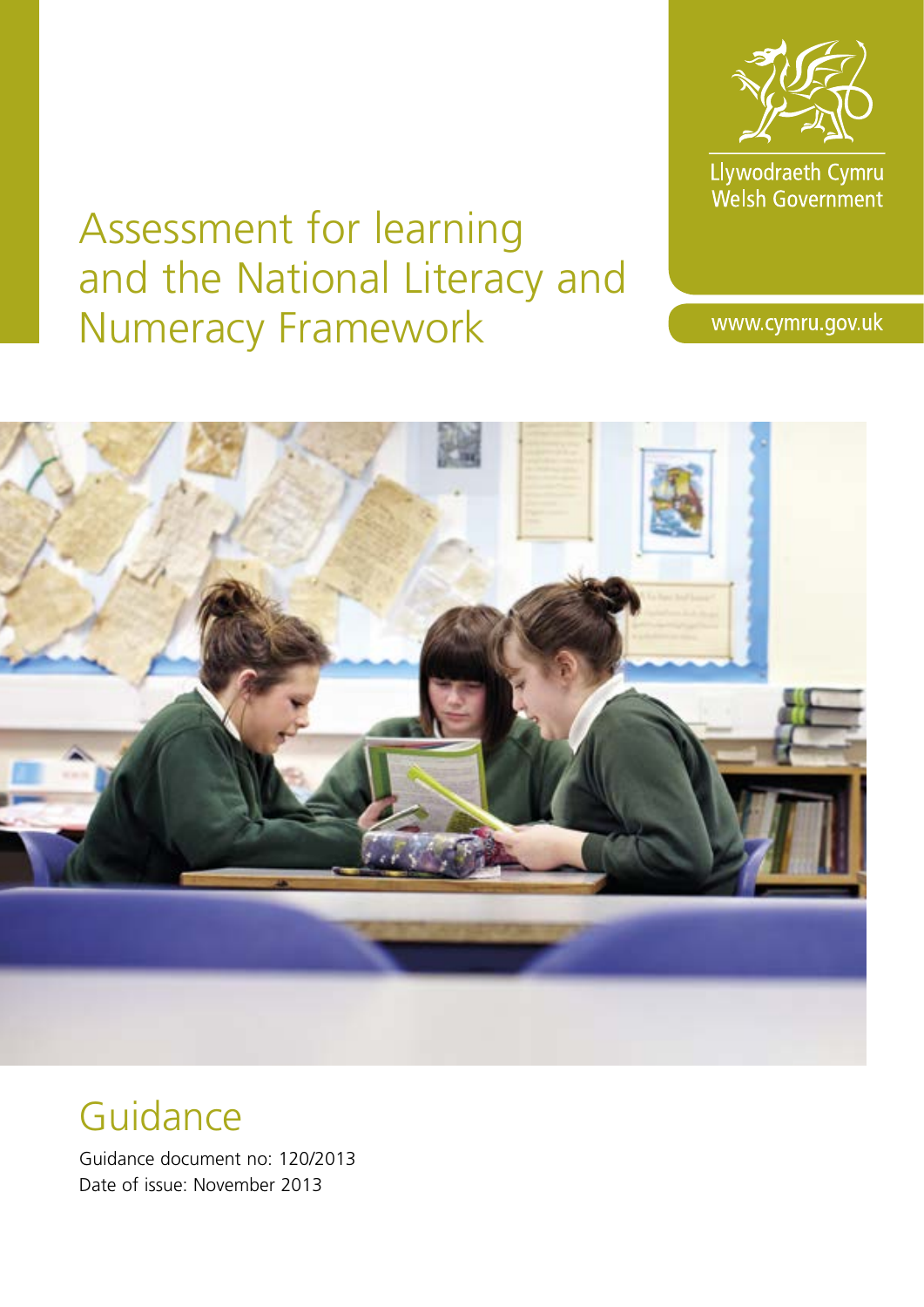# Assessment for learning and the National Literacy and Numeracy Framework

| <b>Audience</b>               | All practitioners and other education professionals and support staff<br>working in primary and secondary schools.                                                                                                                                                                                                                                                                                                                                |  |  |
|-------------------------------|---------------------------------------------------------------------------------------------------------------------------------------------------------------------------------------------------------------------------------------------------------------------------------------------------------------------------------------------------------------------------------------------------------------------------------------------------|--|--|
| <b>Overview</b>               | This document is part of a series of guidance materials to support<br>practitioners in implementing assessment for learning (AfL) through<br>the National Literacy and Numeracy Framework (LNF) across the<br>curriculum.                                                                                                                                                                                                                         |  |  |
| <b>Action</b><br>required     | None $-$ for information only.                                                                                                                                                                                                                                                                                                                                                                                                                    |  |  |
| <b>Further</b><br>information | Enquiries about this document should be directed to:<br>LNF Implementation Team<br>Department for Education and Skills<br>Welsh Government<br>Cathays Park<br>Cardiff<br><b>CF10 3NQ</b><br>Tel: 029 2082 1707<br>e-mail: Curriculumdivision@wales.gsi.gov.uk                                                                                                                                                                                     |  |  |
| <b>Additional</b><br>copies   | This document can be accessed from the Welsh Government's<br>website at learning wales gov.uk                                                                                                                                                                                                                                                                                                                                                     |  |  |
| <b>Related</b><br>documents   | Documents to support the implementation of the LNF can be<br>found at learning.wales.gov.uk/resources/nlnf/?lang=en including<br>Curriculum planning quidance (Welsh Government, 2013) for<br>implementing the LNF.                                                                                                                                                                                                                               |  |  |
|                               | Existing documents that support the development of AfL practice<br>can be found at www.wales.gov.uk/topics/educationandskills/<br>schoolshome/curriculuminwales/thinkingandassessmentforlearning<br>/?lang=en including How to develop thinking and assessment for<br>learning in the classroom (Welsh Assembly Government, 2010) and<br>Why develop thinking and assessment for learning in the classroom?<br>(Welsh Assembly Government, 2010). |  |  |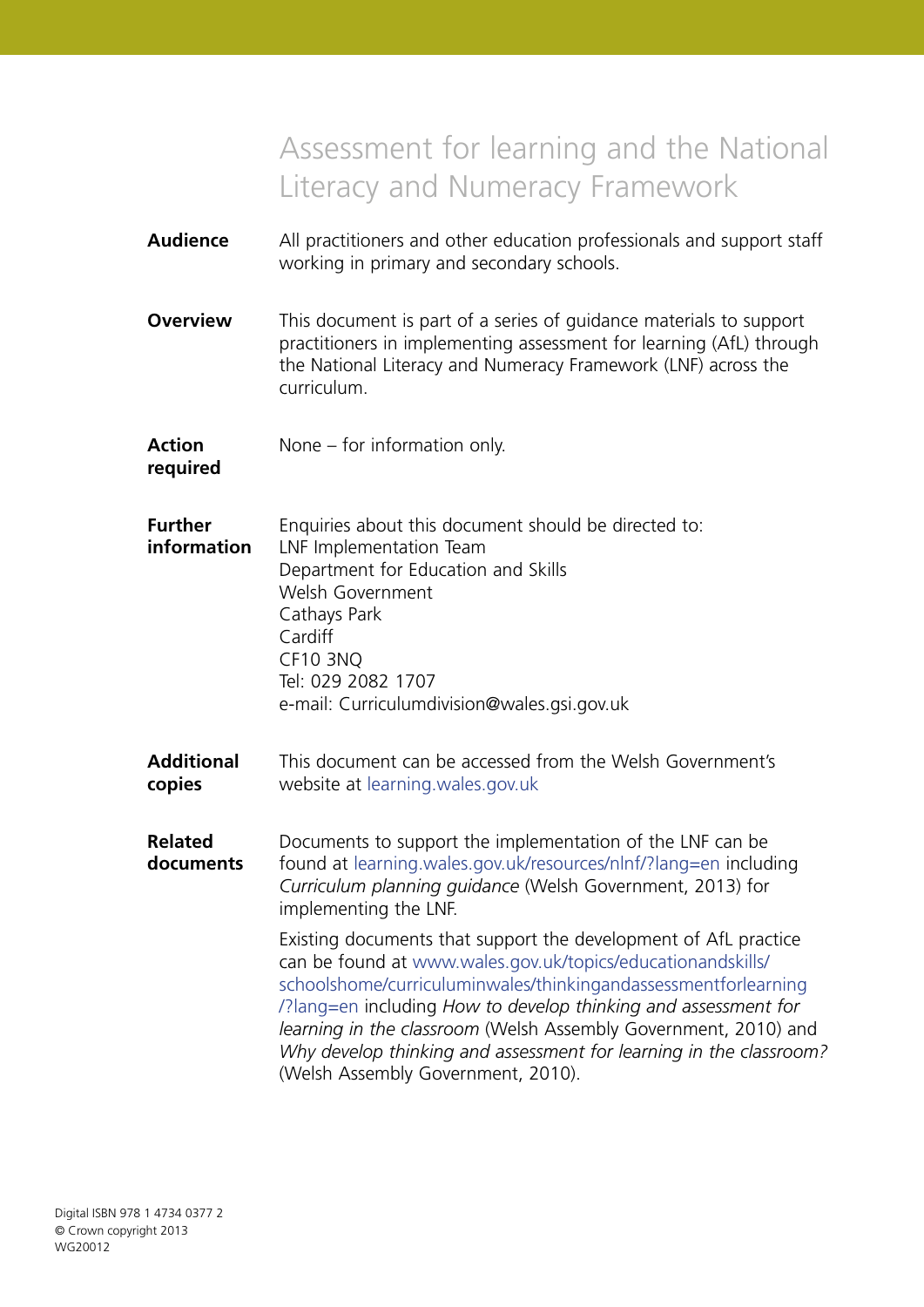# **Contents**

|    | 1. Introduction                                                                                                                                                     | 3                   |  |
|----|---------------------------------------------------------------------------------------------------------------------------------------------------------------------|---------------------|--|
| 2. | The National Literacy and Numeracy Framework (LNF)<br>The key features of the LNF                                                                                   |                     |  |
| 3. | What is assessment for learning (AfL)?<br>Key elements of AfL                                                                                                       | 6<br>$\overline{7}$ |  |
|    | 4. Using AfL and the LNF together<br>How do you know when AfL and the LNF are working<br>well together?                                                             | 9<br>11             |  |
| 5. | Developing a consistent whole-school, integrated<br>approach to using AfL and the LNF together                                                                      | 13                  |  |
| 6. | How can you involve parents and carers?                                                                                                                             | 17                  |  |
| 7. | Using AfL and the LNF to develop literacy and<br>numeracy skills in the Foundation Phase                                                                            | 19                  |  |
|    | 8. Using AfL and the LNF to develop literacy and<br>numeracy skills across the curriculum<br>Using the LNF to set learning expectations and monitor                 | 24                  |  |
|    | progression<br>Using questioning skills and 'talk for learning' to                                                                                                  | 26                  |  |
|    | develop literacy and numeracy skills                                                                                                                                | 29                  |  |
|    | Improving feedback to address literacy and numeracy skills<br>Using the LNF to develop peer and self-assessment<br>Peer coaching among practitioners to develop and | 33<br>35            |  |
|    | embed AfL and the LNF                                                                                                                                               | 39                  |  |
|    | Using information from reading and numeracy tests<br>in a formative way                                                                                             | 41                  |  |
| 9. | Case study examples of whole lessons                                                                                                                                | 45                  |  |
|    | Case study 1: Developing literacy and numeracy in the<br>Foundation Phase                                                                                           | 46                  |  |
|    | Case study 2: Developing literacy in a history lesson<br>in Year 5                                                                                                  | 52                  |  |
|    | Case study 3: Developing numeracy in a design and                                                                                                                   | 57                  |  |
|    | technology lesson<br>Case study 4: Developing literacy and numeracy across                                                                                          |                     |  |
|    | the curriculum in Years 5 and 6<br>Case study 5: Developing literacy in a history lesson                                                                            | 61                  |  |
|    | in Year 9                                                                                                                                                           | 73                  |  |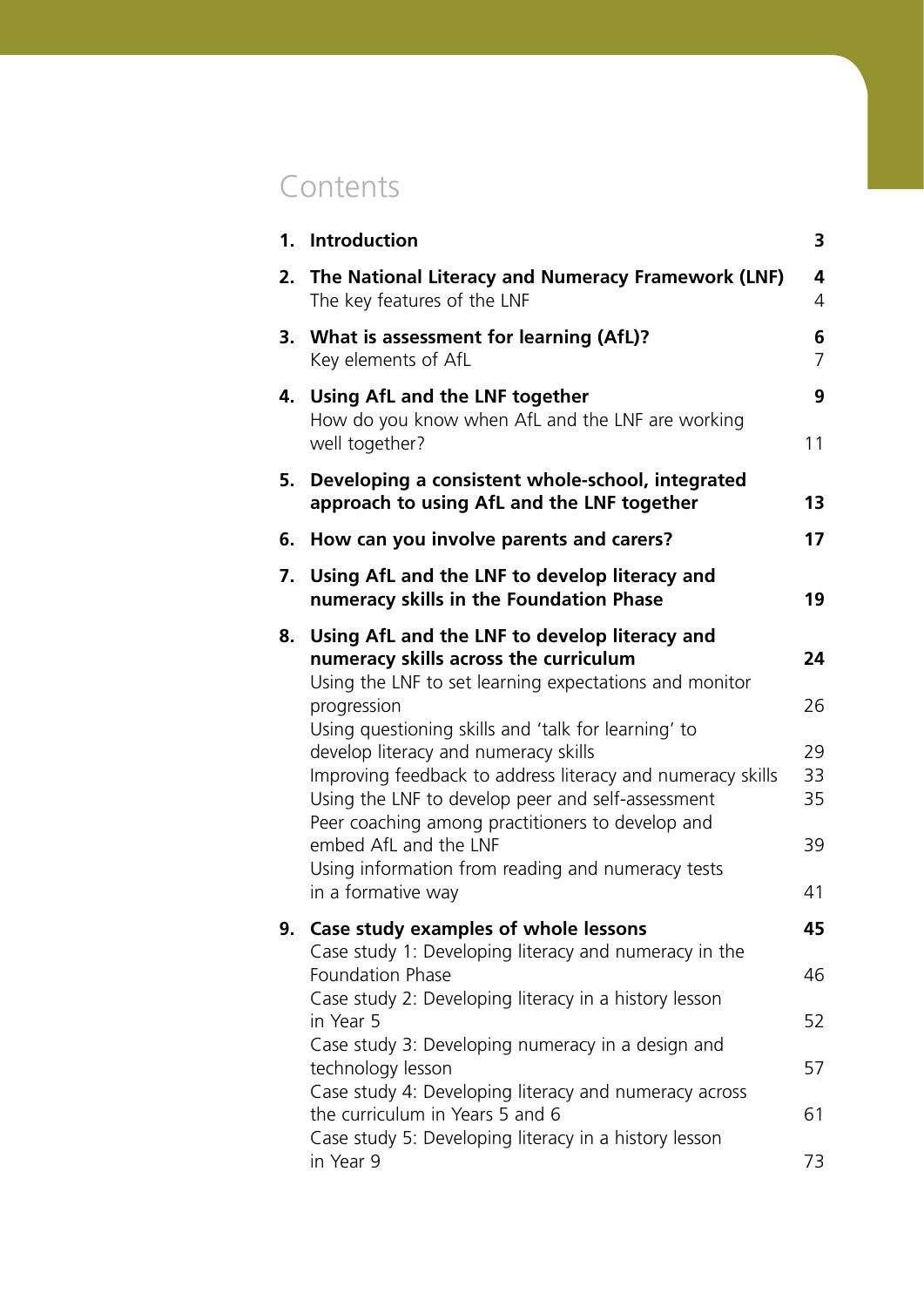| 10. References       | 78 |
|----------------------|----|
| 11. Acknowledgements | 80 |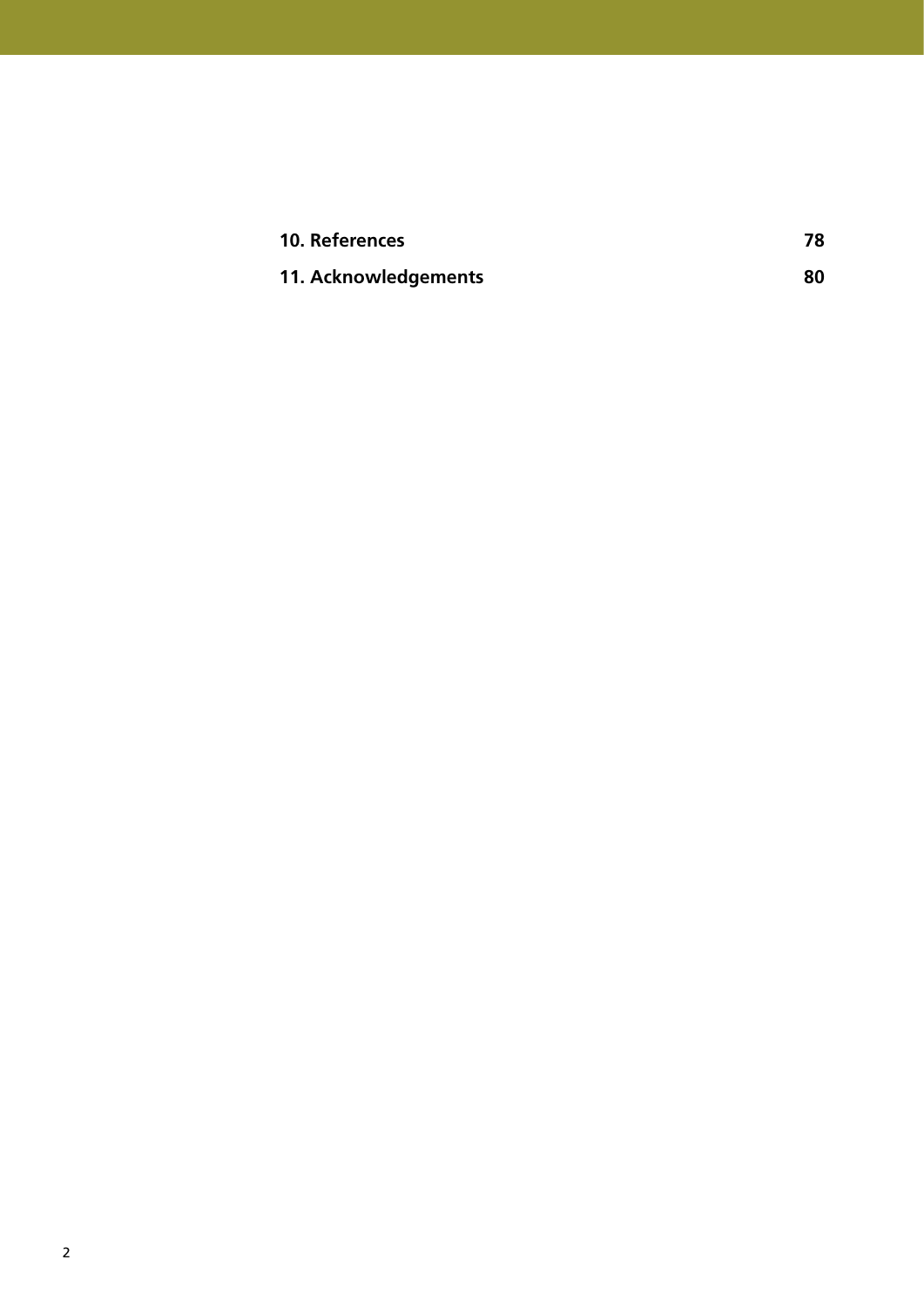### 1. Introduction

The Welsh Government wants to ensure that literacy and numeracy are at the heart of learning in all schools throughout Wales. This has been reflected in the 20-point action plan announced by the then Minister for Education and Skills and in the *Improving schools –*  executive summary (Welsh Government, 2012)<sup>1</sup>. These emphasise the need for all practitioners<sup>2</sup> to be responsible for literacy and numeracy, for them to be equipped with the appropriate skills to deliver literacy and numeracy across the curriculum. It is important that practitioners' knowledge and understanding of the National Literacy and Numeracy Framework (LNF) is developed, so that common expectations about the standards expected from learners can be shared across the wider school community.

As the LNF is implemented, the use of assessment for learning (AfL) to improve the skills of learners in these two key areas needs to be developed and reinforced across all subjects.

Excellent AfL practice is already well established in many schools across Wales. As the LNF becomes statutory, integrating an AfL approach across the curriculum with links to progression in literacy and numeracy, as outlined in the LNF, will become a key requirement for all practitioners.

The LNF and AfL practice are applicable for all practitioners and learners from Reception through to Year 9, and each party can benefit from developing their familiarity with both.

Publications already exist which provide lists of AfL tools and strategies<sup>3</sup>. This guidance is focused on how AfL can be used to support your implementation of the LNF, and vice versa. It draws together successful examples from school-based case studies with the expertise of assessment professionals and educational researchers to demonstrate a range of ways in which the LNF and AfL can be linked to support and complement each other across the curriculum.

This document forms part of a series of tailored guidance documents designed to support practitioners in the implementation of the LNF.

2 The term 'practitioners' has been used throughout the document to refer to all educational professionals working within a school. We believe it is important that all teachers, teaching assistants, other support staff and volunteers are engaged with the LNF.

Assessment for learning and the National Literacy and Numeracy Framework November 2013 Guidance document no: 120/2013

1

3

[learning.wales.gov.uk/docs/learningwales/news/121010executivesummaryen.pdf](http://learning.wales.gov.uk/docs/learningwales/news/121010executivesummaryen.pdf)

Some AfL strategies are listed in existing Welsh Government publications, e.g. *How to develop thinking and assessment for learning in the classroom* (2010) (see also the 'References' section on page 78).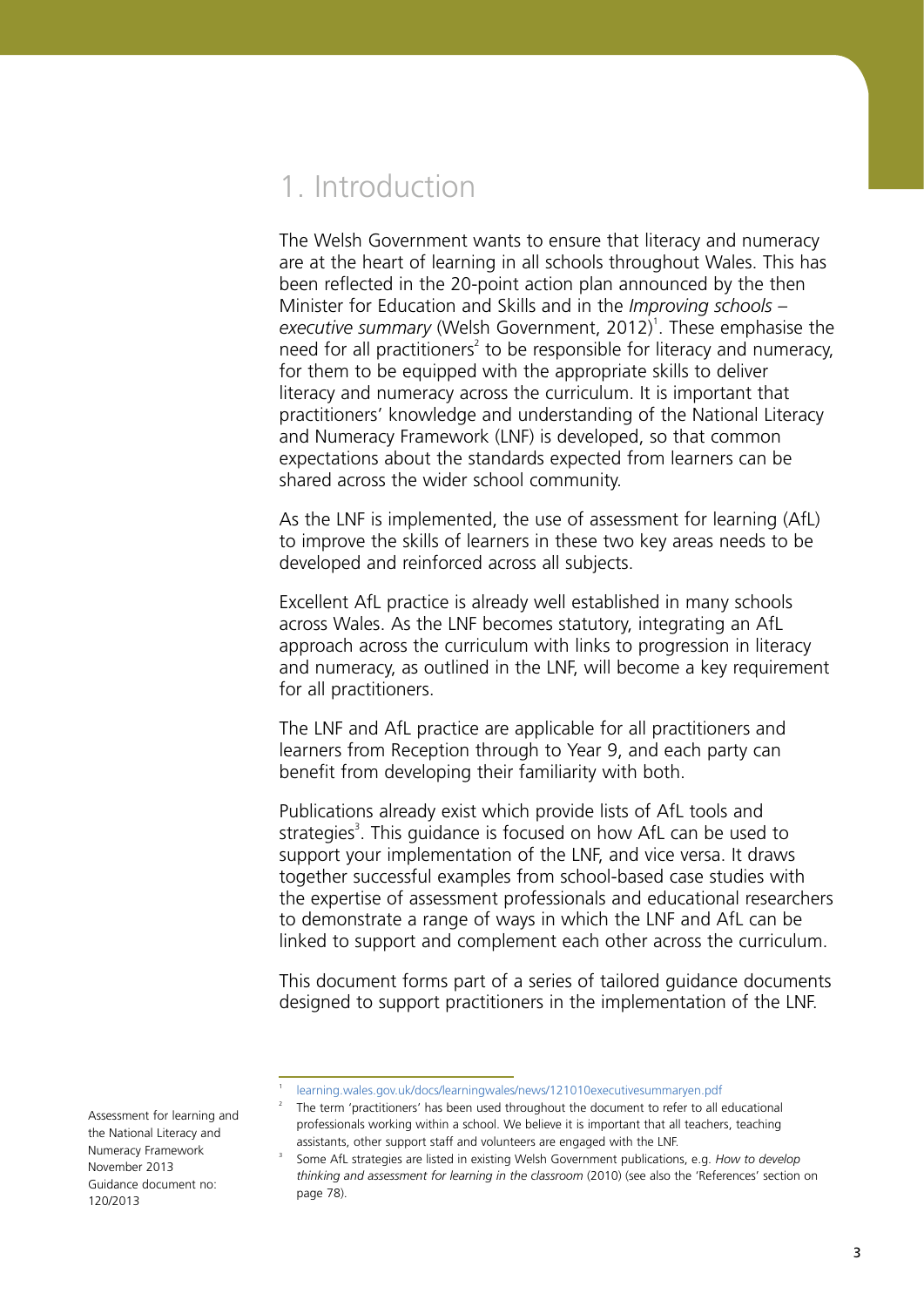# 2. The National Literacy and Numeracy Framework (LNF)

The National Literacy and Numeracy Framework (LNF) is a statutory curriculum requirement from September 2013, with assessment against the LNF becoming statutory from September 2014.

The overarching purpose of the LNF is to help achieve the aim of the Welsh Government that children in Wales are able to develop excellent literacy and numeracy skills during their time at school. It is essential, therefore, that the development of these skills is interwoven throughout the curriculum and that all practitioners recognise their important role in developing the literacy and numeracy skills of their learners.

The LNF has been designed to provide a continuum of development that clearly sets out annual expected outcomes in literacy and numeracy. It should be used both as a curriculum planning tool and as an assessment framework. Cross-curricular planning using the LNF will be essential to ensure that literacy and numeracy skills are embedded across the curriculum and that progression is supported for all learners.

### **The key features of the LNF**

The LNF provides **expectation statements** from ages 5 to 14. The expectation statements are broken down into year groups that set out the skills learners are expected to develop throughout their time in school.

The literacy component (English-medium and Welsh-medium) of the LNF has three strands.

- Oracy across the curriculum.
- Reading across the curriculum.
- Writing across the curriculum.

The numeracy component of the LNF has four strands.

- **•**  Developing numerical reasoning (underpinning strand).
- **•**  Using number skills.
- **•**  Using measuring skills.
- **•**  Using data skills.

Further information on the LNF can be found at [learning.wales.gov.uk/resources/nlnf/?lang=en](http://learning.wales.gov.uk/resources/nlnf/?lang=en).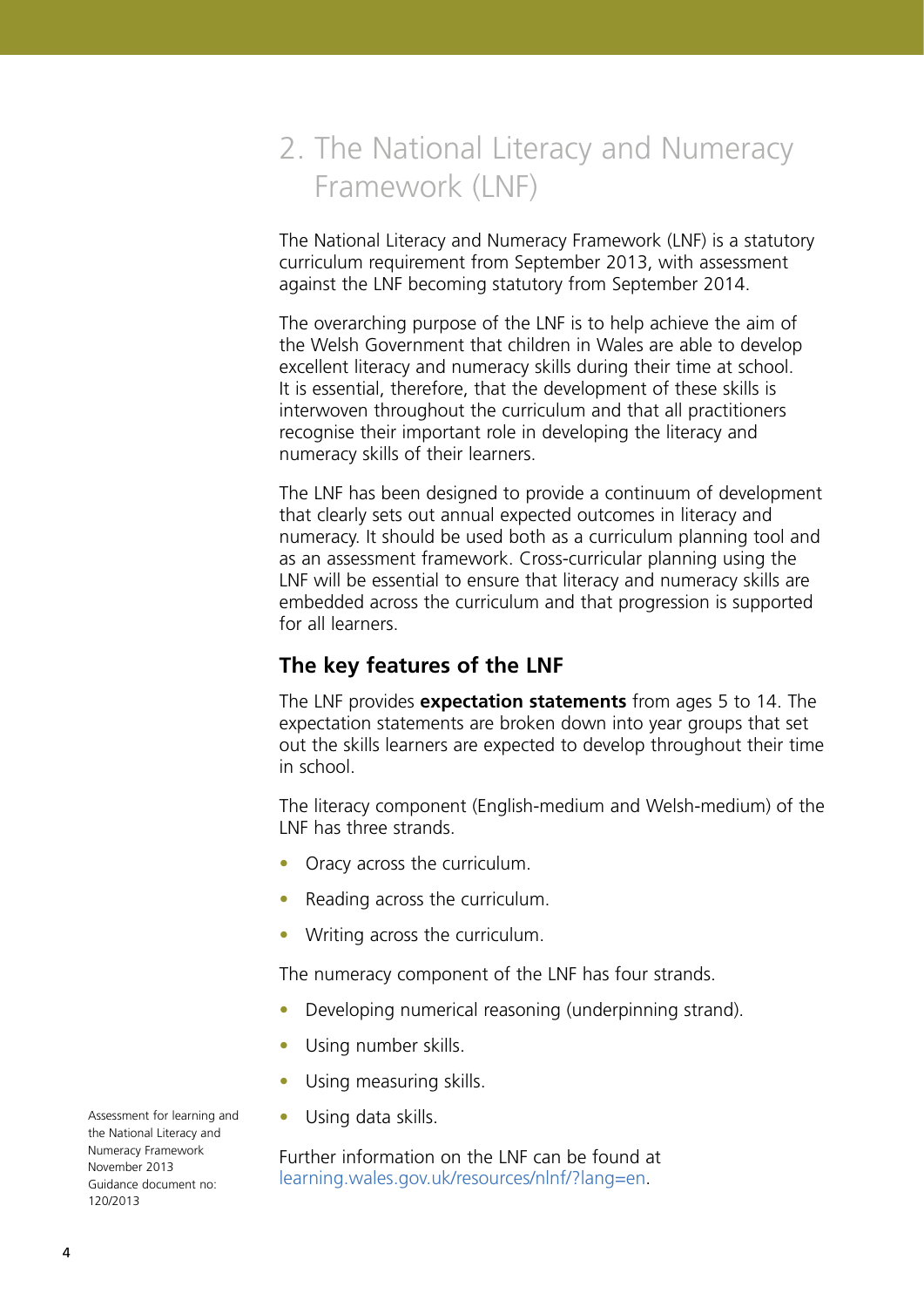#### **A headteacher in a primary school explains the importance of developing a shared understanding of the LNF across the whole of the school community.**

'Careful planning is key; all activities must have a purpose. From each task we ask the learners to do we think they should develop skills from the LNF. But for the staff, and consequently the learners, to use the LNF confidently it must be understood. To solve this, the Year 5 and 6 classes in our school have a wall display of the LNF with links and examples of our ongoing work. This means that there is a constant reminder of the requirements of the LNF and also it offers the opportunity for the learners to evaluate which skills they have developed during specific tasks. It also makes us realise which skills need 'more attention' and therefore makes us think about the validity of some tasks. The wall displays have proven to be such a success that our Year 3 and 4 classes are in the process of creating their own LNF wall.

We have found it is really important to get everyone involved in the LNF, including both teachers and classroom assistants, so that everyone has the same, high expectations.

Information about the LNF has also been shared, during governors' meetings and visits, and with parents and carers during a curricular evening where the learners gave various presentations about their work and expectations of the LNF.

In order to make sure that the skills are developed across the curriculum, it is important to evaluate the activities we give our learners in relation to the LNF. Are there some strands that are developed often and others not so much? Sharing ideas and good practice with staff is also important.'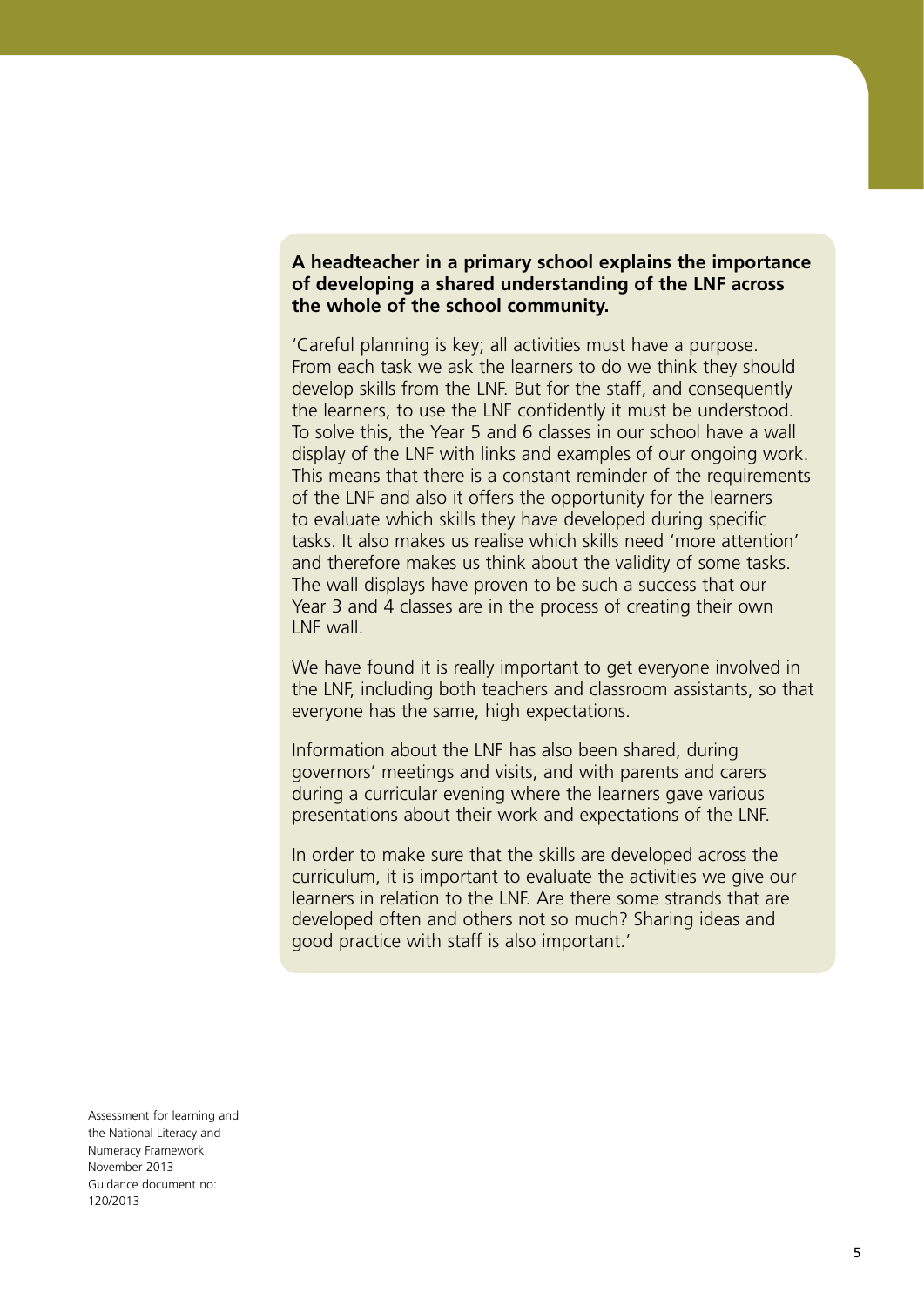## 3. What is assessment for learning (AfL)?

Assessment for learning (AfL), also known as formative assessment practice, is the effective use of knowledge of what has been learned and assessed to inform teaching and future learning.

**Assessment for learning is the process of seeking and interpreting evidence for use by learners and their practitioners to decide where the learners are in their learning, where they need to go and how best to get there. ""**

Assessment Reform Group, 2002

National and international research has produced a large body of evidence which indicates that the application of AfL principles improves the classroom experience for learners and practitioners and improves learner progress and achievement.

AfL is not new, and many good practitioners probably know a lot about it already. Some might not even call it AfL. In fact it is an integral part of everyday teaching, a continuous process that grows through shared understanding, adaptive practice and a clear focus on learning.

Effective AfL is not applied in the same way in all classrooms. It is an approach to teaching and learning that involves learners being engaged in their own learning journey. Learners are able to understand what they can do, set developmental targets for themselves based on this knowledge and recognise, through the different methods of assessment and reflection, whether they have reached these targets. Assessment is formative when it informs future learning<sup>4</sup>.

It is important that AfL practice is implemented in an active and not mechanistic way, and that teachers have time and opportunity to develop a deep and shared understanding of the underlying principles. The development of effective AfL practices requires whole-school cultural change which can take several years to become embedded. These guidance materials are designed to support schools and practitioners to engage with the AfL ethos of 'learning to learn'.

<sup>4</sup> Some AfL strategies are listed in existing Welsh Government publications, e.g. *How to develop thinking and assessment for learning in the classroom* (2010).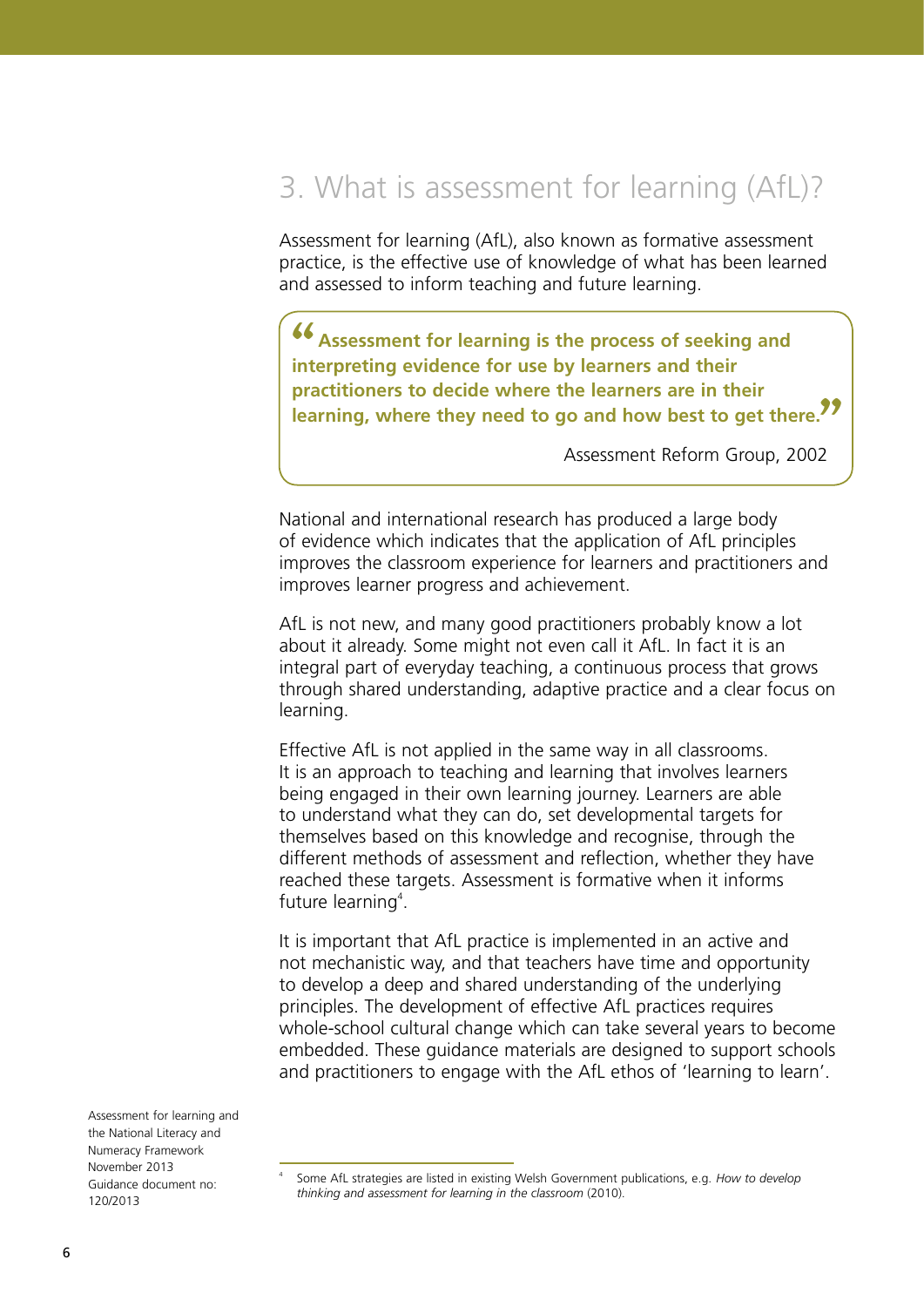### **Key elements of AfL**

The aim of AfL is to support and empower learners to become independent and autonomous. It is not the same as assessment in its traditional sense of gathering evidence to measure progress, through tests and assessment tasks. AfL is much broader and develops a culture of dialogue, observation, reflection and feedback to enhance ongoing learning.

Looking broadly across the literature, certain key elements have been identified that consistently underlie effective AfL practice. These are:

- sharing learning expectations and success criteria
- engineering effective classroom discussions
- **•**  sharing formative feedback
- **•**  developing learners as resources for each other
- developing learners as owners of their own learning.

AfL involves asking questions about the quality of learning and being prepared to adapt and enrich teaching and learning in response to what is learned. It embodies effective assessment practice and is applicable to all ages, groups and key stages in any subject across the curriculum.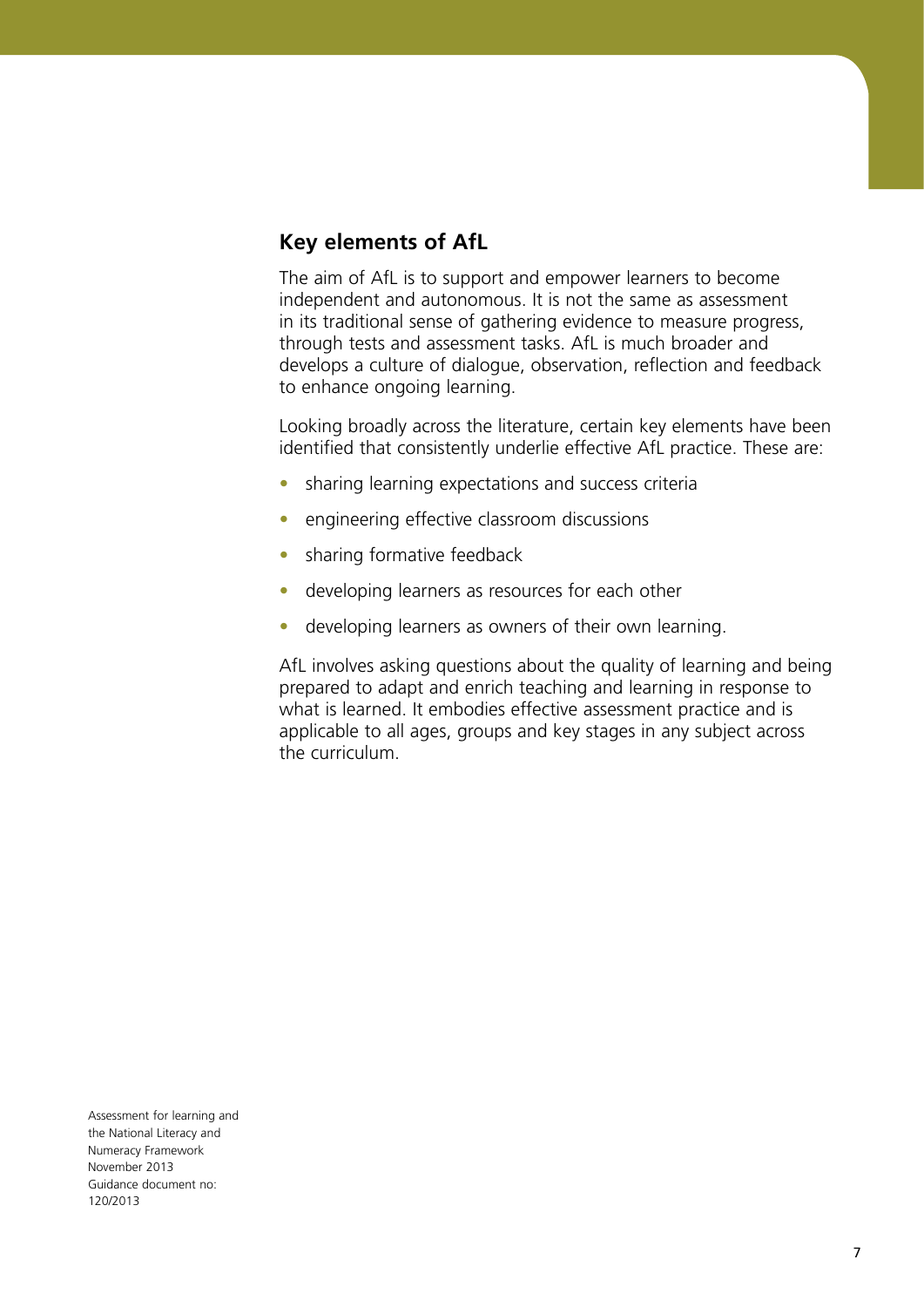#### **A Year 5 teacher reflects on the impact of using AfL in her class as follows.**

'In my own classroom, as well as it being evident that AfL has had a positive impact on standards, it has also had a significant impact on well-being.

AfL is an effective vehicle for promoting the development of personal and social education skills, focusing as it does on collaboration and mutual support. This in turn feeds back into further development of skills such as literacy and numeracy, where previously the latter might have been considered more of an independent concern. AfL lessons involving numeracy, for example, have therefore been restructured to provide greater opportunities for learner interaction, and as a result have developed a willingness among learners to take greater educational risks in order to move learning forward.

Also of importance is the creation of 'space', during and especially at the end of lessons, for reflection. This nurtures a community of learning where learners have the opportunity to give effective feedback, monitor their own progress and consider their next steps. They understand that the literacy and numeracy skills being developed are transferable and lifelong, but at the same time understand that curriculum subjects are interlinked. I have been approached by several learners in the past who have informed me of situations outside school where they have been able to utilise learned skills and strategies in a completely different context to those encountered in the school environment.'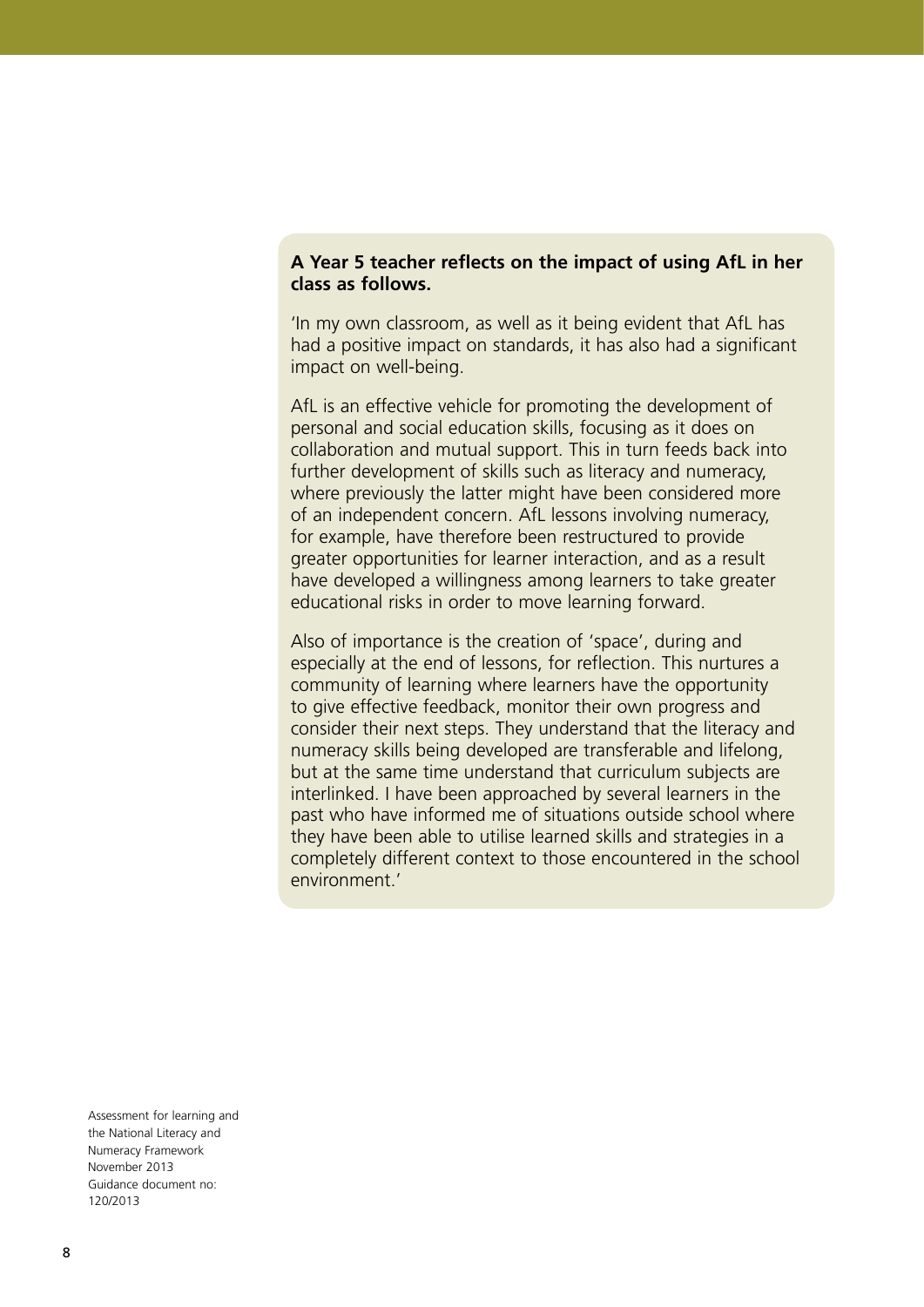## 4. Using AfL and the LNF together

The LNF serves as a framework for teaching and learning and can be used for formative assessment.

It is intended that the LNF is used directly by practitioners for formative assessment purposes. It provides a progression framework that can be used to develop learning expectations<sup>5</sup> and success criteria and, when used in conjunction with AfL practice, will embed a shared understanding of progression among practitioners and learners.

By using the LNF expectation statements to underpin and inform AfL discussions and feedback about ongoing learning, you and your learners will become increasingly familiar with progression through the LNF as you use it to monitor progression and to plan next steps.

Literacy and numeracy expectations should be incorporated, where possible, into the learning expectations for every lesson. For each LNF statement you should consider 'What will this look like in the context of this lesson?', and your answers will form the basis of the learning expectations and success criteria. This usage will, in turn, support the embedding of the LNF throughout classroom culture.

LNF expectation statements can be used to structure your AfL practice in all curriculum areas; together they can be used to highlight opportunities to make improvements to literacy and numeracy skills in all subjects.

One of the challenges for practitioners, in using the LNF and assessing literacy and numeracy across the curriculum, will be ensuring that learners are stretched in each subject. For example, a good knowledge of a learner's numeracy skills can be used to inform teaching as well as the learner's objectives and next steps in geography at a pace and attainment level that is suitably challenging. Similarly, literacy skills of oracy, reading and writing should be developed across the curriculum at appropriate levels to ensure continuing progress for all learners.

By using the LNF in this way, you will have the support you need to make well founded judgements about learners' attainment, to understand the concepts and principles of progression, and to inform your planning. In turn, every learner will come to know how they are doing and what they need to do to improve.

Assessment for learning and the National Literacy and Numeracy Framework November 2013 Guidance document no: 120/2013

5

The term 'learning expectations' has been used throughout to encompass learning goals/objectives/intentions. This is the term used in the LNF, so it is important to ensure consistency in terminology.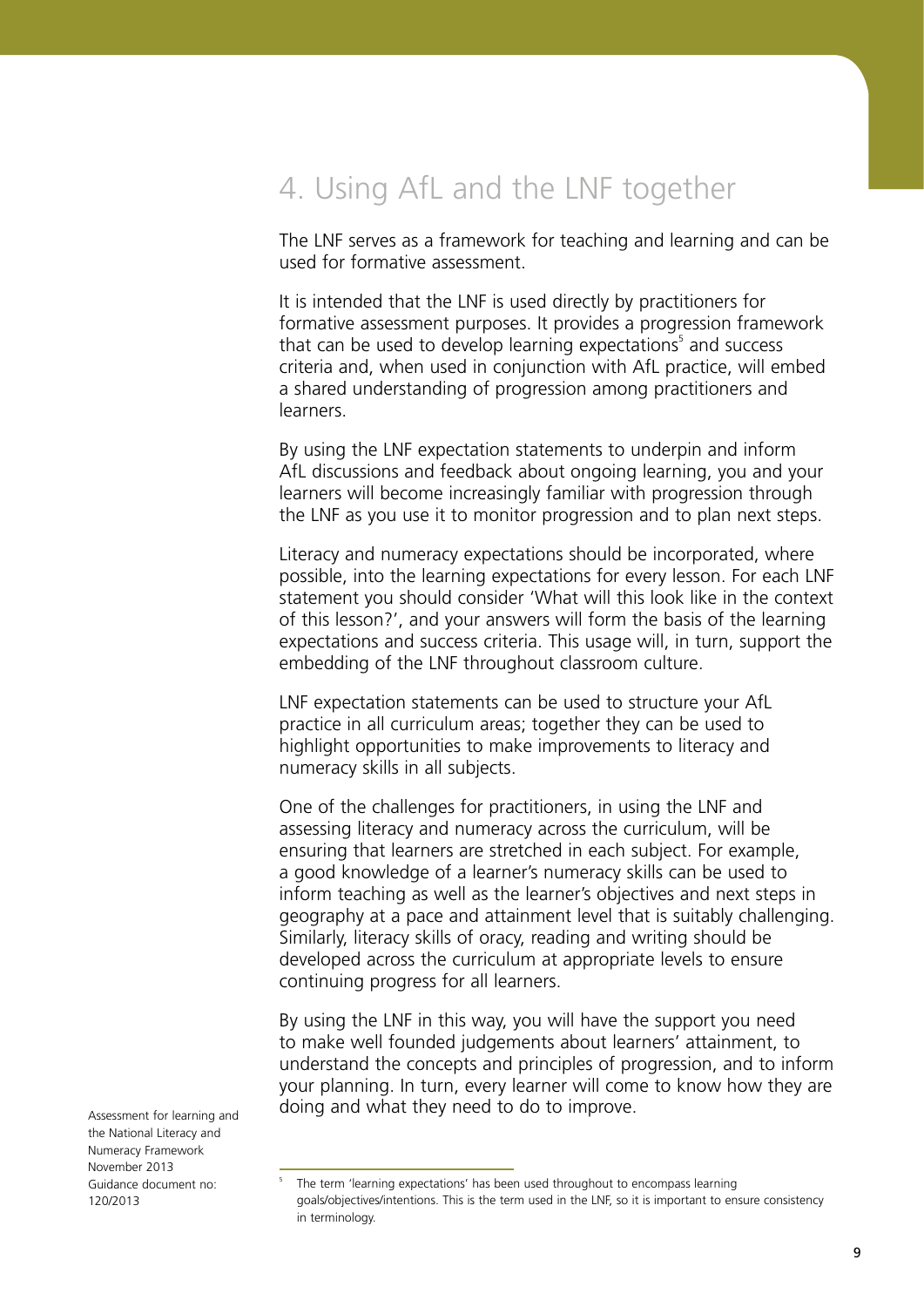The LNF should also be used to inform your yearly assessment of learners' literacy and numeracy skills. In your annual reports to parents/carers, you should use the expectation statements from the LNF to describe a learner's progress, areas of strength and next steps for development. (You will not be expected, nor would it be appropriate, to use the LNF to arrive at a single statement about whether a learner is working at/above/below the expected level for their age.)

It is important, therefore, that a shared understanding of expectations, and how they can be recognised, is developed across the wider school community and includes dialogue between all practitioners, learners, parents and carers. In this way, all learners can be optimally supported in building their literacy and numeracy skills across the curriculum. Universal use of the LNF will support continuity of assessment, enabling better transfer between years and schools. It will also ensure that assessments are fair, reliable and consistent across classes, schools and regions, and that progress is supported for all learners.

The key benefits of using the LNF and AfL together are as follows.

- The LNF provides a clear progression structure for learners of all ages and levels.
- **•**  Learners and practitioners develop a clear understanding of their current achievements and next steps (using the common language of the LNF).
- **•**  Cross-curricular planning can be designed to ensure progress in literacy and numeracy (i.e. not just in English, Welsh and mathematics lessons).
- This kind of 'joined-up thinking' across the curriculum will have a real impact on the literacy and numeracy skills of all learners.
- Learners are supported in meeting literacy and numeracy expectations, which will enable higher achievement in other subjects.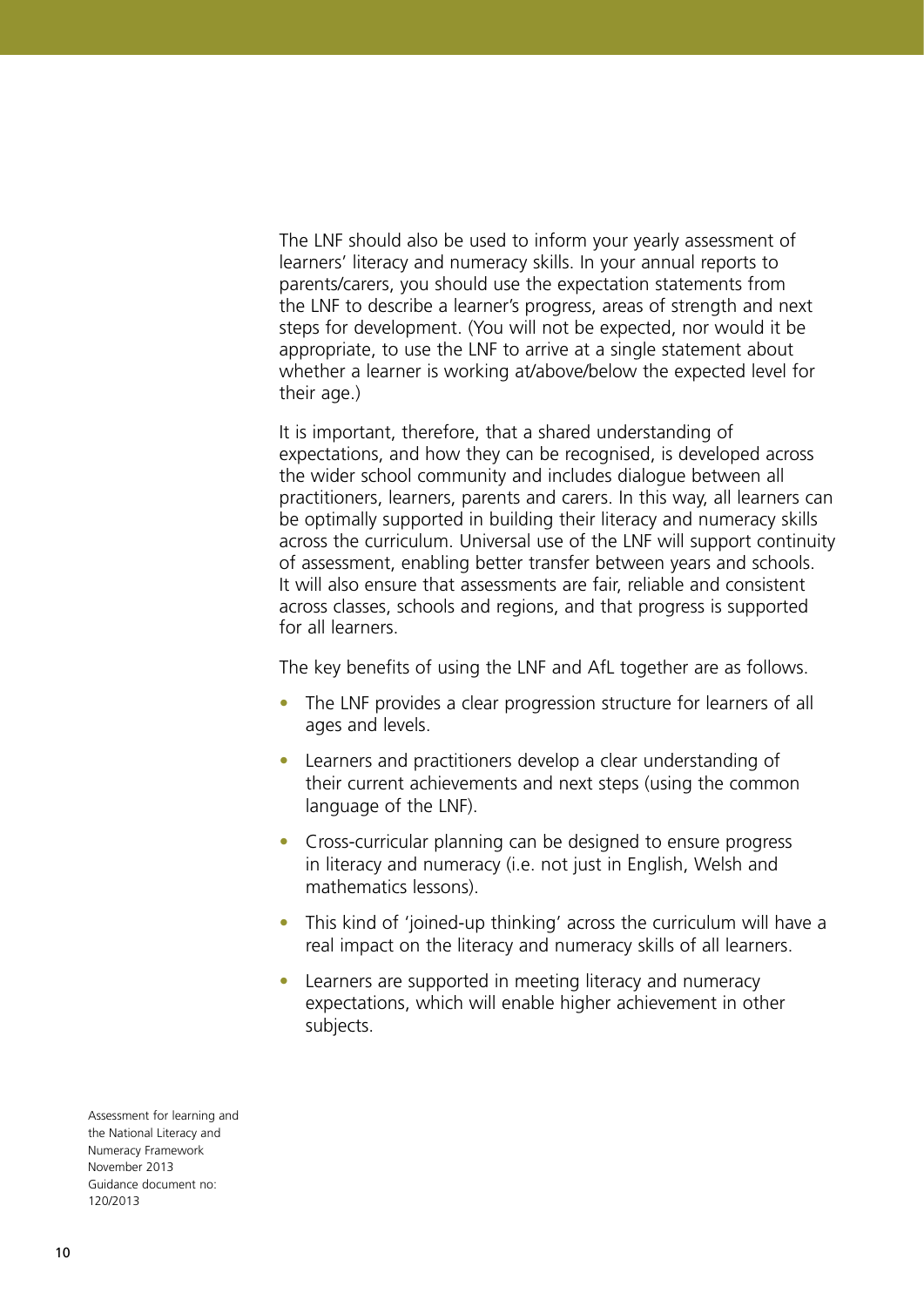#### **A Year 9 teacher in a secondary school advises the following.**

'Share techniques and strategies on a whole-school level to help develop the use of the LNF to ensure that there is as much transfer as possible between lessons. The reading skills approach, the questioning strategies, and the demands and focus on accuracy in written expression are equally relevant in all subject areas, and the policies above help to make that apparent.'

#### **A Year 3 teacher said the following.**

'Our mathematics coordinator has emphasised to staff the importance of learners subsequently having the opportunity to practise the skills they learn in daily mathematics lessons across the curriculum; for example, work on graphs in a mathematics lesson will see that skill utilised in recording temperatures for a particular city in geography.'

### **How do you know when AfL and the LNF are working well together?**

There are a number of features of effective AfL practice that can be observed in school lessons. Where AfL is being used effectively within the LNF in your school you might expect to see some or all of the following things happening in lessons.

- **•**  Learners and practitioners will be able to use the concepts and terminology from the LNF to describe what they observe in the classroom.
- **•**  Learners and practitioners will be able to describe what good performance looks like at different levels, using terminology from the LNF expectation statements.
- Learners will be able to develop their own learning expectations linked to the LNF and recognise their own progression needs.
- Practitioners will use more open questions and will encourage learners to participate in classroom talk.
- Practitioners will improve both the oral and written feedback that learners receive.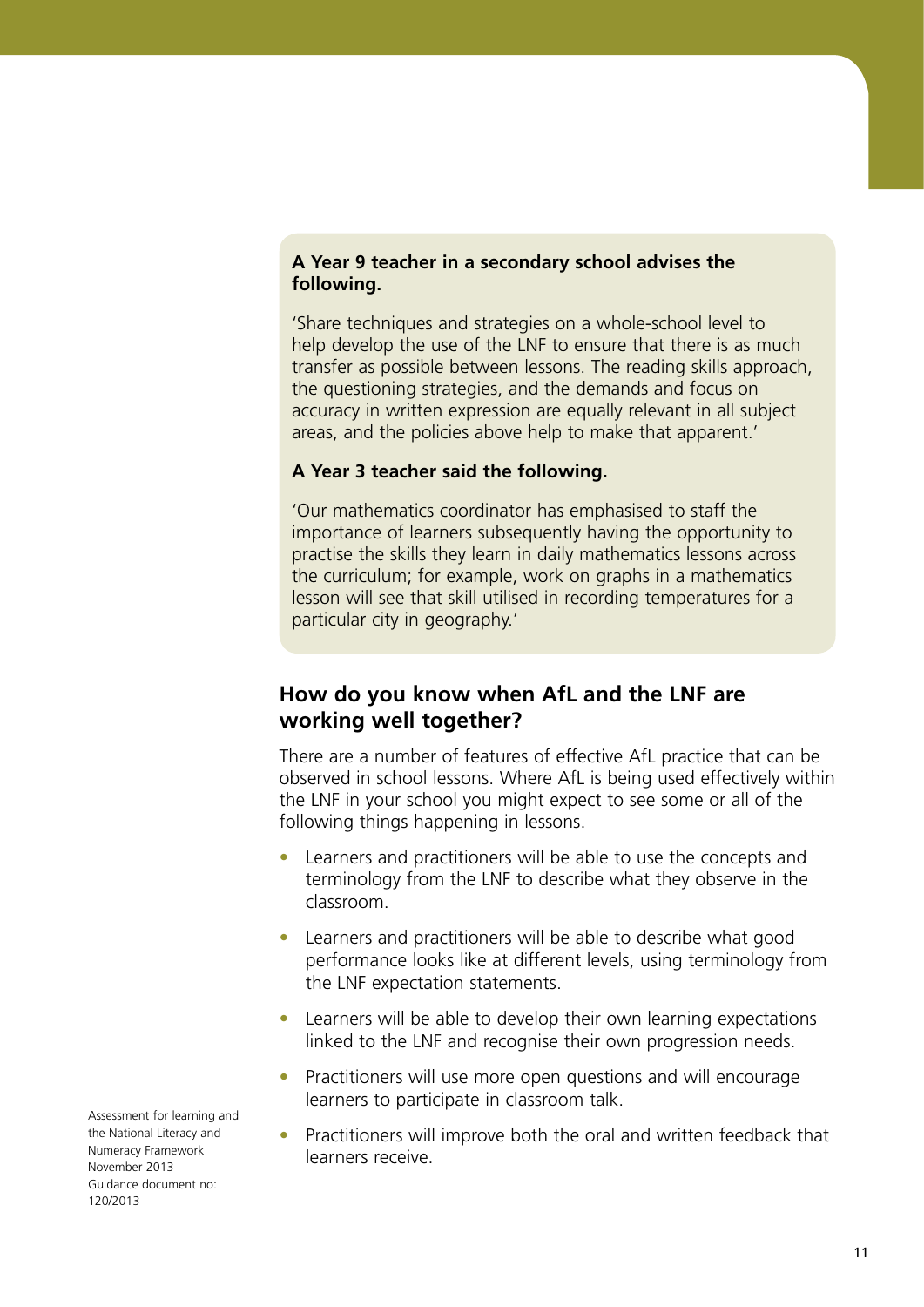- **•**  Learners will be encouraged to conduct peer and self-assessment related to the LNF.
- **•** Practitioners will engage in peer coaching to further enhance understanding of AfL within the LNF.
- **•**  Practitioners will be able to use information from reading and numeracy tests in a formative way, and to impact on the development of literacy and numeracy skills in all subjects.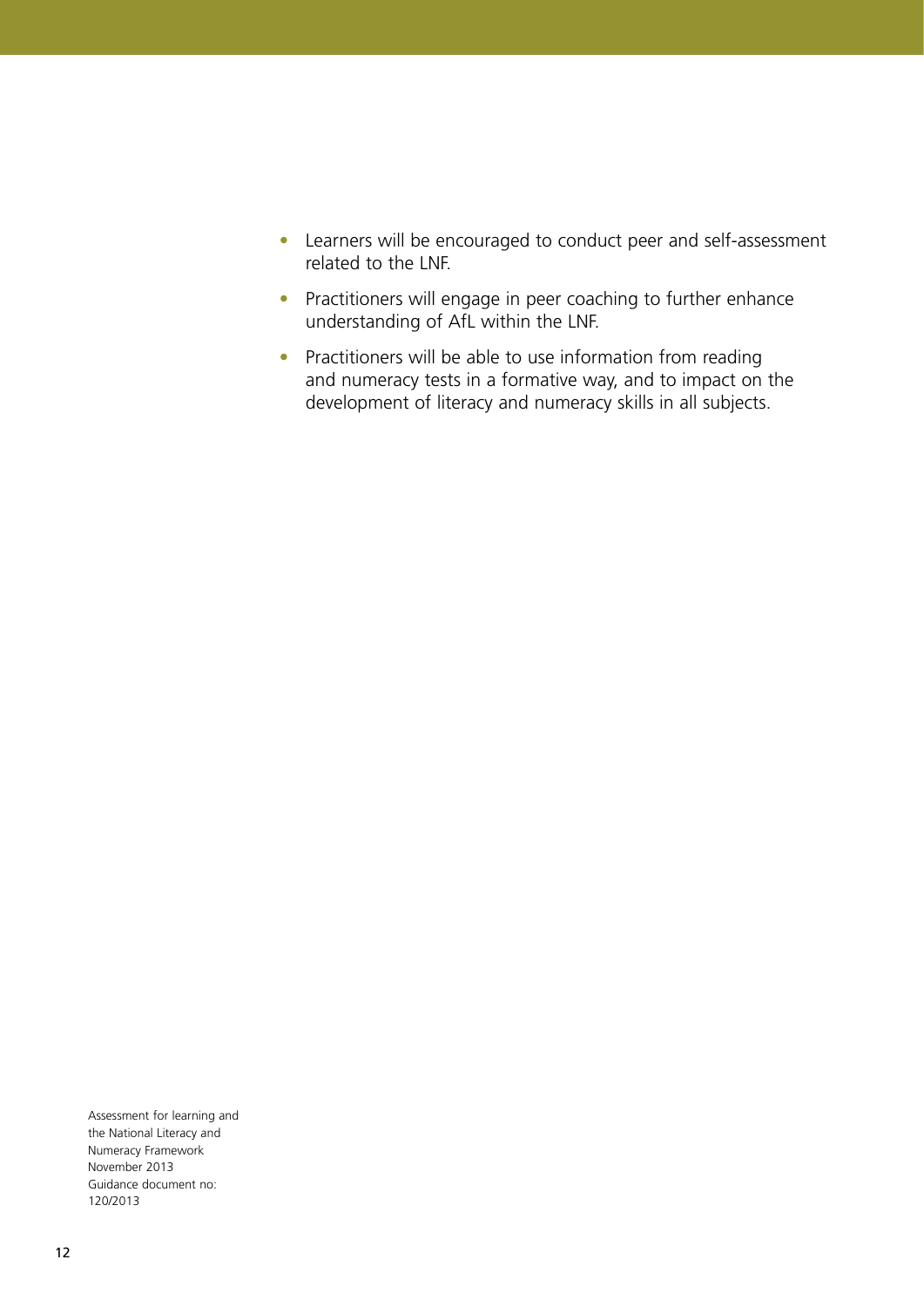# 5. Developing a consistent whole-school, integrated approach to using AfL and the LNF together

As the LNF is a statutory requirement, schools will need to review the extent to which literacy and numeracy are embedded across the curriculum and whole-school curriculum mapping of skills and contexts will be essential. Literacy and numeracy skills must become the primary focus for planning in all subject contexts and therefore clear and coherent curriculum planning is crucial.

The development of a whole-school policy will support a shared understanding of levels of performance, based on the LNF, among practitioners both within and across schools and sectors. It will also ensure equity for all learners.

#### **A deputy head in one primary school describes their approach as follows.**

'The implementation of the LNF is the main focus in our school improvement plan. We are currently carrying out an audit of what we presently do in respect to the LNF, cross-referencing our skill ladders with the LNF expectations. We brought in a new system for raising standards in writing and this ties in beautifully to the LNF. It has a half-term focus on a particular genre, e.g. recount. We then spend considerable time studying, reading, discussing and writing a range of material across the curriculum related to that particular genre. As a result, our learners have produced high-quality pieces of work as they have been saturated in one genre. All key aspects of the literacy component of the LNF are covered and focused upon – meaning and purposes, structure and organisation, language and handwriting, grammar, punctuation and spelling.

Although we are fairly confident with the procedural maths we plan to focus on reasoning maths as part of next year's school improvement plan. As a staff we also want to look at assessing and reporting to parents and carers, in terms of LNF expectations and how they straddle different national curriculum levels.'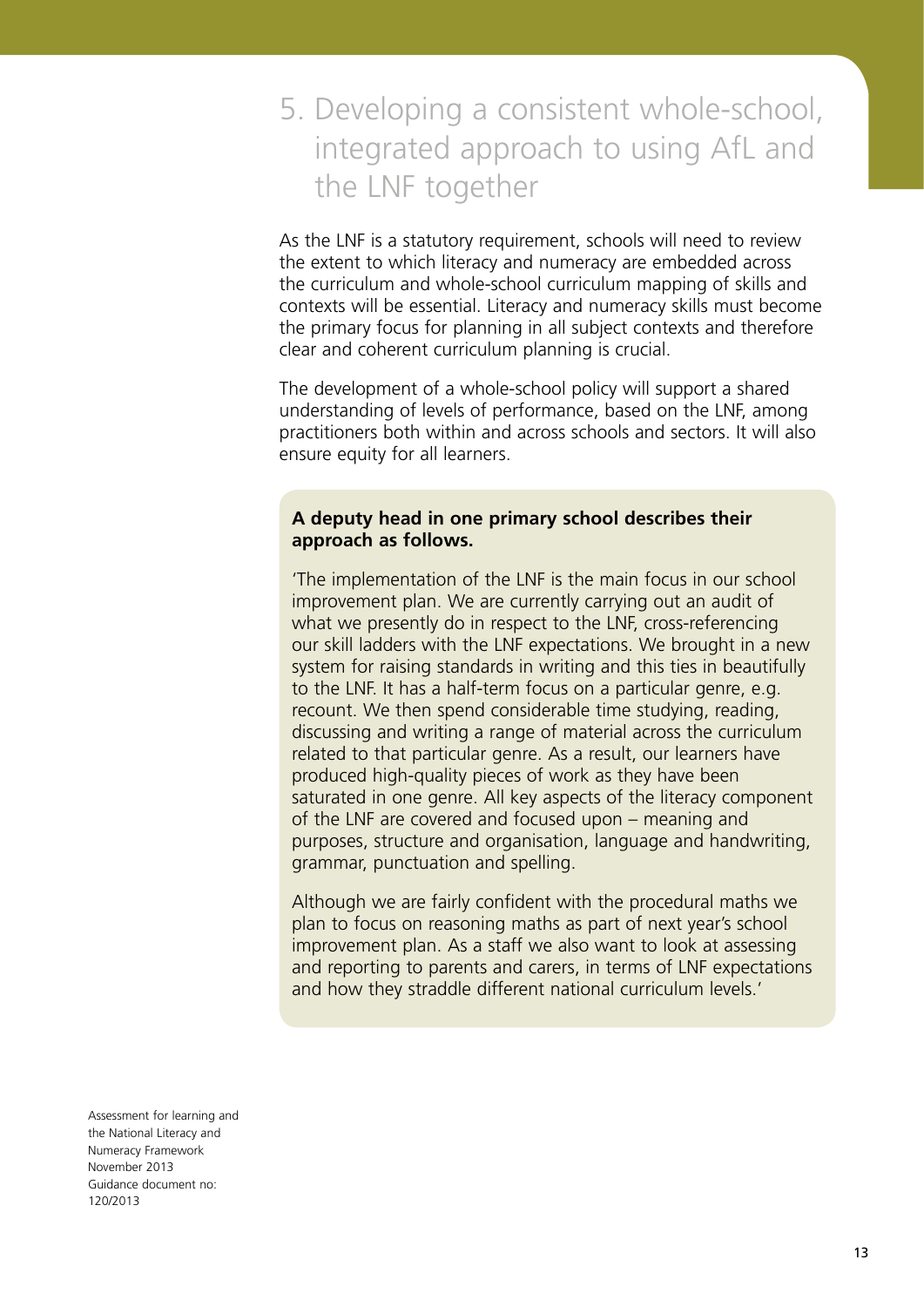There are a number of different ways that a school can approach embedding the LNF. Here are two examples.

- 1. Some schools and year groups may find it easier to have lessons that concentrate on discrete literacy and numeracy skills that can then be applied to other subjects, with input in planning for these given to a cross-section of subject leaders. For example, the LNF reading across the curriculum expectation *follow up initial ideas that interest them by further research* (Year 7, Comprehension), could be applied to an art lesson where learners are finding out about the body of work of a particular artist. Or, the LNF numeracy expectation *construct graphs to represent data including scatter diagrams to investigate correlation* (Year 8, Using data skills) could be used in a geography lesson where learners are investigating population patterns.
- 2. Some schools might take a different approach by building topics or themes around skills and using subjects across the curriculum to deliver these. For example, an infant school decides to hold a whole-day skills challenge, where a discrete skill is used in every subject on that day. For example, the LNF writing across the curriculum expectations *use specific words which relate to the topic of their writing* (Year 1, Language) and *use simple subject‑related words appropriately* (Year 2, Language) could be used in each strand of the Foundation Phase.

By using the LNF as a basis for discussions about learning, to inform AfL classroom practice, you will become increasingly familiar with the expected progression outlined in the LNF and the application of that familiarity will naturally become embedded in your practice.

The LNF is a valuable curriculum planning tool. Collaborative planning, and assessment, will also support non-specialist practitioners in recognising the expected levels of literacy and numeracy skills and ensure that these levels are upheld and developed within different subject areas.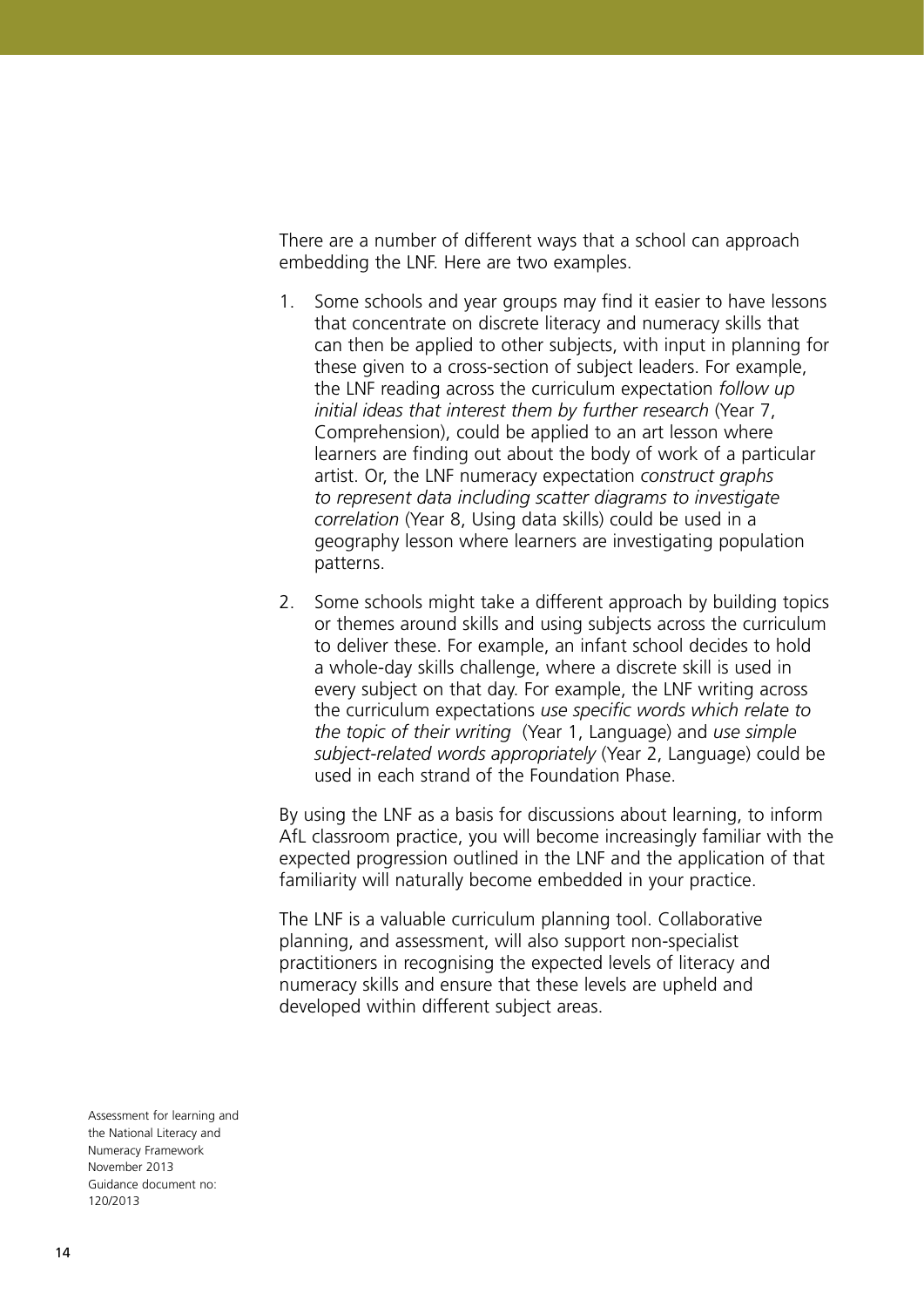#### **One school explains how they ensured that the LNF was incorporated into their whole-school planning as follows.**

'Staff in our school have been divided into two professional learning communities (PLCs) for literacy and numeracy, with one teacher from each year group in each PLC. Each group is led by the English and mathematics subject leaders in the Foundation Phase and across key stages. Members of each PLC will be responsible for carrying out audits within their year group and making necessary changes to planning, alongside relevant subject leaders and the other teacher in their year group. A member of senior staff will oversee both PLCs and ensure that moderation takes place to ensure that both progress in tandem with each other.'

#### **In another school, learner voice is taken into account in cross-curricular planning as follows.**

'While many schools listen to learners, I believe it is now important that the English (or Welsh) and mathematics coordinators listen outside their own areas; for example, within our school the English coordinator has listened to learners in areas such as history and science.'

Effective implementation of the LNF and good AfL practice both complement and support each other. Using the LNF as an assessment framework will provide structure and consistency in the whole-school development of AfL across the curriculum. In turn, developing a whole-school approach to AfL will support effective embedding of the LNF across the school.

It may appear easier for an infant, junior or primary school to be able to attain a consistent whole-school approach to the LNF and AfL, as the number of school staff is usually fewer and generally one practitioner is responsible for the majority of the curriculum delivery in every subject. However, it is possible to implement this successfully in secondary schools, as can be seen on the next page.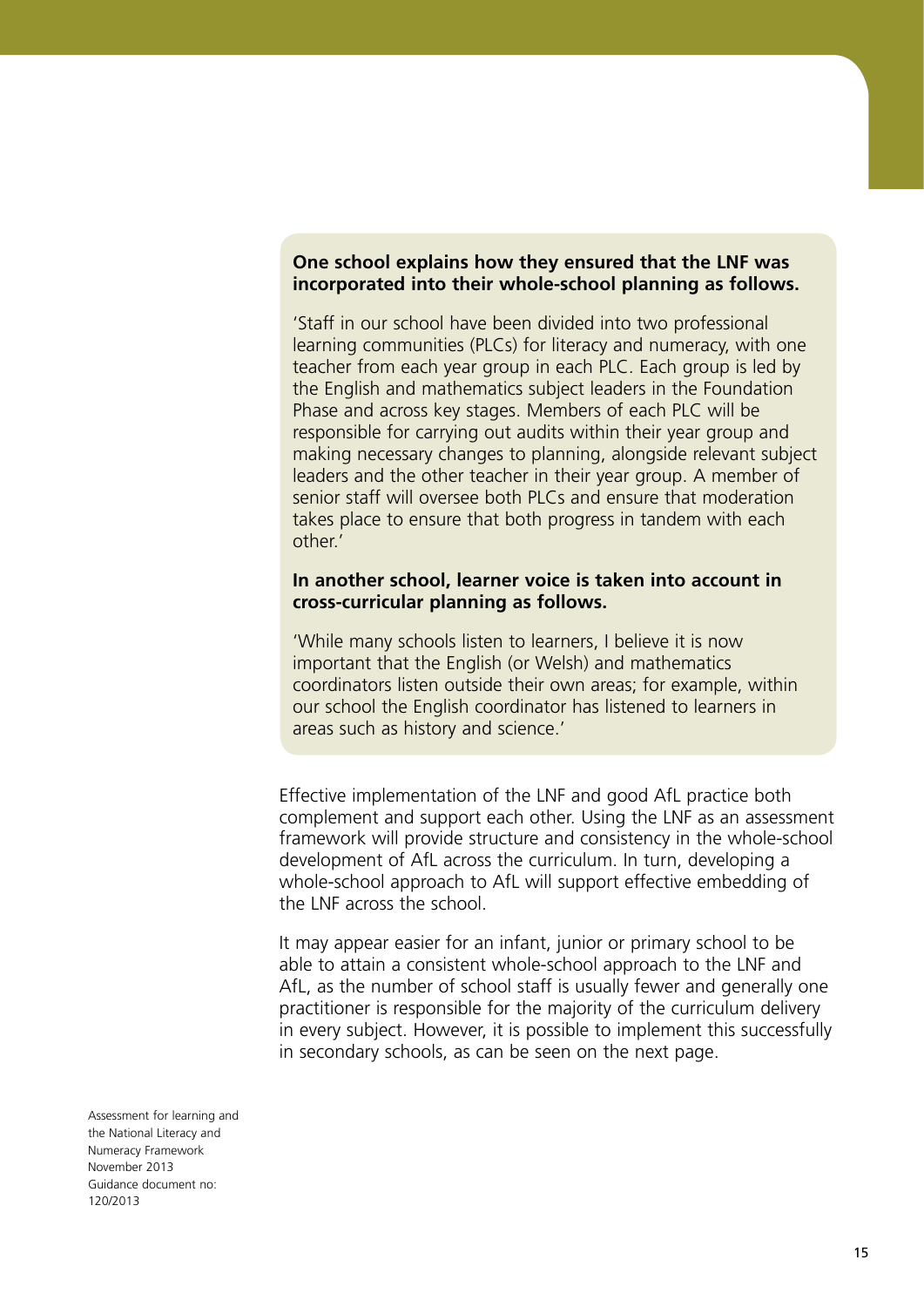#### **One secondary school describes how they have developed AfL practice across the curriculum in the context of implementing the LNF as follows.**

'Assessment for learning strategies lie at the core of lesson planning across all subject areas and is what we attribute to learners making the most amount of progress. To try to achieve greater consistency in this area, we developed our own version of the 'Teachers' Toolkit' which comprises 22 carefully selected resources, designed to develop learners' communication and higher-order thinking skills. Each member of staff was given the toolkit to support them in their application of the AfL agenda; they were also given the opportunity to take part in cross-curricular workshops to explore how making use of such resources can positively impact on learners' skills development. Staff collectively observed video footage of 'good' lessons and explored how elements of the toolkit could ensure that the standards and progress achieved by learners could be excellent. This whole-school continuous professional development agenda was also supported by INSET training. Each of the INSET workshops was delivered to all staff across all curricular areas.'

#### **A Year 9 teacher in the same school describes how, alongside training and lesson observations, learners' understanding is further built up and supported through their self-evaluation procedures.**

'The rigorous self-evaluation procedures we have in place in school have evidenced the extent to which AfL strategies are positively impacting on learners' skills development across the curriculum. Specifically, our most recent whole-school scrutiny of learners' work in Years 8, 9, 10 and 11 was focused on standards in literacy and numeracy and linked to LNF expectations. The book scrutiny process identifies a random sample of learners' work from all areas of the curriculum which is then evaluated and scrutinised by (a) department teams, (b) teaching and learning responsibility post-holders within each department, (c) senior leadership, and finally by (d) subject leaders across each curricular area as a collective exercise. Learners' work is scrutinised according to the following set of criteria: writing skills, reading skills, numeracy and ICT skills, thinking skills, marking and assessment, and progress of learners. From this strand of self-evaluation, alongside lesson observations, we can make judgements about the impact of AfL in developing learners' skills.'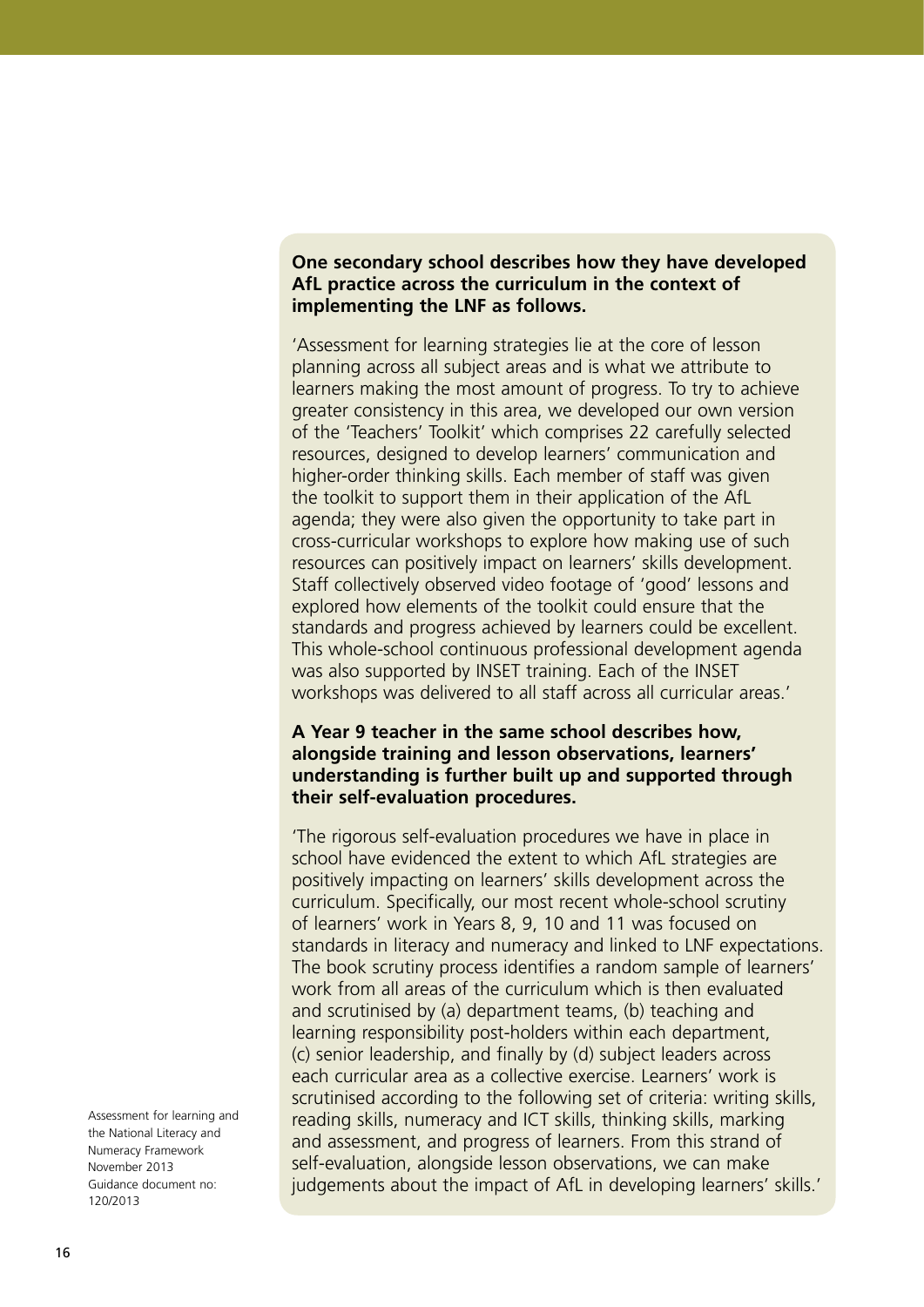### 6. How can you involve parents and carers?

Engaging parents and carers in their children's learning has been shown to improve the achievement and well-being of learners. Learners are best supported and inspired to learn in a culture in which the school community, including parents/carers, engage in active dialogue and develop a shared understanding of learning expectations.

The introduction of the LNF from September 2013 means schools and practitioners will need to provide parents/carers with information about how learners will access literacy and numeracy across the curriculum, how literacy and numeracy learning expectations will be embedded across the curriculum, how progress against the LNF will be measured, and how the school will use an AfL approach to ensure a smooth transition and continuing success in delivery.

There are a number of ways that parents and carers can be encouraged to engage with the LNF. Firstly, alert parents/carers to the guidance that is being produced specifically for them. You may want to hold a parents'/carers' meeting to talk through this, about the changes and how you are going to implement the LNF in your school. Inviting parents/carers into the classroom so they can see their children's work and how this links to the LNF can be a good stimulus for discussion, both at school and at home. Encourage familiarity with the LNF by referring to them in reports and other home-school communication. Encourage learners to talk to their parents/carers at home about the LNF and what LNF skills they are learning in other subjects.

Developing this dialogue with parents/carers about the way the LNF is used in school will further help to embed understanding across the school community.

The Welsh Government has already established the parent's/carer's guide How was school today? (2013)<sup>6</sup>. It is designed to provide parents/carers with information that will enable and encourage them to take an active part in their child's education.

Schools and practitioners should consider ways in which the use of this document can be encouraged and enhanced through further dialogue with parents/carers in the context of the LNF.

<sup>6</sup> [www.wales.gov.uk/docs/dcells/publications/1303-how-was-school-today-primary-spread-en.pdf](http://www.wales.gov.uk/docs/dcells/publications/1303-how-was-school-today-primary-spread-en.pdf)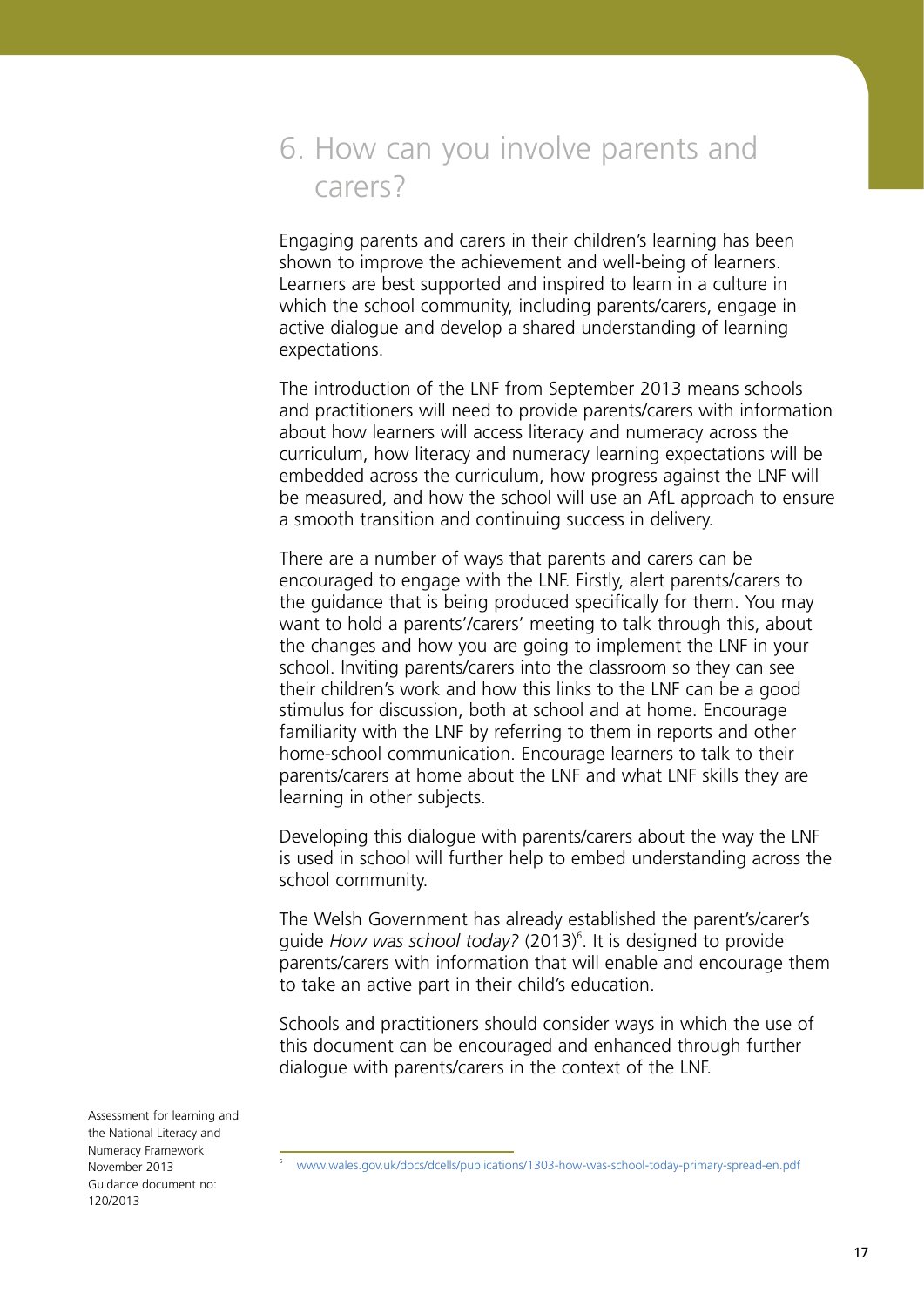#### **A primary school headteacher shares her strategy of involving parents/carers as follows.**

'In our school we have worked closely with parents, carers and governors to share the skills, strategies and pedagogy staff have fully embedded. We have hosted an 'Effective Learning Exhibition' where skills projects from all year groups from Reception to Year 6 were displayed. We have also demonstrated 'effective learning strategies' to parents and carers during lesson times on an open morning. Furthermore, open evenings have also celebrated the high standard of work learners produce throughout the whole school and the effective learning strategies we use as a team.'

#### **The same school also encourage parents and carers to become involved in lessons as follows.**

'As a school, we enlist the help and support of parents, grandparents or carers that are willing to help and offer their expertise in the classroom. In the case of the activity 'Building a component for the Apollo 13 lunar capsule' (see 'Case study 4' on page 61), such expertise was given by a grandfather who has helped the school on numerous science/technology projects.'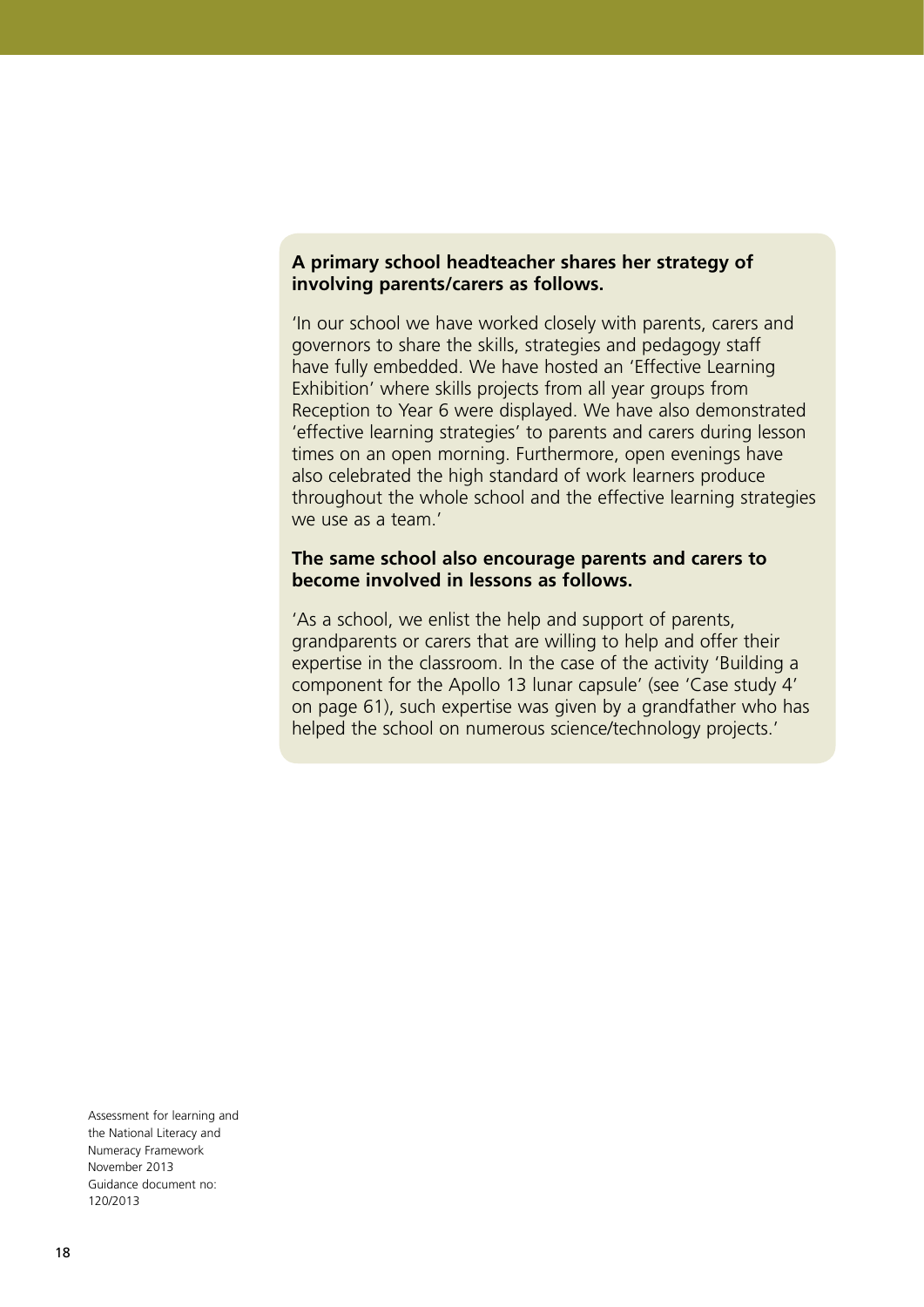# 7. Using AfL and the LNF to develop literacy and numeracy skills in the Foundation Phase

The Foundation Phase is the statutory curriculum for all three to seven-year-old children in Wales and consists of seven Areas of Learning. As the LNF is intended as the framework for all learners aged 5 to 14, practitioners will be expected to embed it into Foundation Phase teaching for children aged five to seven.

It is important to stress that the LNF is intended to be incorporated alongside the existing good practice in the Foundation Phase. Literacy and numeracy skills will need to be taught and assessed through all of the seven Areas of Learning in the Foundation Phase curriculum. The LNF is not intended as a replacement for the Foundation Phase curriculum. Instead, it is intended that the LNF expectations are addressed and taught through the existing Foundation Phase curriculum and that they should be incorporated into ongoing assessments and progression monitoring.

The LNF and the Foundation Phase curriculum are fully compatible and both can be supported by following an AfL approach, which emerges naturally from Foundation Phase practice. Literacy and numeracy can be developed in the different curriculum Areas of Learning, even with children of a young age. This may predominantly be done through play and the exploration of carrying out everyday activities.

The first action you could take is to discuss and explore the LNF with colleagues in the Foundation Phase. Make sure you understand what all the learning expectations are  $-$  it is important to gain an understanding of what these expectations look like in Year 1 and Year 2 classes – and see where you are already delivering these.

To maintain consistency across the Foundation Phase you may want to plan lessons, topics and activities with colleagues. It will be beneficial to bridge your understanding with colleagues from other year groups. Whole-school and cross-phase collaboration will be crucial for the successful implementation of the LNF and to ensure that a shared understanding is developed between all practitioners and children $<sup>7</sup>$ .</sup>

Assessment for learning and the National Literacy and Numeracy Framework November 2013 Guidance document no: 120/2013

7

Case studies in this section are adapted from the 2011 Estyn report *Literacy and the Foundation Phase: An evaluation of the implementation of the Foundation Phase for five to six-year-olds in primary schools with special reference to literacy* (see 'References' section on page 78).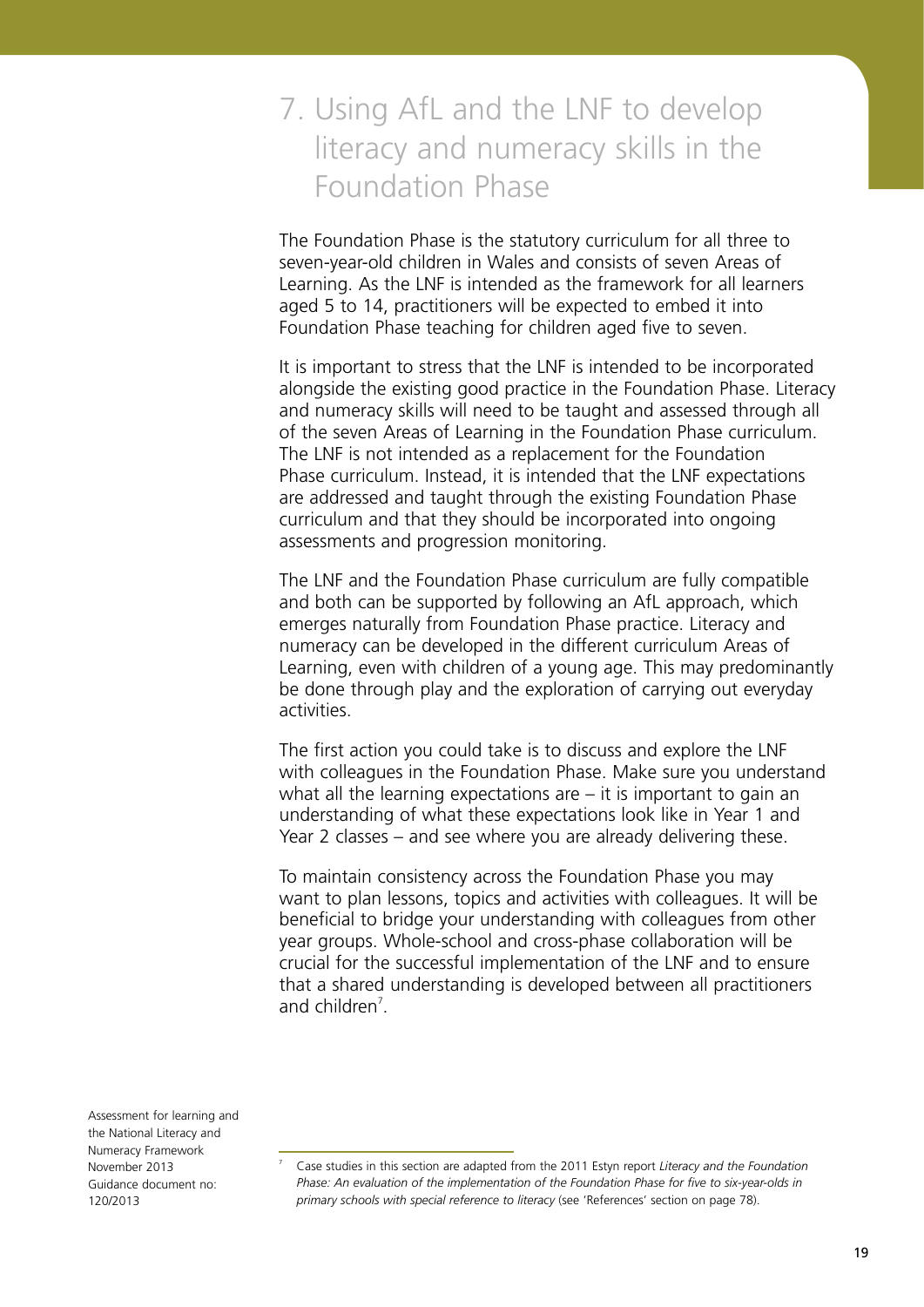#### **The English subject leader in a primary school describes the implementation of literacy and numeracy skills in the Foundation Phase.**

'We wanted to ensure we would improve standards in children's literacy skills and their attitude to learning. I agreed clear criteria for evaluating standards and provision with my colleagues.

This involved leading whole-staff training sessions on good practice so that all practitioners, including support staff, had a clear understanding. I also demonstrated lessons and coached staff. The school's performance management arrangements identified practitioners' training needs. In-house support and external courses supported their professional development.

All the teachers in our school maintain careful records of children's progress through their observations and half-termly assessments. After each review, I meet with them to examine the outcomes of children's learning and achievements. After reviewing the evidence, they identified what worked well and agreed improvements. The introduction of new strategies and resources for teaching literacy and numeracy became the focus for the next monitoring and evaluation of work.'

In everyday classroom experience, the LNF needs to be embedded. This means that all lessons and activities need to contain learning expectations that are linked to the LNF. As the LNF expectations are broad there are a number of ways of doing this. One way is to take a topic-based approach to teaching.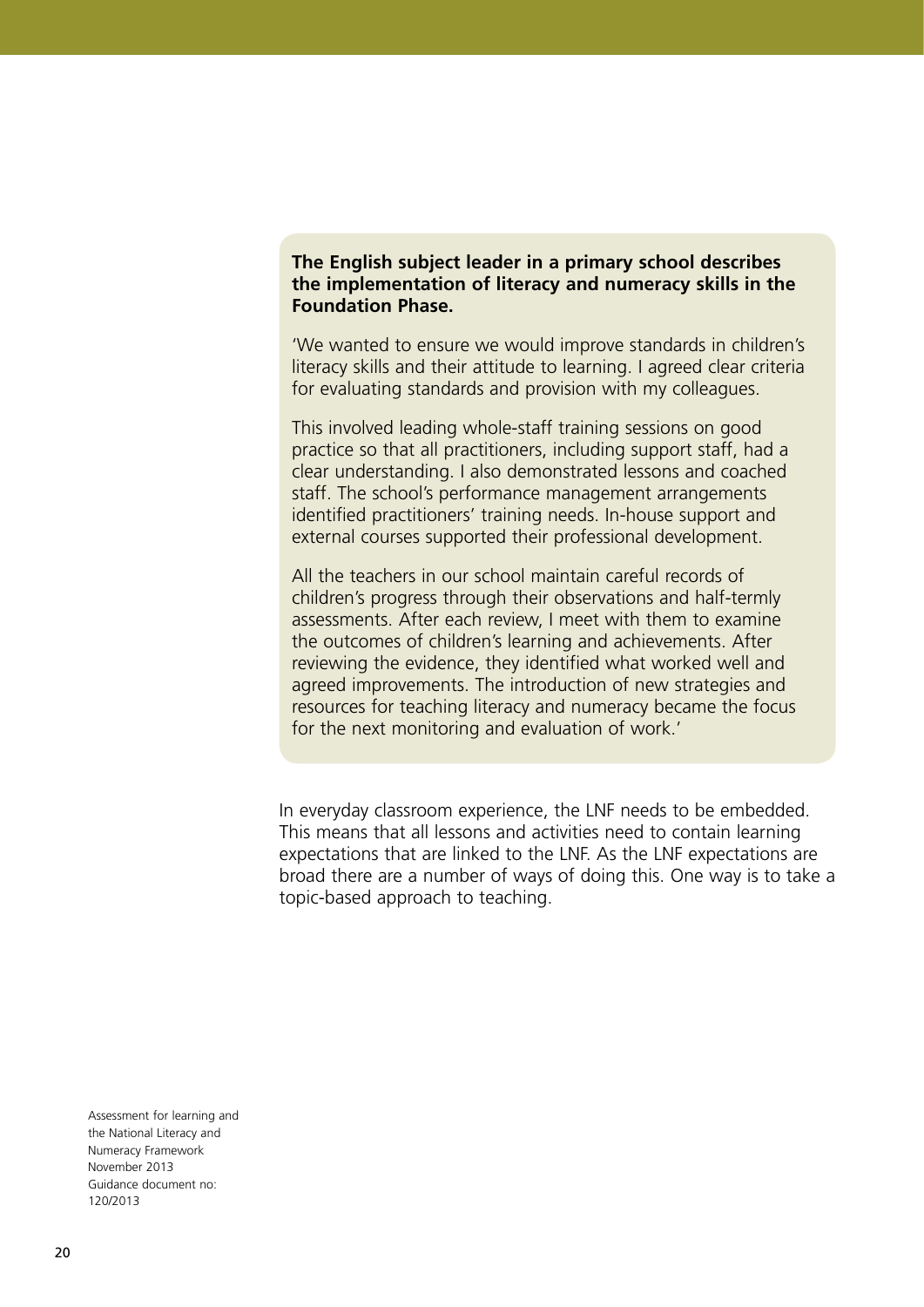#### **A teacher in Year 2 describes how literacy skills were embedded across the curriculum using AfL techniques to support this.**

'Our children were enjoying the story of *The Three Billy Goats Gruff*. As part of their work, they devised posters, made masks and wrote a play script of the story. We used the small outdoor grassed and decked area for dramatising the story and put up the 'wanted' posters that the children had made. Wearing the masks, children took turns to act out the story. When one group was acting, the other children were the audience. They had already prepared peer-assessment sheets that included success criteria, which would help them judge the quality of the drama. They evaluated how well children took on the roles of different characters, read information accurately, spoke clearly and cooperated together.

The outdoor environment provided an ideal setting for the drama and with the provision of benches became a natural theatre. The 'goats' were able to trip trap effectively on the decking area and the 'troll' hid behind a low wall.

The work that children had undertaken over time on the story, writing the posters and preparing the script all came together in this very worthwhile activity. The use of the outdoors added a relevant, interesting and enjoyable dimension to children's learning. Children learned how to modify their talk to the requirements of an audience, project their voices and organise their writing in different forms for different purposes. The activity also helped them to understand the links between reading and writing.'

In this example AfL strategies of involving all children and peer assessment are evident. Examples of some of the LNF expectation statements that can be mapped to the Foundation Phase activities are given in the table on the next page.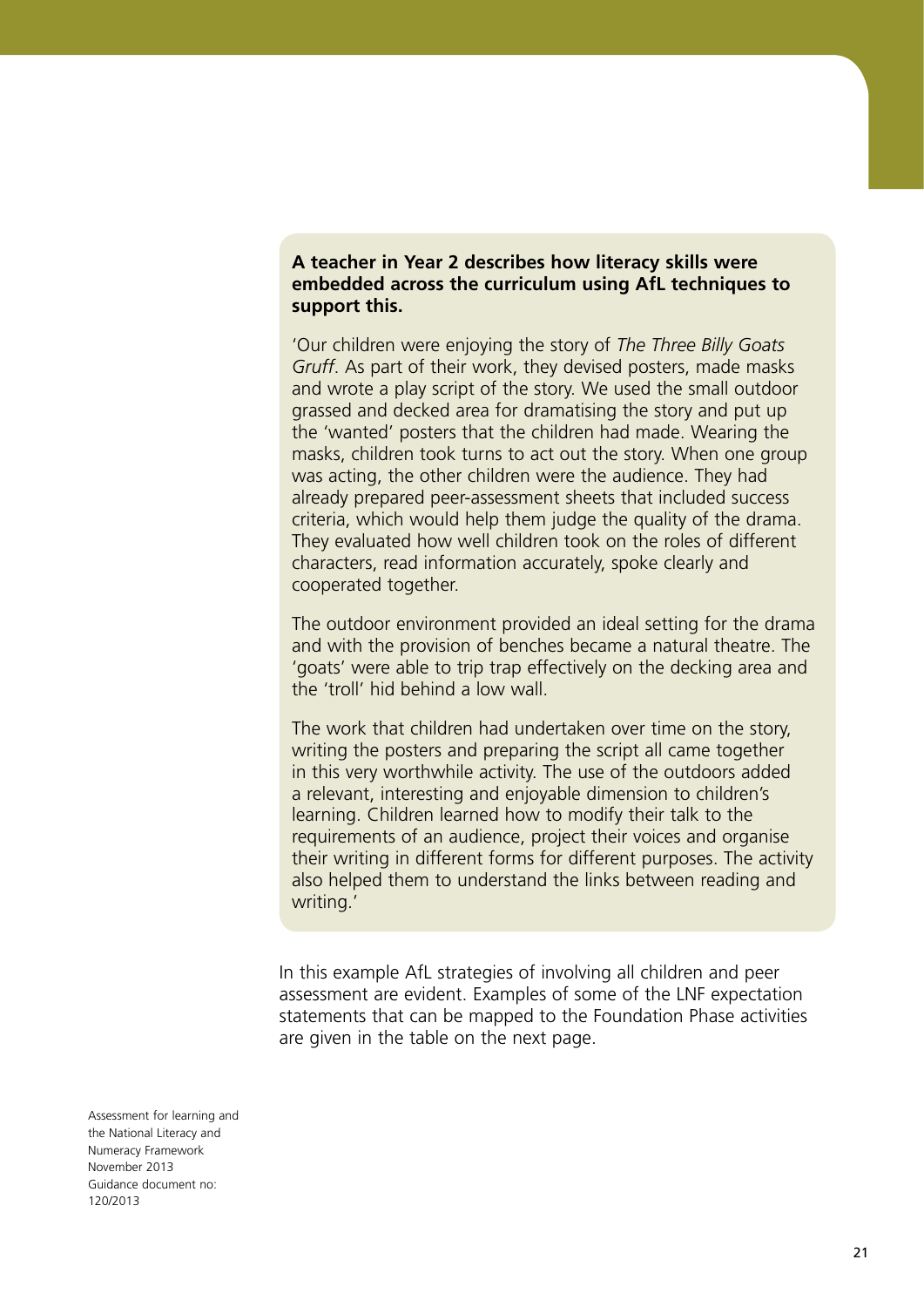|                                         | <b>Element</b>                                           | <b>Aspect</b>                    | <b>Learning</b><br>expectation                                                                                                                                              | <b>Mapped</b><br>activity                     |
|-----------------------------------------|----------------------------------------------------------|----------------------------------|-----------------------------------------------------------------------------------------------------------------------------------------------------------------------------|-----------------------------------------------|
| <b>Oracy across</b><br>the curriculum   | Developing<br>and presenting<br>information and<br>ideas | Speaking                         | Adopt a specific<br>role, using<br>appropriate<br>language in<br>structured<br>situations.                                                                                  | Acting out the<br>story.                      |
|                                         |                                                          | Listening                        | Retell narratives or<br>information that<br>they have heard,<br>sequencing events<br>correctly.                                                                             | Writing a<br>playscript.                      |
|                                         |                                                          | Collaboration<br>and discussion  | Contribute<br>$\bullet$<br>to discussion,<br>keeping a focus<br>on the topic and<br>taking turns to<br>speak.<br>Share activities<br>and information to<br>complete a task. | All activities                                |
| <b>Reading across</b><br>the curriculum | Responding to<br>what has been<br>read                   | Comprehension                    | Recall and retell<br>narratives and<br>information from<br>texts with some<br>details.                                                                                      | Devising posters,<br>writing a<br>playscript. |
|                                         |                                                          | Response and<br>analysis         | Show<br>$\bullet$<br>understanding and<br>express opinions<br>about language,<br>information and<br>events in texts.                                                        | All activities.                               |
| <b>Writing across</b><br>the curriculum | Organising ideas<br>and information                      | Meaning,<br>purposes,<br>readers | Write for different<br>purposes.                                                                                                                                            | Devising posters,<br>writing a<br>playscript. |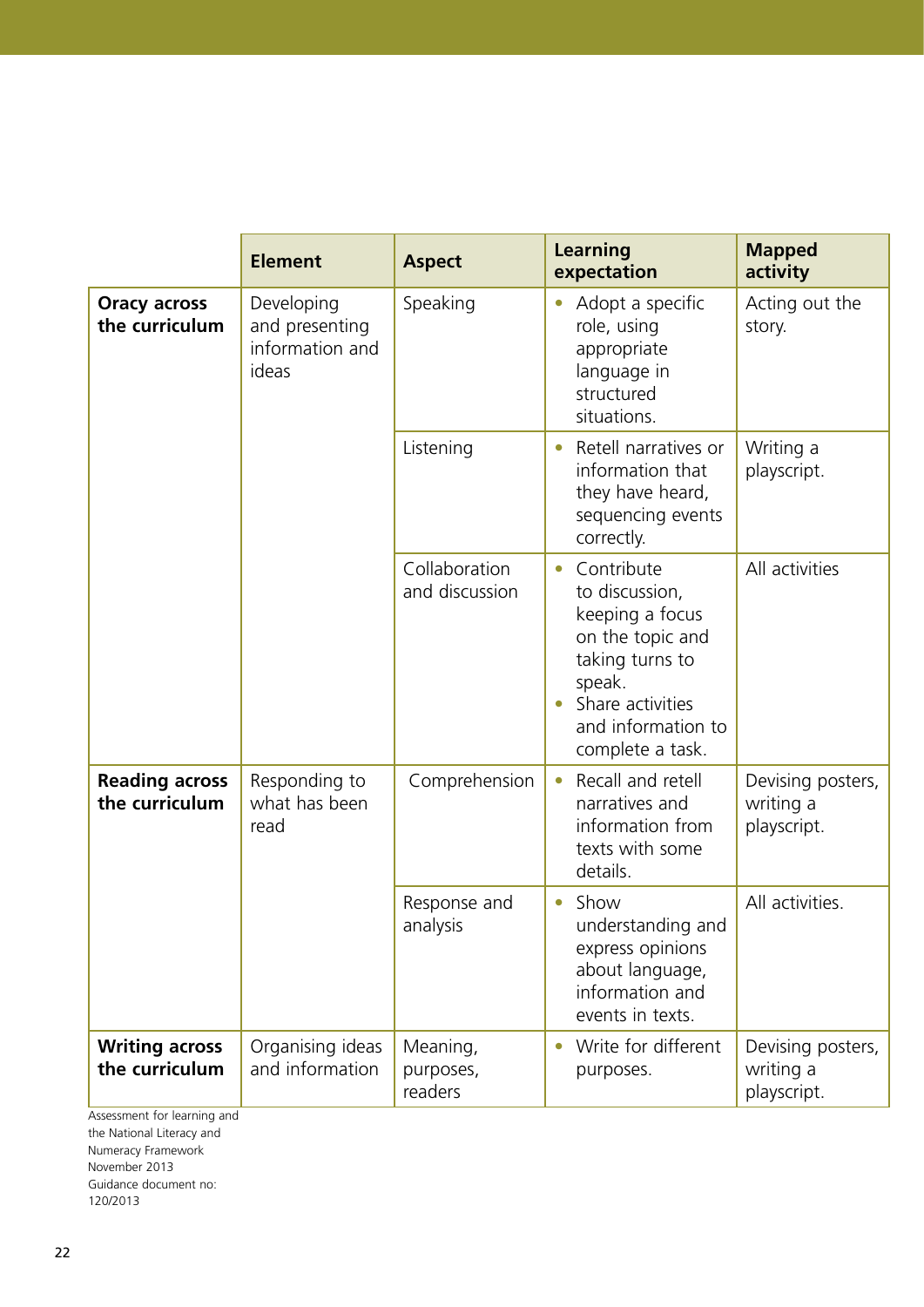It is essential that, even at this young age, children are given responsibility for their own learning. One way of managing this is to involve the children as much as possible in deciding what they are going to learn, what their targets for progression are, and how they are going to meet these targets.

#### **An infant school explains how they have given their children responsibility for their own learning.**

'At the end of each term, we ask children for their ideas about the work they would like to do the following term. In the spring term, the topic chosen was 'Beyond the wardrobe' because the children were very excited and interested in the story of Narnia. Together, we planned the kinds of things they wanted to include, such as a Narnia role-play area and a 'Frozen Lake' writing room.

To support the teaching we have replaced our content-led schemes of work with skills-based learning based on the expectations from the LNF. These identify the core skills as well as specific skills for thinking, communication and numeracy. This approach includes planning for continuous and enhanced provision. Plans include very specific learning intentions for children and a clear focus on the development of skills. Despite being structured, the plans are flexible enough for us to be able to adapt them readily to meet children's interests and learning needs. Ensuring children have opportunities to initiate their own learning is central to our school's approach.

Children are allowed to move freely around the classroom and have independent access to the outdoors.'

Further guidance on developing literacy and numeracy across the curriculum can be found in the Welsh Assembly Government's 2008 Foundation Phase documents – *Mathematical Development and Language, Literacy* and *Communication Skills* (see 'References' section on page 78).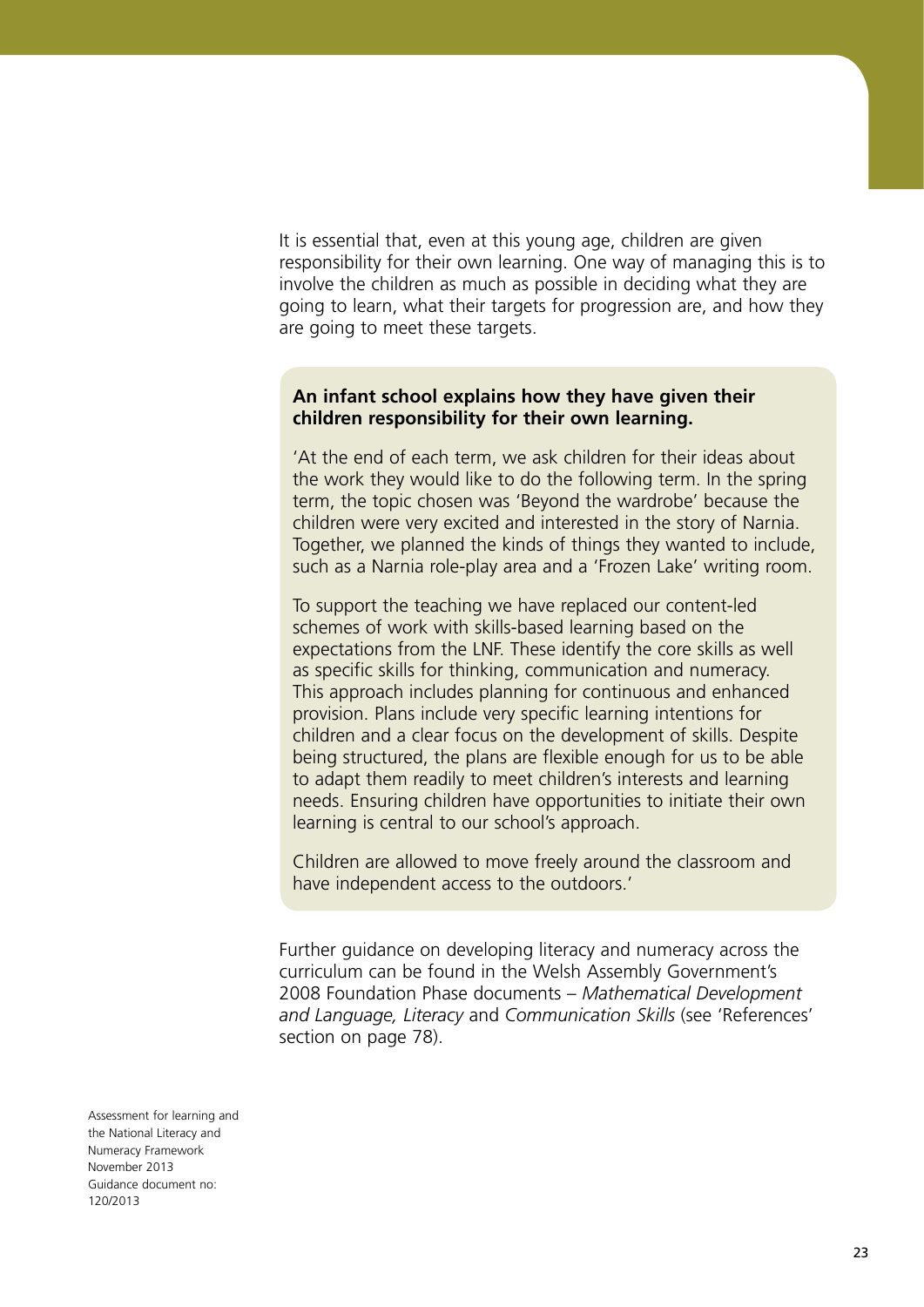## 8. Using AfL and the LNF to develop literacy and numeracy skills across the curriculum

The LNF provides an overarching framework designed to help ensure that every learner can make good progress in literacy and numeracy. The implementation of the LNF is to be underpinned by robust AfL, with practitioners building their familiarity with the LNF by continuously monitoring all learners' progress in oracy, reading, writing, number, measuring and data skills, and numerical reasoning throughout the year, using the LNF expectation statements.

Before this happens, you will need to agree with your fellow practitioners what the various elements and aspects of the LNF will look like in practice in your classrooms.

Whole-school curriculum planning and auditing, and mapping against the LNF, provide valuable continuous professional development (CPD) for practitioners and ensure that a shared understanding of the LNF is maintained across teachers in different subjects and different year groups.

Staff may select expectation statements and discuss in detail how, in different lesson contexts, the selected skills would be recognised. Essentially, this is the process that will help you to break the statements down into constituent skills and identify success criteria.

Ask yourself the following.

- What changes are expected to happen as a result of this lesson?
- What measurable or observable indicators will make it obvious that these changes have happened?

The success criteria for any given piece of learning summarise the key steps or 'ingredients' the learner needs in order to fulfil the learning intention. Think about the main things you expect the learner to do or include or focus on, and identify links to the LNF.

AfL is based on the principle that learners will improve most if they understand the aim of their learning, where they are in relation to this aim and how they can achieve the aim (or close the gap in their knowledge). It is not an add-on or a project; it is central to effective teaching and learning.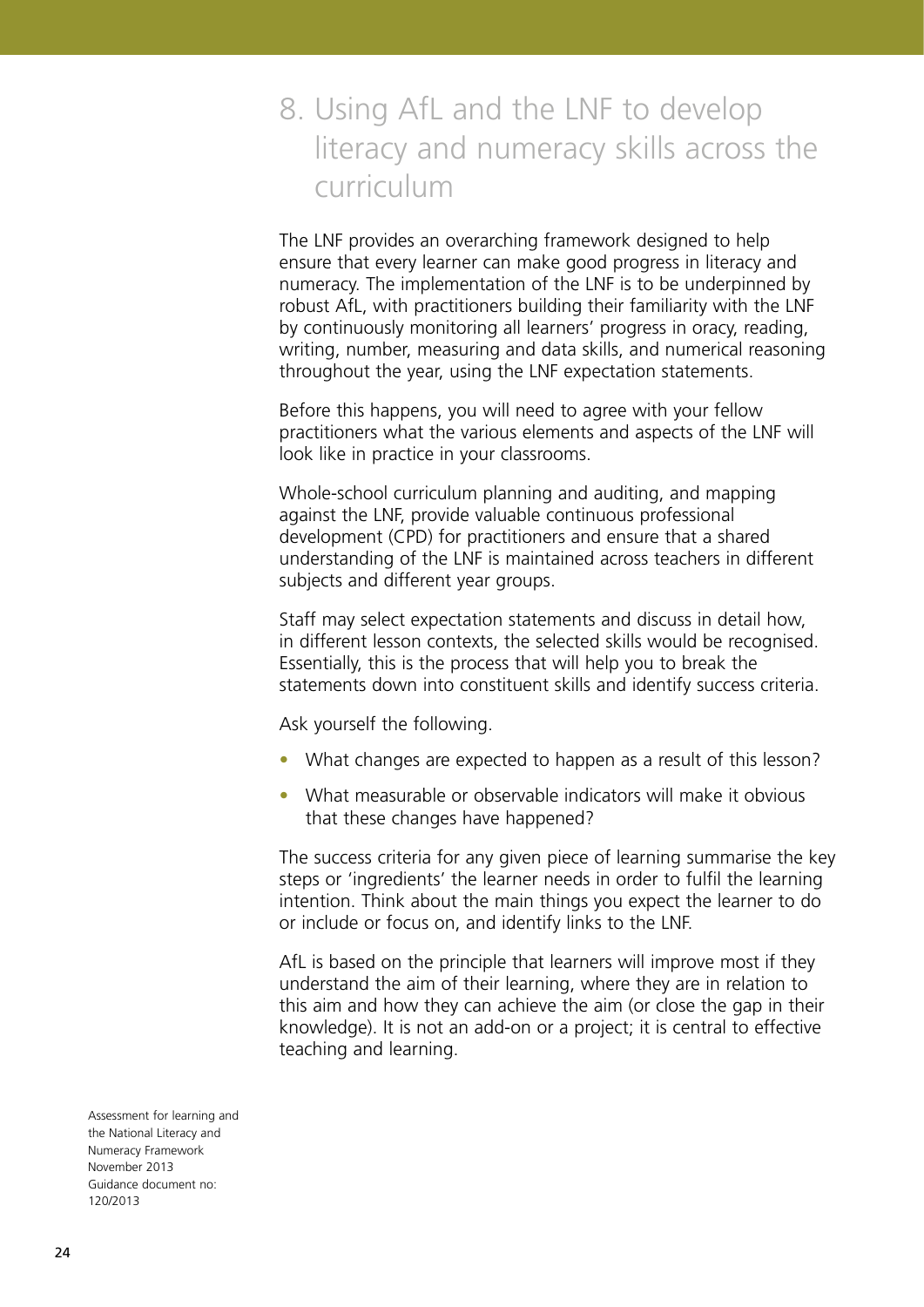**In a primary school, a teacher explains how they involve learners in embedding the LNF across the curriculum as follows.** 

'Effective listening to learners informs planning and moves literacy and numeracy forward across the curriculum. In our school, learners' opinions are valued. Marking, learning journeys, plenaries and discussion sessions are all used effectively to embed our knowledge of the LNF and develop literacy and numeracy across the curriculum.'

By using the LNF and AfL to support each other, using LNF terminology to formulate learning expectations and success criteria, learners too will become increasingly aware of 'what progression looks like' in literacy and numeracy skills.

Selecting LNF expectations in this way, to discuss and develop their understanding of success within a range of cross-curricular tasks, will provide learners with the skills and understanding to evaluate and assess their own work and that of their peers.

**A Year 3 teacher talks about the importance of becoming familiar with the detail of the LNF so that literacy and numeracy can be developed across the curriculum.** 

'It is essential that all staff have a very good knowledge of the LNF and steps towards each goal in the Foundation Phase/national curriculum. They need to assess continually on an individual basis.'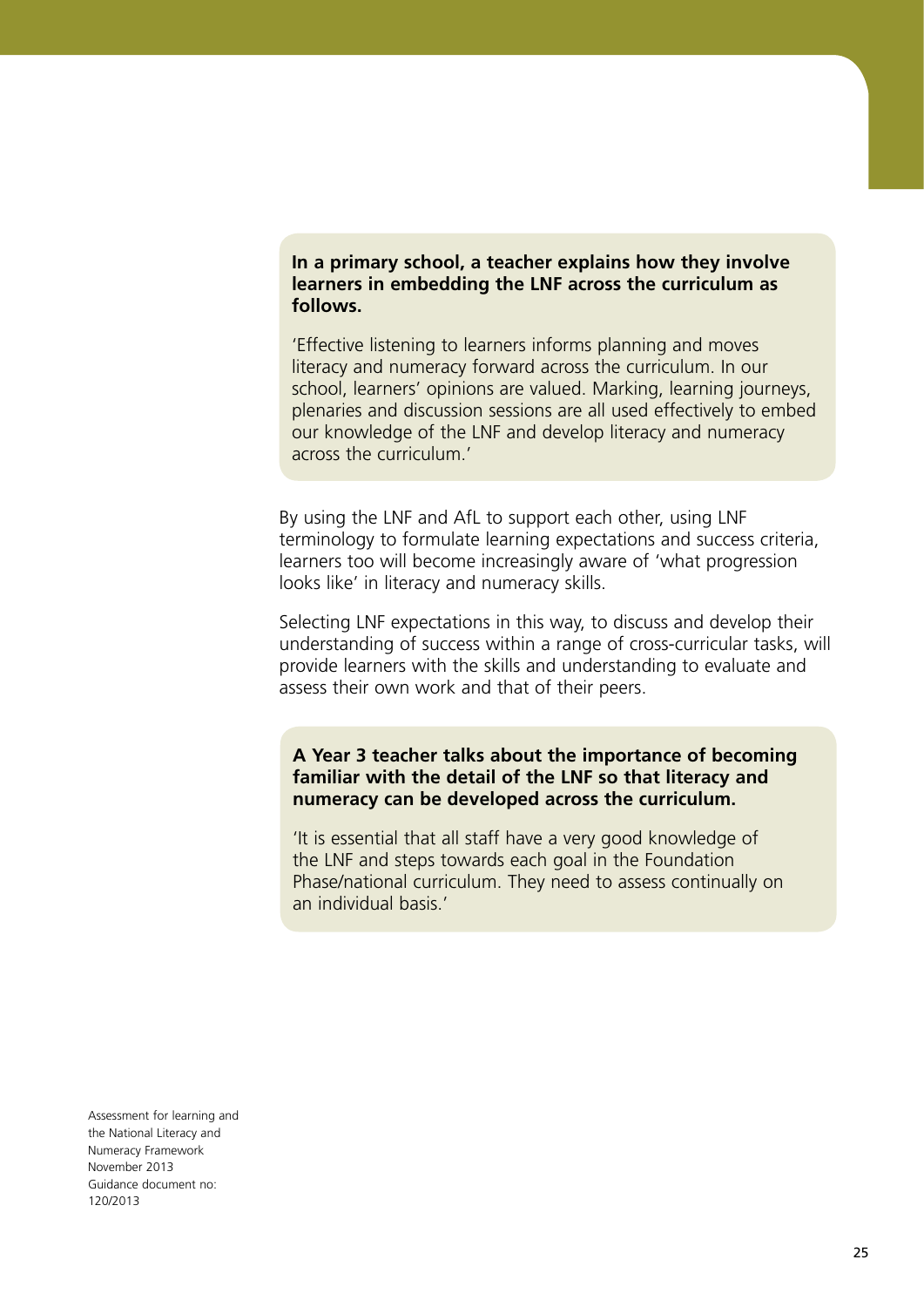#### **A Year 5 teacher describes how AfL can be used to integrate the LNF across the curriculum.**

'Although the AfL training I have received did not specifically relate to literacy and numeracy, its overarching nature easily lends itself to adaptation across a huge range of contexts. This of course also applies to literacy and numeracy; therefore it makes sense that their paths will cross naturally (and beneficially) in curriculum situations.

For example, encouraging learners to determine success criteria for the use of numeracy skills in a cross-curricular context allows them to take ownership of their learning and increases independence during the task. Subsequent review of success against these criteria, whether undertaken through self-assessment, peer assessment or instant teacher feedback, supports the learner in understanding 'where they are' and 'where they need to be'.

Our lesson objectives are separated from the context of the lesson, enabling and encouraging the learners to understand the transferable nature of skills being learned. Our aim is to focus the learners' thinking on each of the skills as separate entities which could prove useful in other situations (both within and out of school, now and in later life).

For example, in a design and technology lesson (context is 'designing a cam toy' – see Case study 3 page 57), separating the objectives and context in this way ensures that the measuring skills being developed are seen as skills which are not always associated with design and technology, but are transferable. The objectives and context are made explicit to the learners at the start of the lesson.'

### **Using the LNF to set learning expectations and monitor progression**

#### **Overview**

Assessment for learning and the National Literacy and Numeracy Framework November 2013 Guidance document no: 120/2013

LNF expectation statements should be used to frame and define the end learning expectation or goal. By using the LNF in this way,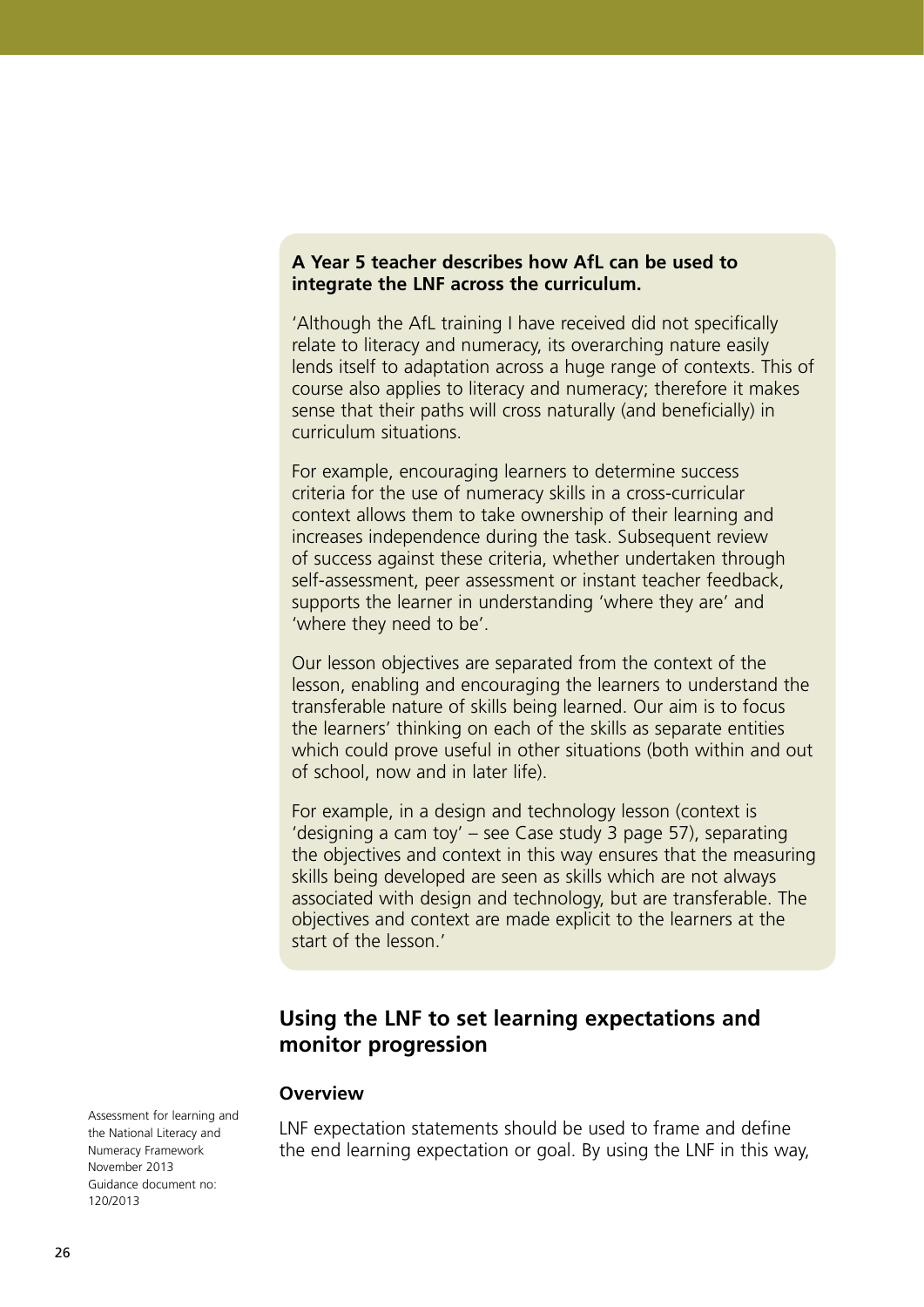learners' understanding of progression will be reinforced and they will come to understand how to develop and demonstrate their literacy and numeracy skills in a range of contexts.

In the LNF, expectation statements of skill progression are set out for each year group. Your task is to build a picture of what these skills look like across the curriculum and to integrate opportunities for learners to develop and demonstrate them in their work.

#### **A Year 9 teacher explains how the LNF became embedded in their school.**

'We ensure that **learning objectives** are skills-focused and linked to the LNF. This enables learners to engage in more relevant and accurate reflection of the extent to which they have made progress in their learning and more significantly engage in discussion on how they can apply these skills to other areas of their learning.'

#### **The teacher also explains that AfL became embedded in the following way.**

'By providing learners with clear **success criteria** or affording them with the opportunity of generating their own success criteria, this enables each learner to accurately assess their own progress.'

Success criteria need to focus on the different elements or steps towards the learning expectation not just the end product. They will be task specific and less generic than the learning expectations and LNF expectation statements.

It is important to try to involve learners in the process of developing the success criteria – discussing and identifying skills and subskills needed to achieve the learning expectation. This allows them to understand what is required and to take control of their own learning. This may create slightly different stages of progression for each learner, although ultimately they should all lead to the same overarching expectation.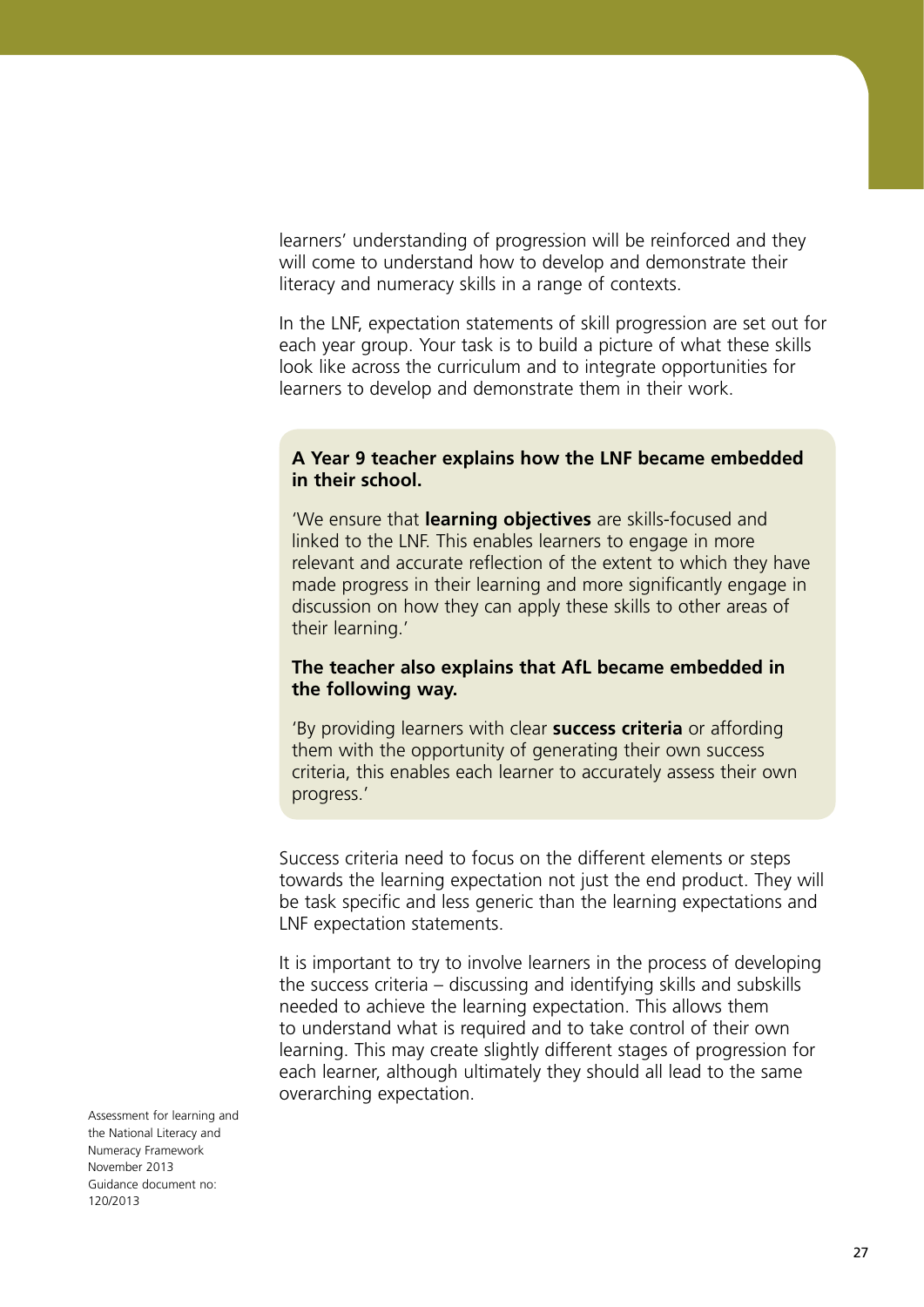#### **A teacher in one primary school said the following.**

'Tasks such as creating success criteria give learners confidence in knowing what is expected of them and act as a checklist for them to know they are on the right track. Peer assessment is also key because learners can often see things in a different light and therefore can offer advice that us teachers sometimes don't think of! Learners learn from each other and lessons are very much learner-centred. We put the responsibility of learning in the hands of the learners and the results are evident. Our learners are confident with their learning but at the same time feel happy to ask for guidance.'

#### **Developing effective learning expectations**

To develop effective progression routes to an overarching learning expectation there are a number of steps that can be followed.

- 1. Make sure you understand thoroughly what your overarching learning expectation is. This is probably something that is curriculum-based.
- 2. Use the LNF to help identify all the different skills and subskills that make up the progression towards that end learning expectation and sequence them.
- 3. Identify which of these skills and subskills you will be able to assess to inform the path of progression.
- 4. Discuss the learning expectations and progression routes with learners and, where possible, provide models of success.
- 5. Don't be afraid to tweak or change the skills, subskills and progression route following information from your assessments, but always keep in mind the end expectation.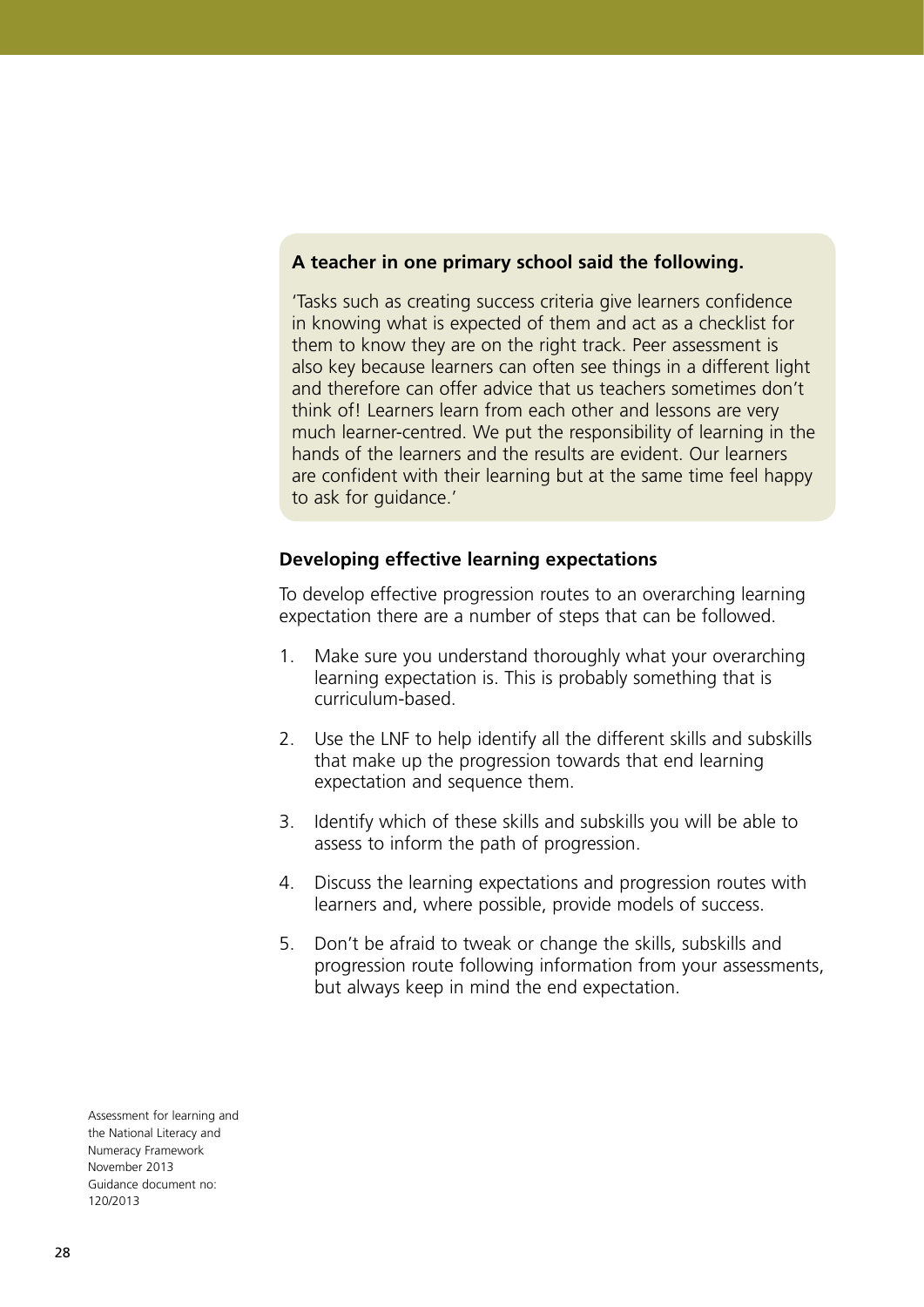**It is common practice to present learning expectations at the beginning of a lesson. Here, a headteacher in a primary school explains how using an alternative approach can be beneficial.** 

'Setting quality learning objectives and valuable success criteria are also critical to learner progress and integral to learners' understanding of where they need to go next in their learning. As a staff we are mindful of the need to mix things up; sometimes withholding the objective can lead to more purposeful and thoughtful discussion at the start of a lesson. It is also helpful in aiding learners to understand the 'big picture'.'

### **Using questioning skills and 'talk for learning' to develop literacy and numeracy skills**

#### **Overview**

The benefits of questioning and collaborative 'talk for learning' are now widely recognised. In a talking classroom, learners are actively involved and motivated to learn. They generate and develop their own ideas and develop transferrable skills which they are then able to use flexibly regardless of context or subject area.

The effective use of open questioning will enable you to assess your learners' prior literacy and numeracy knowledge and ensure their engagement at appropriate levels in all subjects. Specifically incorporating LNF expectation statements in your discussions will enable you and your learners to identify and reflect on barriers to learning, and work out solutions to overcome them.

Open questioning, which probes deeper understanding of the learning expectation and associated success criteria, has been shown to engender more sustained learning than using closed questions or simply being 'told' the answer.

However, you need to be clear about the purpose of your questions. Indeed, it is important to consider whether the question is even worth asking. In an effective AfL classroom, these open-ended questions should be differentiated and there should be a culture where both you and your learners can ask questions to and of each other.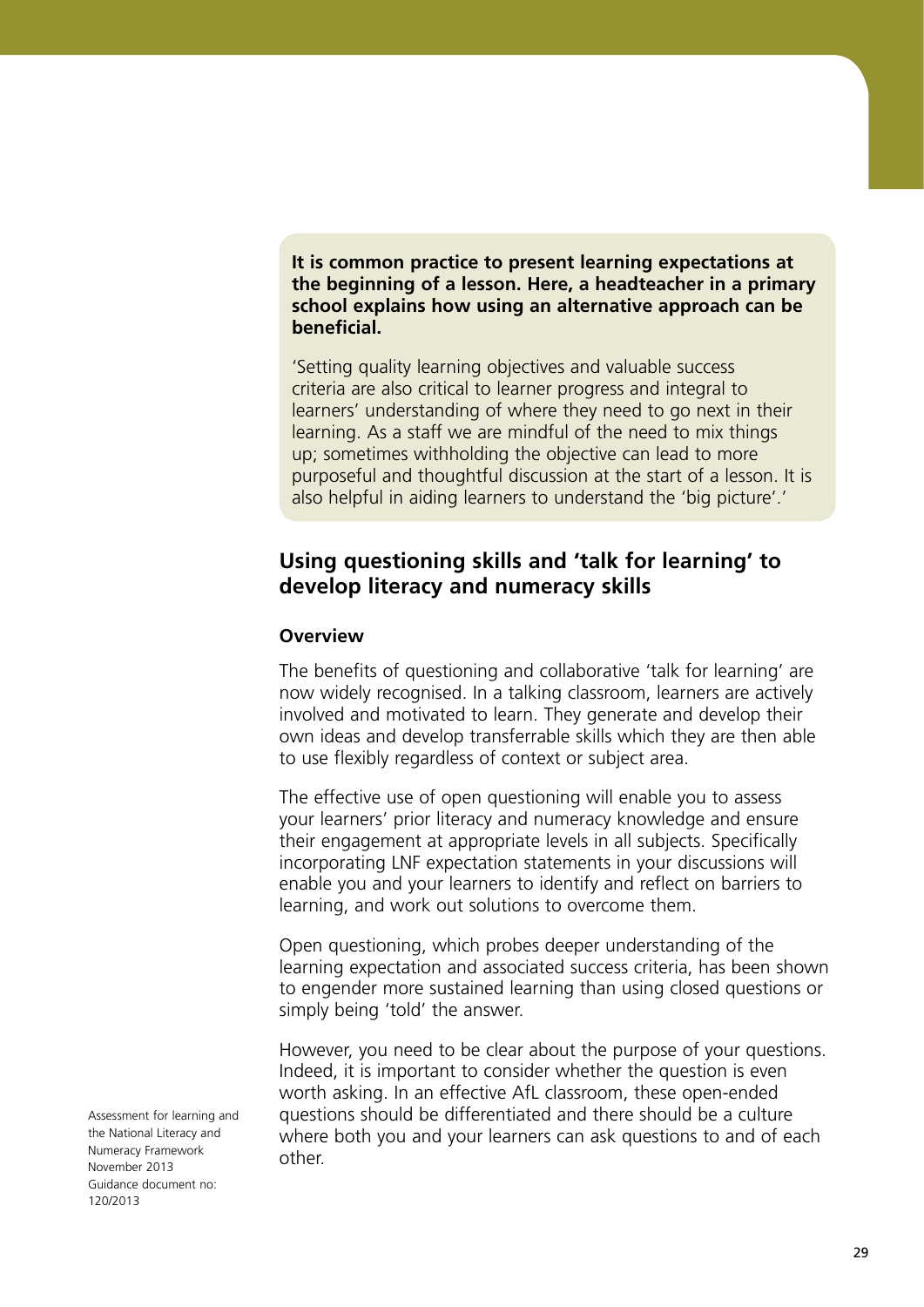In this way learners and practitioners will become increasingly able to challenge themselves and their peers in a culture of trust and collaborative enquiry<sup>8</sup>, through the use of a variety of AfL techniques such as learning partners; think, pair, share; no hands up<sup>9</sup>.

| <b>Exploratory questions should be</b>                                                                                                                                                                                                                                                                                                                                                                                                                                                                                                             | 'Talk for learning' should                                                                                                                                                                                                                                                                                                                                                                                            |  |  |
|----------------------------------------------------------------------------------------------------------------------------------------------------------------------------------------------------------------------------------------------------------------------------------------------------------------------------------------------------------------------------------------------------------------------------------------------------------------------------------------------------------------------------------------------------|-----------------------------------------------------------------------------------------------------------------------------------------------------------------------------------------------------------------------------------------------------------------------------------------------------------------------------------------------------------------------------------------------------------------------|--|--|
| used to:                                                                                                                                                                                                                                                                                                                                                                                                                                                                                                                                           | be used to:                                                                                                                                                                                                                                                                                                                                                                                                           |  |  |
| find out what learners know<br>and understand in literacy and<br>numeracy<br>develop learner engagement in<br>literacy and numeracy across the<br>curriculum<br>promote discussion and thinking<br>of literacy and numeracy skills<br>and how these are transferable<br>across subjects<br>promote further learning<br>(including independent enquiry)<br>prompt thinking and reflection on<br>their own literacy and numeracy<br>skills and what they can do to<br>improve<br>review learning experiences and<br>how these might be transferable. | explore ideas in literacy<br>and numeracy and build<br>understanding of these<br>two underpinning areas<br>encourage collaborative<br>learning and thinking<br>encourage learners to<br>generate their own<br>questions about literacy<br>and numeracy and how<br>these can be used in<br>other areas<br>help learners to use<br>each other as learning<br>resources<br>share strategies on what<br>to do when stuck. |  |  |

To engage learners, promote discussion and establish what learners already know, you might introduce a topic with a 'big question' such as the following.

- How would a mathematician tile my bathroom?
- Ninety-nine per cent of the human body is made up of oxygen, carbon, hydrogen, nitrogen, calcium and phosphorous. Are we just a mixture of chemicals?
- Is dancing a sport?

8

9

In some schools collaborative learning approaches may already be in place. Depending on the existing school culture learners may need to be coached, e.g. agreeing ground rules for speaking and listening, mutual respect, and roles within a group. Evidence suggests that these can be developed relatively quickly.

Further explanation of these strategies can be found in existing guidance (see 'References' section on page 78).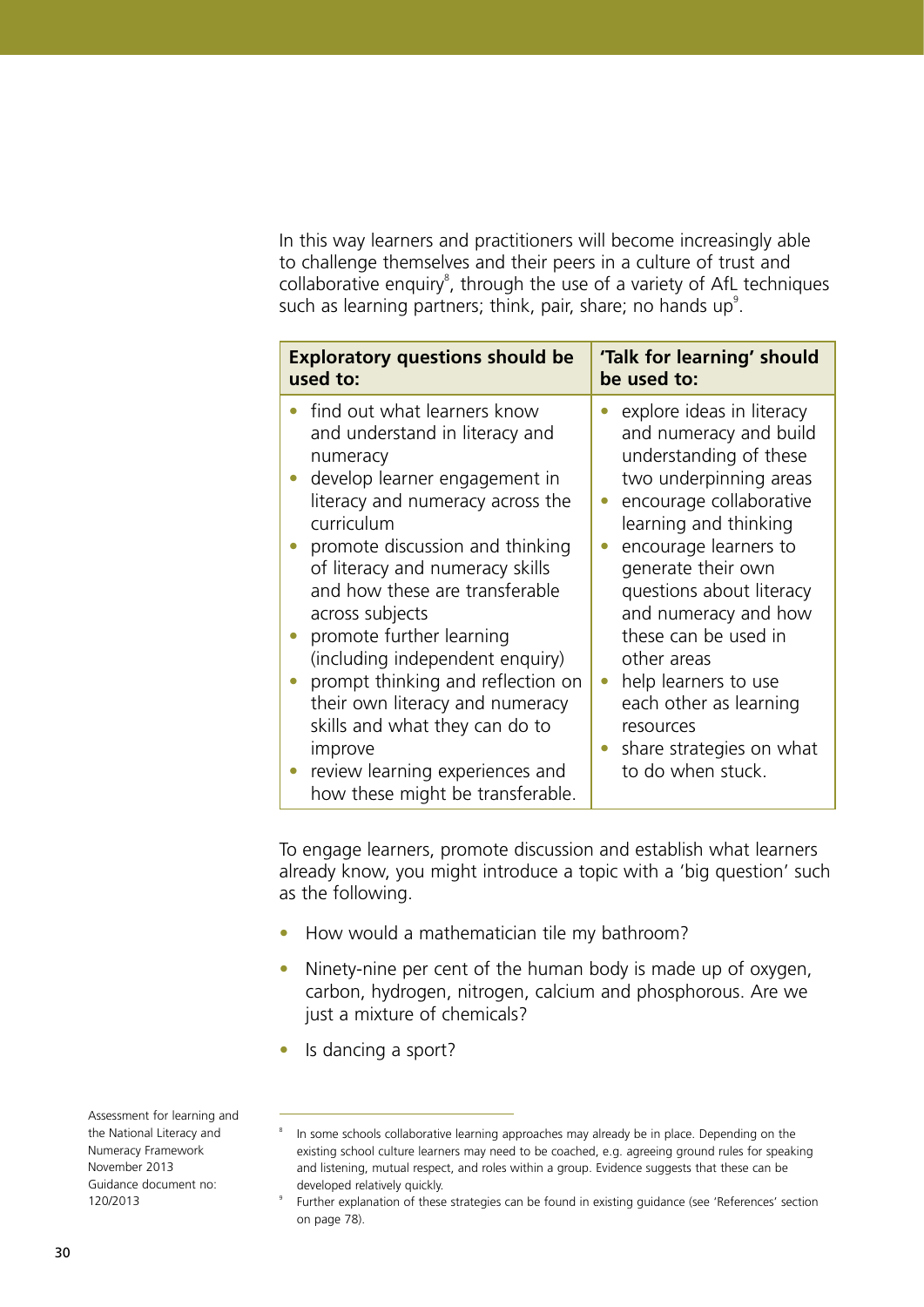To develop active discussions you might ask the following.

- **•**  Who else thinks that?
- Why do you think that?
- **•**  What do others think?

To embed links to the LNF, be on the lookout for opportunities to ask the following.

- **•**  Have you seen graphs like this in a different context?
- How else might you present this information?
- How can you apply what you have learned in English to how you will write your science report?

To allow learners time to reflect on their learning you might ask the following.

- What have you learned?
- **•**  Why is it important?
- **•**  How did you learn?
- **How can you improve?**

**A Year 9 teacher explains some of the different approaches used in his school to develop questioning and 'talk for learning' in different subject lessons and how these have impacted on the learning.**

- **• 'Developing more varied questioning techniques** has ensured that staff and learners are engaging with exploring of misconceptions in learners' responses, being provided with statements to debate as opposed to closed questions to which to respond.
- **Promoting higher-order questioning** to develop learners' higher-order thinking skills; we have employed a 'question matrix' based on Anderson's Taxonomy and made use of 'thinking dice' to stimulate progress in learners being able to pose their own questions to facilitate significant progress.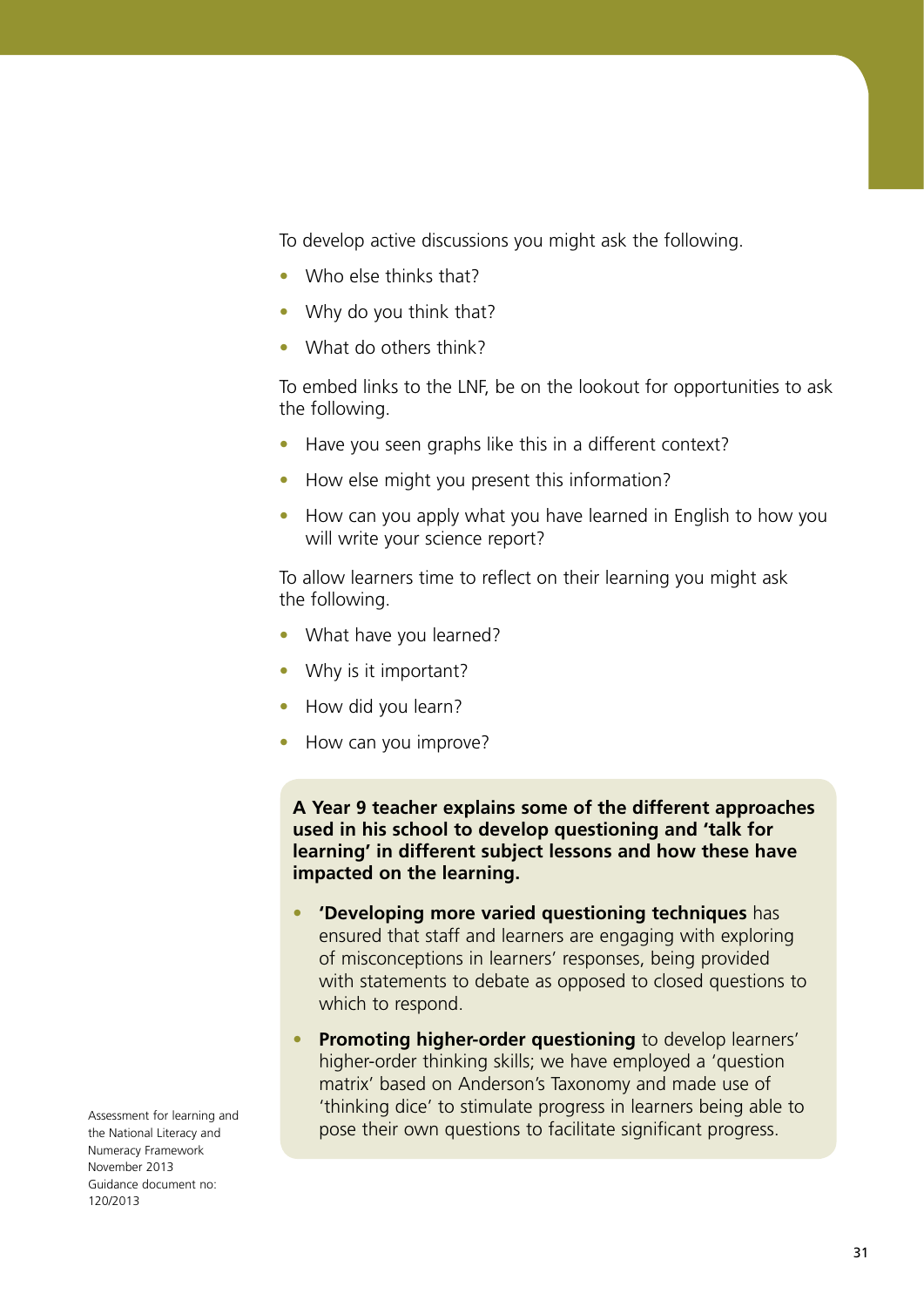Employing a **visualiser** (a digital camera device that we use with interactive whiteboards) to facilitate more instant formative assessment; through using this device, learners engage in a more effective collective peer assessment of learners' work. This in turn facilitates a more relevant and instant 'modelling' of how to generate an effective **marking dialogue** which impacts on the accuracy of learners' responses.

This high focus on questioning and discussion has impacted on learners' ability to explore key concepts, make connections between literacy and numeracy skills and other subjects, identify patterns and make more complex inferences.

**•**  Due to the very **frequent use of think, pair, share** and because of the high focus we have placed on developing oracy and independent thought as a means of developing writing skills, learners are developing more independent writing skills and not overly relying on worksheets or writing frames.'

### **Developing effective questioning skills and 'talk for learning'**

To develop effective questioning and a culture of 'talk for learning' in your classroom there are a number of steps that can be followed.

- 1. Set enquiry-based lessons introduce a topic with a 'big question'.
- 2. Prepare in advance of the lesson a set of open questions that are linked to the learning expectation and success criteria. Try to find places to intersperse these throughout the lesson.
- 3. Use a range of strategies such as talk partners; think, pair, share; no hands up; etc.
- 4. Allow 'wait time' for learners to discuss their answers and formulate and share responses in a non-threatening way.
- 5. Encourage and support collaborative work and talk for learning – provide opportunities for groups to share ideas.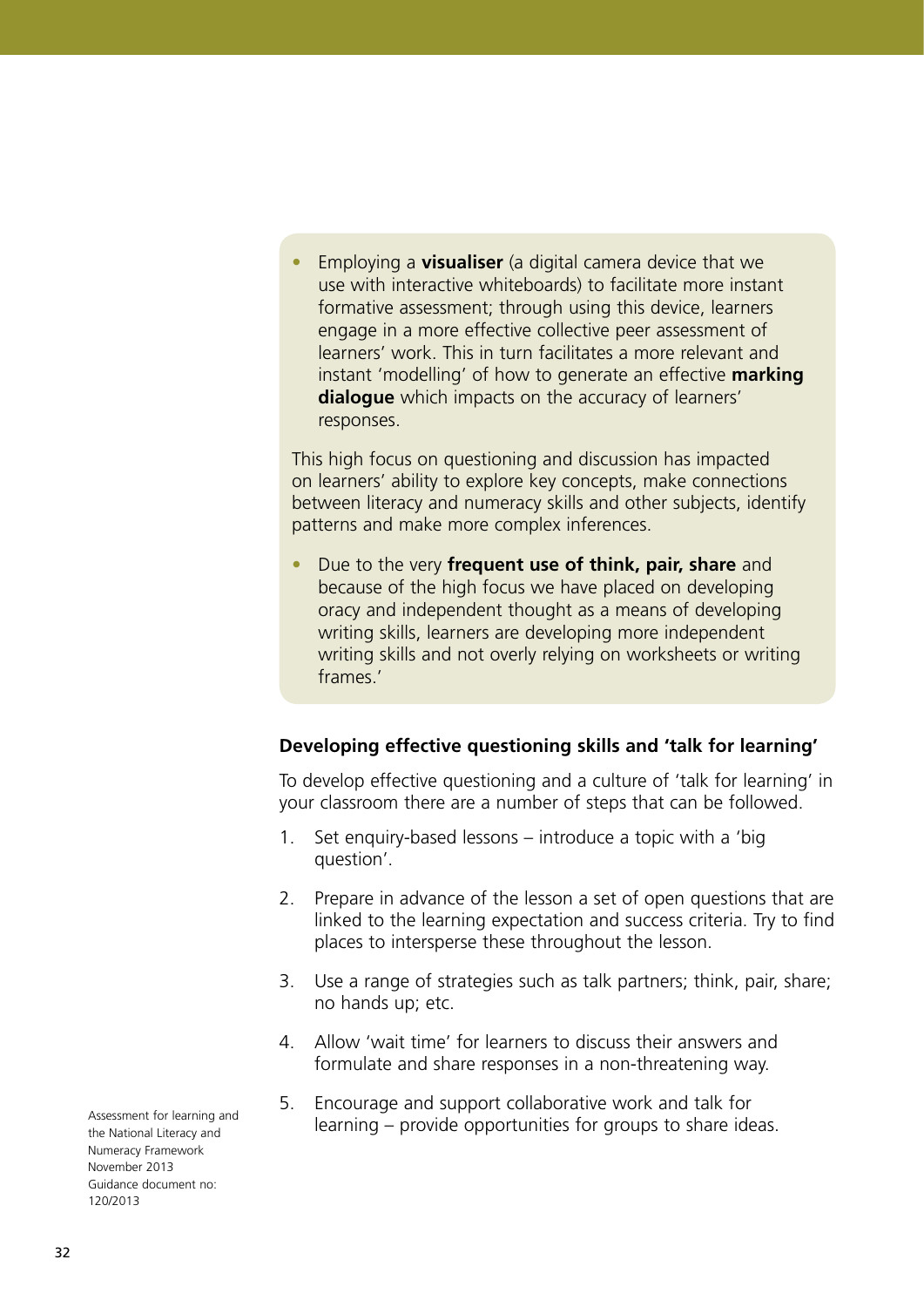- 6. Encourage learners themselves to question and explore.
- 7. Model 'thinking aloud', and demonstrate thinking vocabulary 'I think … ', 'Because …' or 'What if …?'
- 8. Model active listening showing respect for other people's views but being prepared to support or challenge with own views.
- 9. Encourage learners to make links recognise how that learning can be applied in a range of situations.

### **Improving feedback to address literacy and numeracy skills**

#### **Overview**

Feedback is information given to the learner about their achievement in relation to agreed learning expectations. Whether oral or written, feedback<sup>10</sup> is only 'formative' if it informs future learning. It should be aimed specifically at fostering improvement. Feedback that is clearly linked to the LNF expectations will be one of the most essential aspects of using an AfL approach.

Your feedback should be focused, specific, descriptive and manageable and use concepts and terminology from the LNF where possible. Learners will need to be given the opportunity to reflect and act on any feedback they receive in order to improve upon their literacy and numeracy skills. Practitioners should also use the feedback they give to ensure that they adapt their planning and teaching to ensure that literacy and numeracy skills are being accessed in a suitable way in their subjects.

Using the LNF expectations to formulate learning expectations, and using feedback to highlight the processes that drive progress towards those goals, will support learning and teaching and embed the LNF in day-to-day assessment in the classroom.

Feedback is a key feature of AfL practice, but it can be challenging to make it work in the classroom. It can take time and practice to develop the skill of providing effective feedback. The aim is to engage learners with ongoing assessment and motivate them to improve their learning outcomes.

<sup>&</sup>lt;sup>10</sup> Feedback has been found to have very high effects on learning across all age groups and in different subject areas. John Hattie, whose work draws on around 800 meta-analyses (52,637 studies), identifies feedback as the most powerful, single moderator that enhances achievement.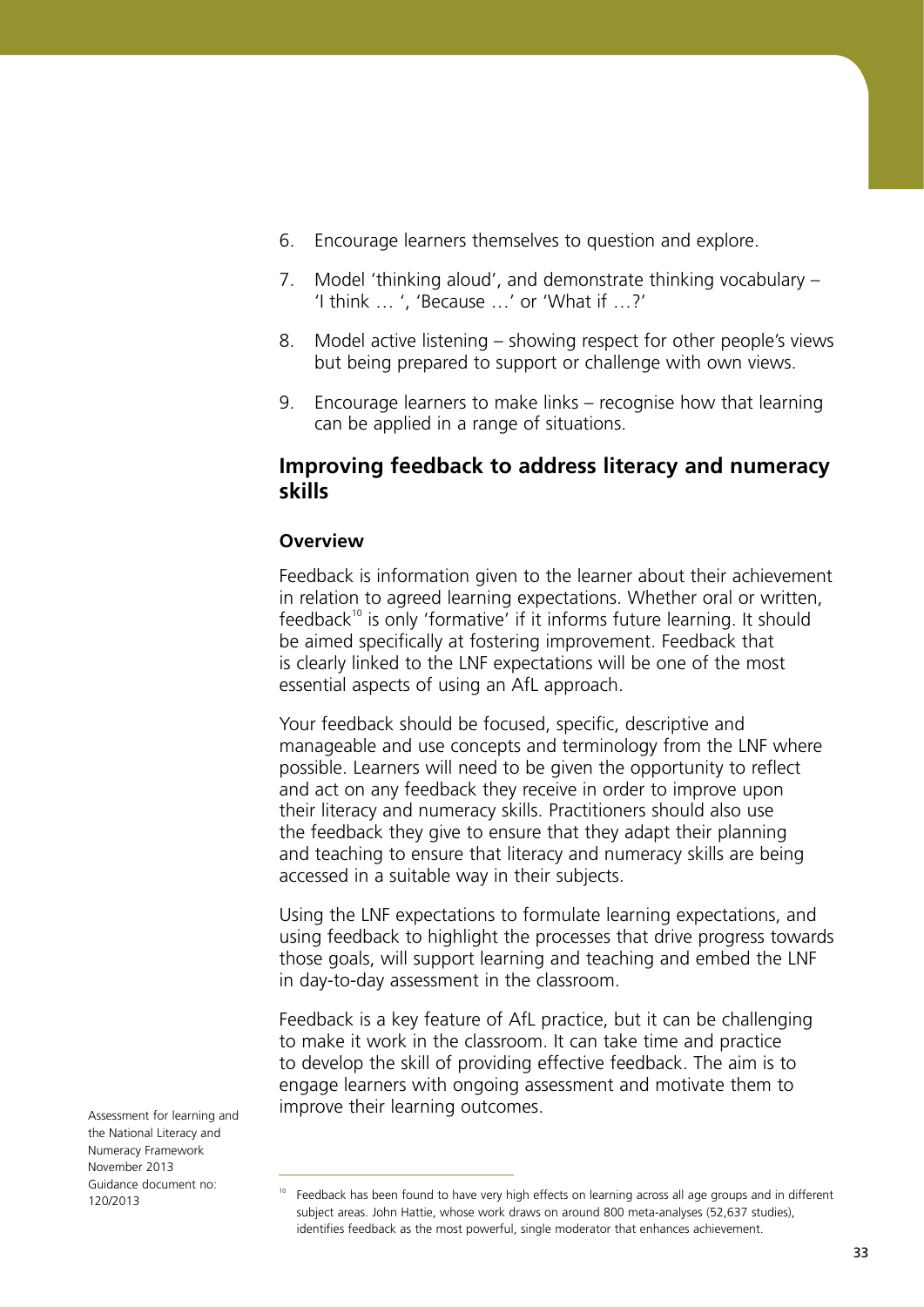Effective feedback causes thinking to take place. It redirects or refocuses the learner's (or the teacher's) actions so that effort and activity are aligned with achieving the desired learning expectation.

Taking the time to provide good and effective feedback does not mean that you should spend four times as long on 'marking'. Instead, focusing on one aspect for a learner to improve upon, rather than aiming to mark up every detail, is a good way to use this method.

#### **A primary teacher explains how they have developed their feedback approach to combine implementation of the LNF with AfL and share good practice across the school.**

'Improving the quality of teachers' feedback in learners' draft books has been instrumental in developing literacy and numeracy across the curriculum in our school. INSET was held early in the autumn term 2012 on AfL comments. The nature of samples of comments was discussed, with an emphasis on how effective these are in moving learners' work forward and linking to the LNF. Open ended questioning was emphasised. Year 3 learners' books were shared as an example of good practice in demonstrating how learners' work compares pre- and post-drafting when effective feedback has been provided.

The process of editing through AfL in Year 3 involves sharing teacher questioning in draft books, with the quality of learners' responses also highlighted. As such, good practice is consistently modelled and learners become aware of good practice. This has in turn led to an improvement in the quality of self-assessment and peer assessment in that learners become familiar with good questioning to improve work (with links to the LNF) and consequently become more autonomous with their editing.

A similar process is involved with numeracy. The LNF has ensured that AfL impacts across the curriculum. Updated schemes of work ensure that this is the case.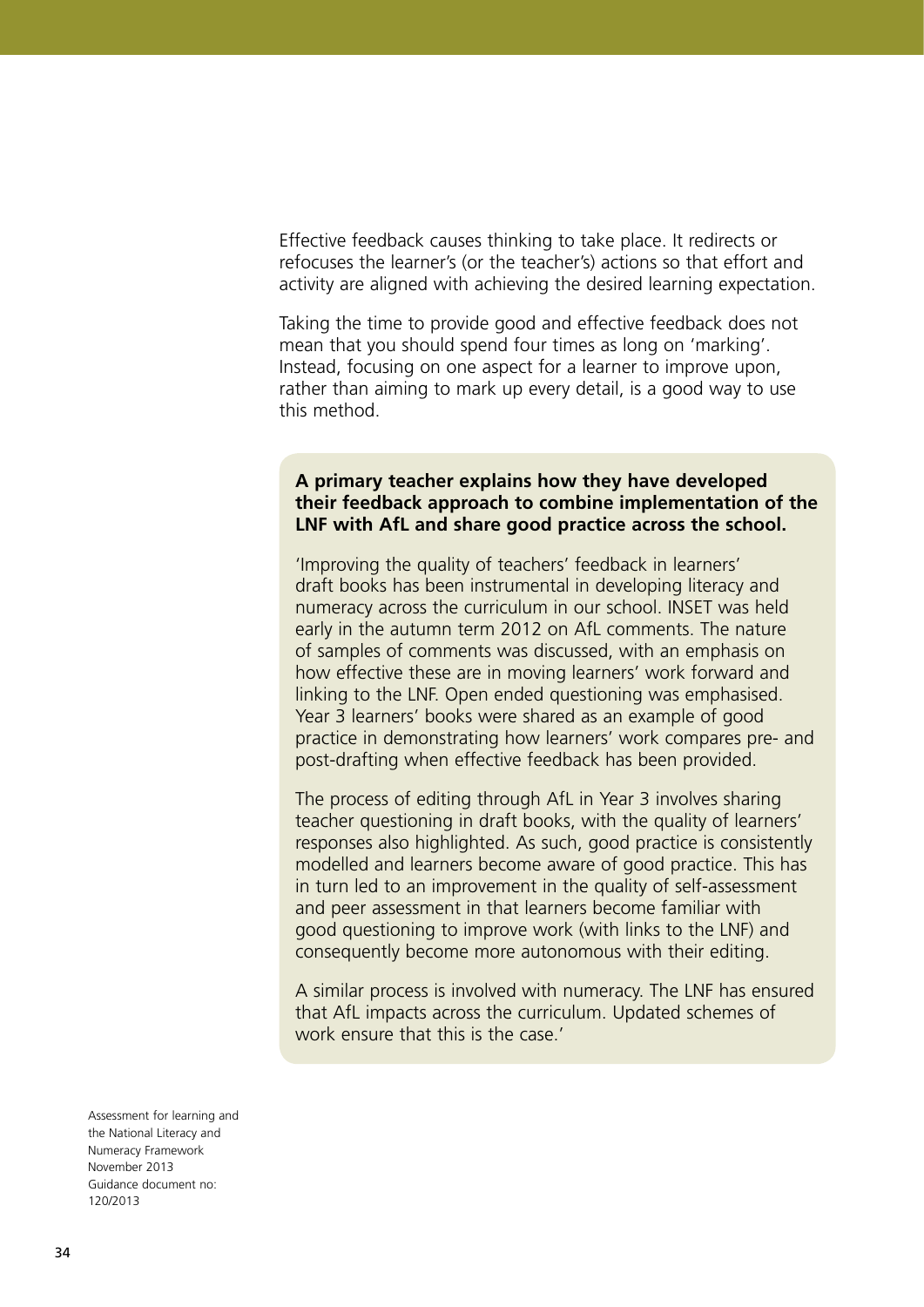#### **Developing a culture of feedback**

To develop effective feedback in your classroom there are a number of steps that can be followed.

- 1. Use the LNF expectations to formulate learning expectations and success criteria for the work to be produced.
- 2. Identify progress within the LNF; compare current performance with previous work, e.g. 'I can see you have focused on improving …as now you are showing …What if you try …?'.
- 3. Give verbal feedback as and when it seems appropriate throughout the lesson, e.g. 'Do you think you could develop your ideas further by including some direct quotes from the play?'.
- 4. Give feedback that is focused, specific, clear and informative, e.g. 'Your letter works well because you have included all the relevant information and used appropriate persuasive language', rather than simply indicating what is correct.
- 5. Provide specific guidance on how to improve and not just tell learners when they are wrong, e.g. provide a specific instruction about how they can act to immediately improve the quality of their work.
- 6. Give timely, spontaneous feedback at the point of learning, rather than after the event.
- 7. Create a time at the beginning of your next lesson when learners can address any written feedback.
- 8. Provide a balance between support and challenge encouraging further (manageable) effort by the learner.

## **Using the LNF to develop peer and self-assessment**

#### **Overview**

These two areas of AfL are often dealt with together, as it is found that skills developed through peer assessment often help with the understanding and effective use of self-assessment. Knowledge of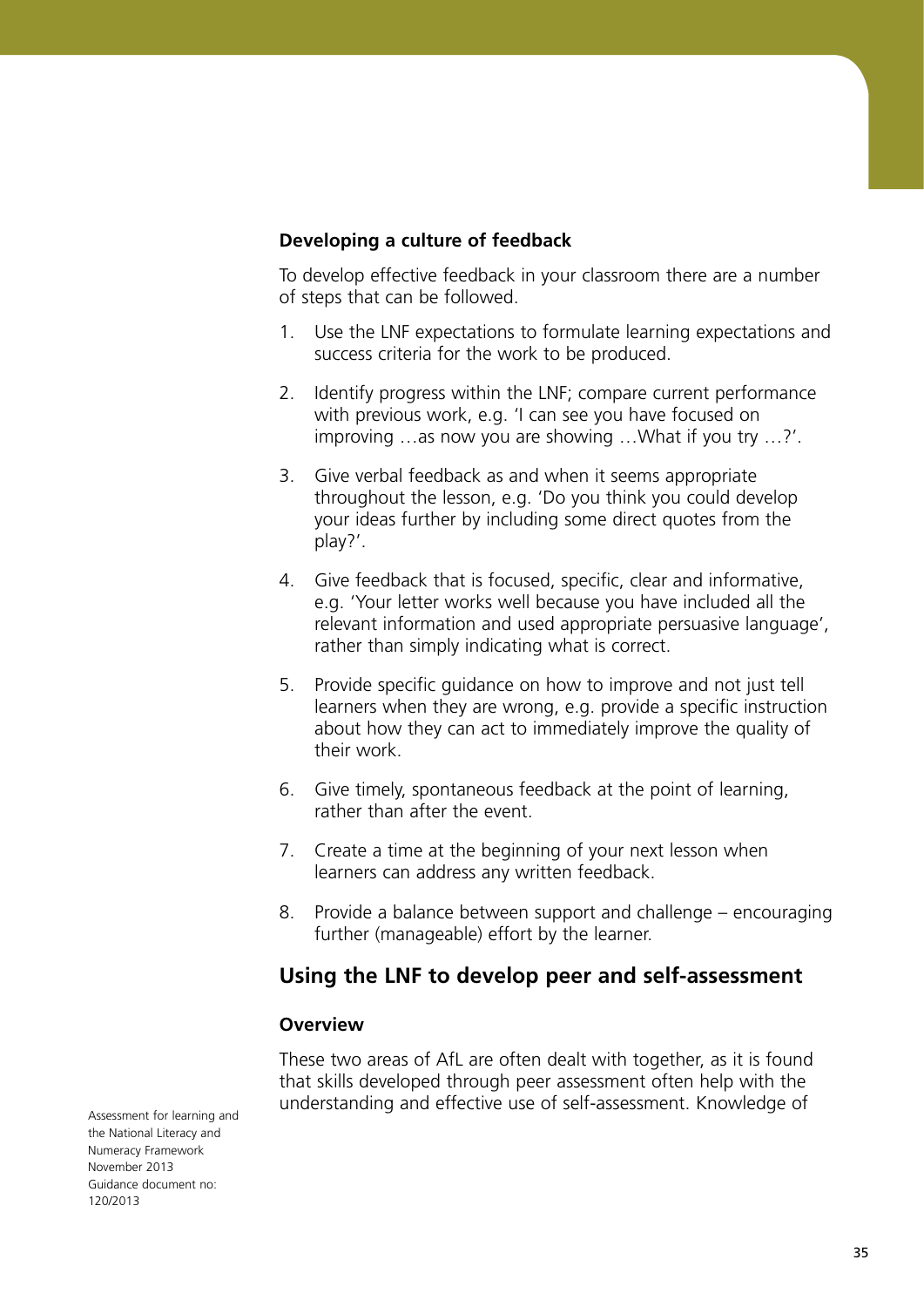the learning expectations and the success criteria underpin these two approaches, as without these learners have no framework with which to assess themselves or each other

Self-assessment and peer assessment are not innate skills, but need developing in learners to help them get the most out of using these techniques. It is useful to begin with assessing anonymous pieces of work and for practitioners to model feedback skills.

The skill of giving effective feedback needs to be explicitly and effectively modelled, and taught by practitioners across the curriculum. As outlined in the section on 'Improving feeback to address literacy and numeracy skills' (see page 33), this is more than just checking for errors or areas for improvement – it is part of a shared learning culture where learners see themselves and their peers as 'resources' to support their learning, and the practitioner acts more as a facilitator in the learning process.

A simple, but very effective process of peer assessment can be developed from actively involving the learners in generating the success criteria for a task. Peers should then assess one another's work and provide formative feedback based on the agreed, and mutually understood, success criteria. The peer assessment process will consolidate each learner's understanding of the success criteria and provide them with another perspective on their own work. It is essential that learners are then given the opportunity to reflect and act on the feedback they receive to make improvements to their own work.

'Spotlighting' can be used during the course of day-to-day learning. When learners are engaged in work, periodically ask them to pause to focus on a piece of work or an issue that you feel everyone can benefit from sharing. For example, you might use a visualiser $11$  to share an example of written work, or you might ask a group to explain the processes they have gone through in a science activity. The rest of the class are then invited to offer formative feedback. You can begin this process by modelling effective feedback (focused, specific, clear and informative) and in time, as they develop their skills, the rest of the class should be invited to offer formative feedback – sometimes formulating it collaboratively and highlighting links to the LNF.

<sup>&</sup>lt;sup>11</sup> A visualiser is a digital camera device that points downwards. It is connected to an LCD projector and/or a computer, enabling the display of objects, documents, pictures, etc., onto an interactive whiteboard.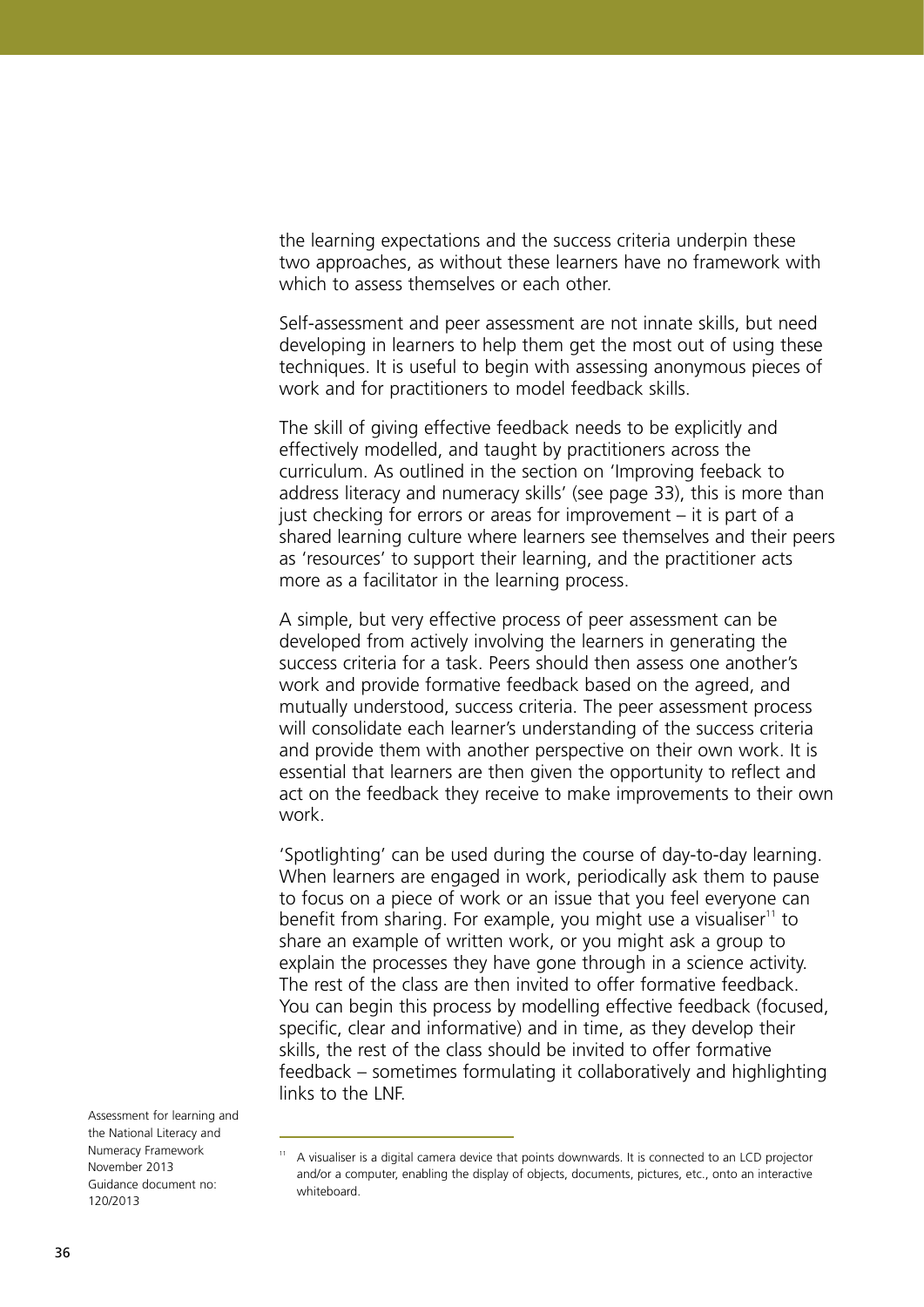As learners become increasingly skilled in assessing the work of their peers effectively, they will also become more able to assess and improve their own work.

Learners do, however, need access to high-quality learning objectives and success criteria and this can only follow the development of teacher skills in this area. A thorough familiarity with, and regular discussion of, the LNF progression statements will support the necessary processes for all concerned.

#### **A teacher describes how peer and self-assessment is carried out in their school.**

'We give learners the responsibility of assessing their own work and the work of peers. Learners are encouraged to use our 'correcting code' to correct mistakes and are given coloured pens to do so. This gives ownership and importance to the task. Learners are constantly encouraged to look objectively at their work in order to recognise the positives and recognise which areas need improvement. In order to do this, learners must know what is needed in order to succeed in the first place. This is why we use success criteria for our tasks. Our learners can confidently identify what is needed to succeed with a task and this is due to expectations, preparation, development and consistency.

Of course, evaluating doesn't always have to be in the written form. Learners are also encouraged to give oral feedback to either staff or to their peers and more specifically asked to justify their opinion and also to offer advice about how to improve the work. Each class has a visualiser which means effective work can be displayed and discussed with the whole class.'

#### **The teacher goes on to describe how these approaches were used in a lesson where learners were writing a diary in the guise of a Roman soldier.**

'The learners were given a planning sheet which they had to complete with a partner. The reason for this was to encourage discussion, the sharing of ideas and also to evaluate each other's work. The planning sheet required the learners to look through many resources (information books, their projects, their notes from the videos, the internet, previous worksheets) in order to complete each part fully. This meant they developed many skills from the LNF<sup>.</sup>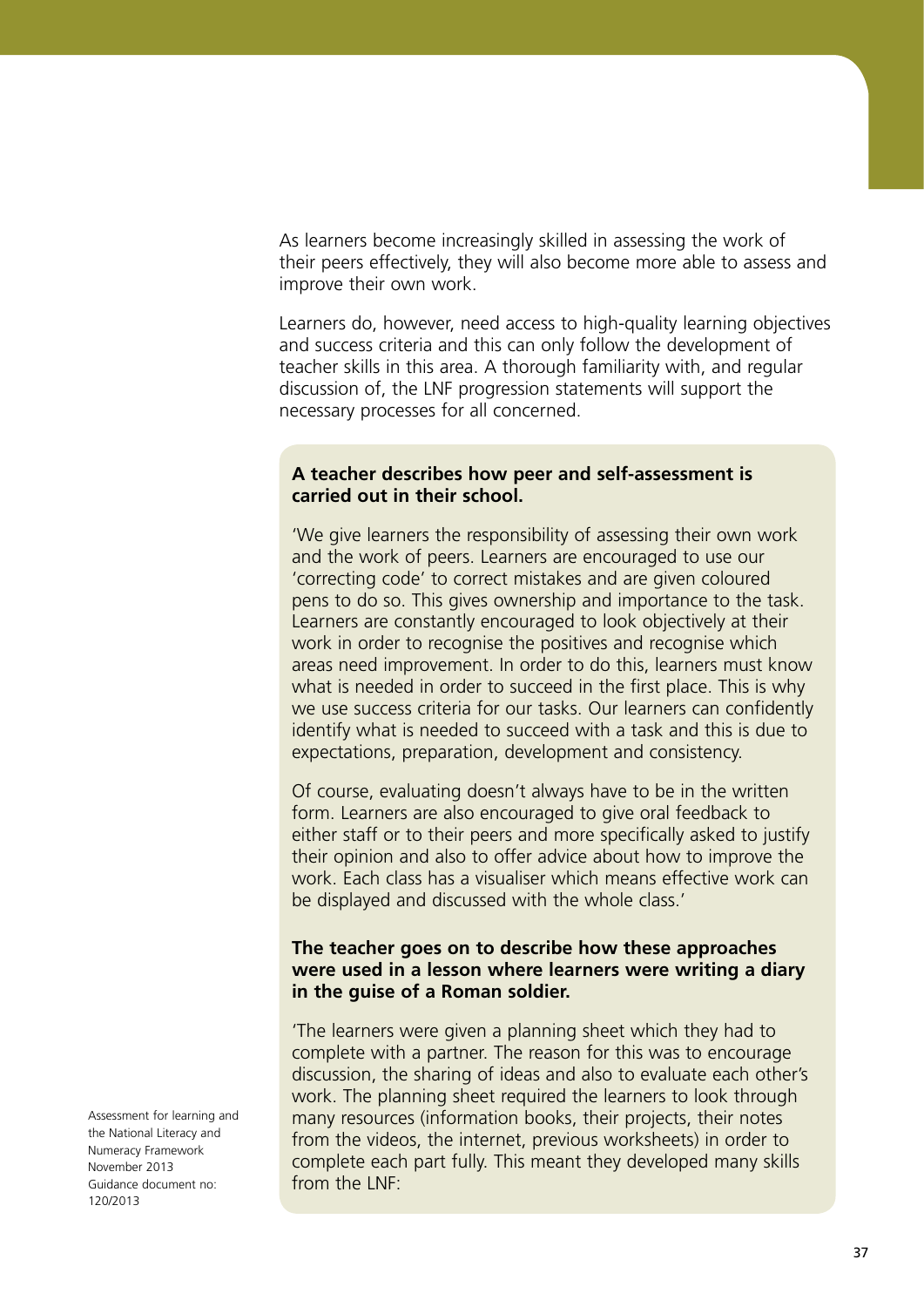- oracy skills, e.g. discussion, questioning
- reading skills, e.g. skimming, scanning, independent and detailed reading
- writing skills, e.g. choosing appropriate language, writing in note form, using the standard form of various verbs.

Using the planning sheet correctly was important, i.e. to make sure they used all the information they had found and written, to ensure their diary was as information-packed as possible. The learners had to discuss and decide upon the content of the sentences they wrote with their partner and also co-correct the sentences to make sure spelling and sentence structures were correct.'

## **Developing peer and self-assessment**

To develop effective peer and self-assessment there are a number of steps that can be followed.

- 1. Share the learning expectations with learners, highlighting LNF expectations in every lesson, and ensure they understand them.
- 2. Together decide what the success criteria should be and what these mean in practice – discuss what success would look like in the context of this lesson.
- 3. Encourage learners to set targets for themselves, using LNF expectation statements, and identify the steps they need to take to achieve these targets.
- 4. Develop a set of rules for learners to follow when undertaking peer or self-assessment, e.g. 'We give a reason to explain what we have said about a piece of work.'
- 5. Actively and consistently model what specific feedback looks like to avoid general comments such as 'Well done' or 'Neat handwriting'.
- 6. Learners can read aloud their work to each other and develop a set of questions (based on the success criteria) to interrogate the quality of the piece.
- 7. Learners can be encouraged to mark their own and others' work against an agreed set of criteria.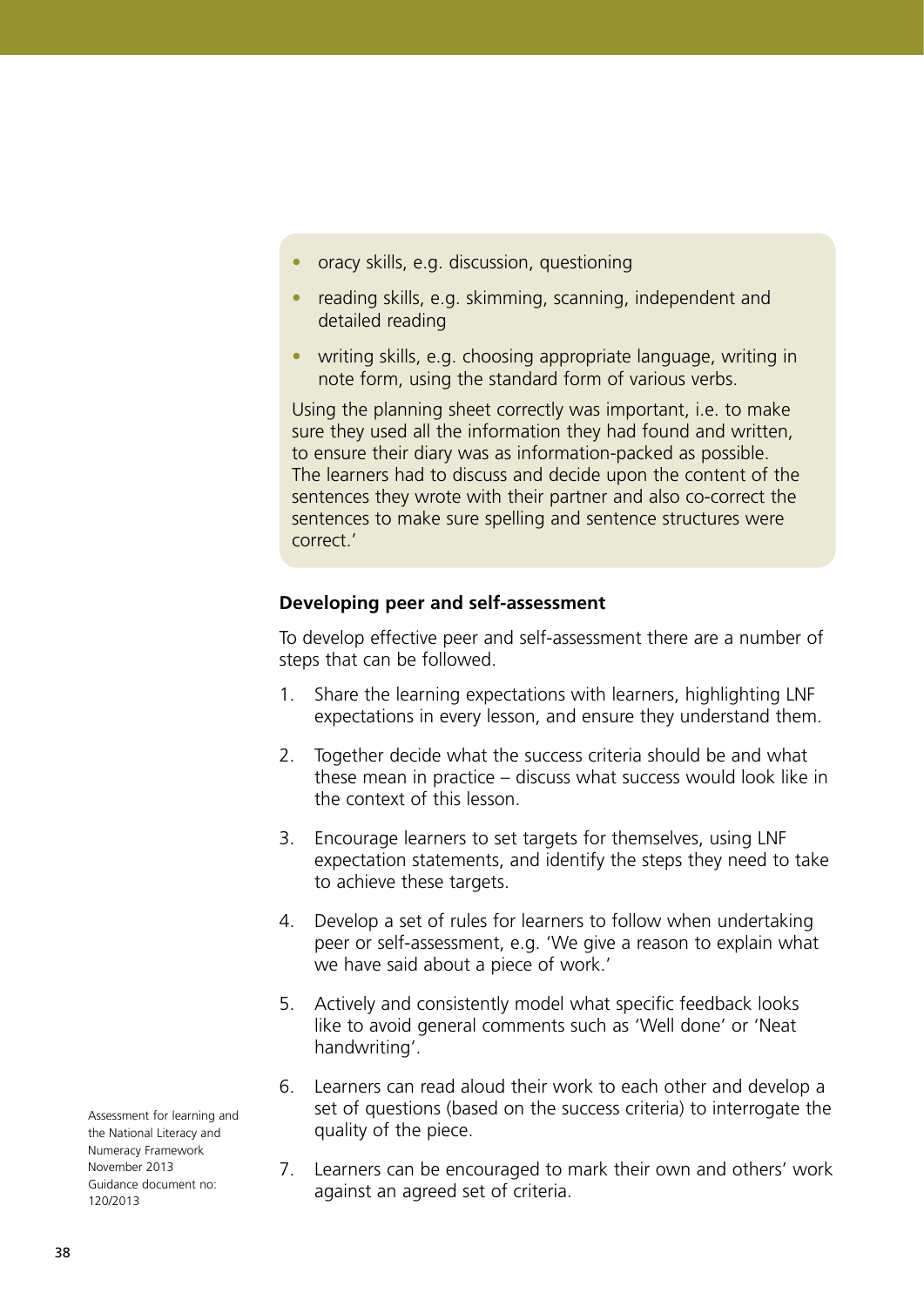8. Allow learners time to address feedback gathered during peer and self-assessment, so that work can be improved, issues addressed, or new targets set.

# **Peer coaching among practitioners to develop and embed AfL and the LNF**

#### **Overview**

When implementing the LNF, it is important that practitioners work together in developing their understanding of the LNF and to recognise opportunities to develop literacy and numeracy skills in every lesson.

An effective and rewarding approach to practitioner professional development in relation to AfL skills and strategies is peer coaching. It is particularly effective as part of a whole-school policy aimed at developing a shared understanding of new guidelines or practices, such as the introduction of the LNF. Peer coaching is a formative way for practitioners to explore the strategies needed to implement the LNF and develop a deeper understanding of the processes involved.

A peer-coaching model can improve the quality of assessment for learning practices in the context of the LNF and build capacity and sustainability. Working with a peer will enhance your understanding of the progressive learning expectations outlined in the LNF as well as support you in implementing the LNF and extending your AfL practice. Focusing on literacy and numeracy across the curriculum will help to develop all practitioners' understanding of progression.

The primary goal of peer coaching is to rethink the way things are done and adapt to change. As the LNF is introduced, the benefits of peer coaching can go both ways – not only do the observed practitioners get specific feedback but the observers are exposed to a wider variety of classroom approaches from which further dialogue and learning can stem. Practitioners have often reported unexpected learning from observing colleagues working in different subject areas or with learners of different ages. In particular, practitioners of Key Stages 2 and 3 have often been surprised when observing the learning approaches and assessment methods that are used in the Foundation Phase.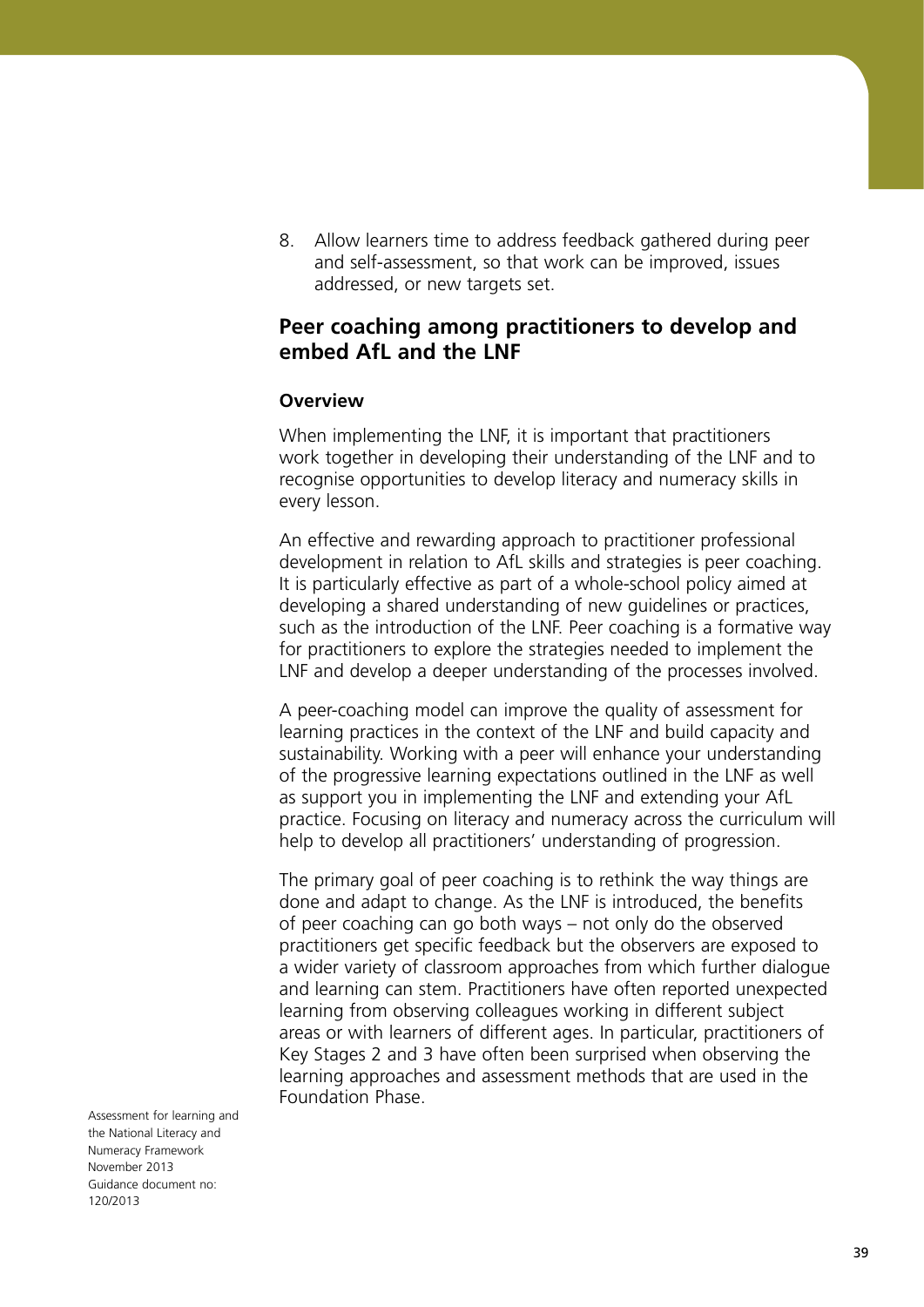## **A teacher in a secondary school describes how they use lesson observations among other whole-school practices to develop AfL and embed the LNF.**

'We monitor and evaluate thoroughly through lesson observations, with a view to sharing a common approach to developing reading skills and questioning strategies and to focus on the level of demand we should expect in terms of accuracy in written expression.

We also monitor and evaluate implementation through scrutiny of department meeting minutes and learner voice. We regularly schedule learning-focused discussions in meetings of senior and middle leaders. We use this forum to find success, establish what makes it good practice and share it with all staff.'

#### **Developing peer coaching in your school**

To develop effective peer coaching among staff members in your school there are a number of steps that can be followed.

- 1. Peer coaching pairs, or teams, should discuss their understanding of the LNF and their understanding of effective AfL classroom practice and explore together ways in which these can best be implemented in tandem in their classrooms.
- 2. Begin by identifying where you are now whether you are starting out, on the way, nearly there or already an expert.
- 3. Timetable a series of ongoing mutual lesson observations, including pre- and post-discussion time. You should reflect on the specific aspects of the LNF and AfL that you want to develop, and discuss and agree these with your peer coach before each session.
- 4. Each lesson observation should be followed by discussion and feedback and an action plan for your next steps.

Each peer coaching session needs to be focused upon identified needs and expectations. A clear set of protocols and responsibilities should be agreed in advance. Coaches are not expected to provide the answers – it is important that practitioners are enabled to find solutions for themselves.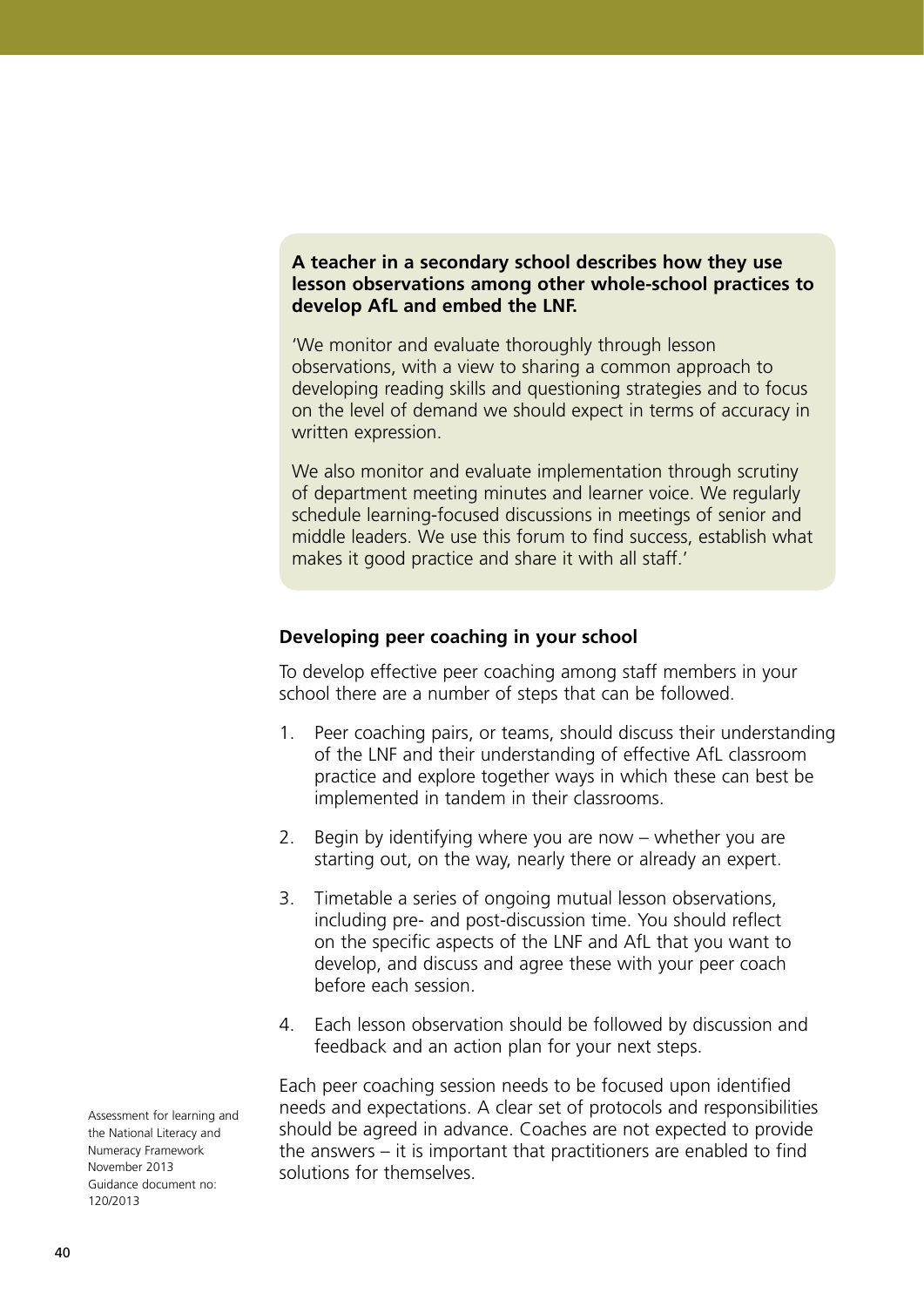# **Using information from reading and numeracy tests in a formative way**

## **Overview**

Reading and numeracy tests, which are closely related to the LNF, will be conducted annually for all learners from Years 2 to 9. These tests are intended to provide a 'summative snapshot' of overall performance in terms of progress for cohorts and for individuals. However, assessment information from the national reading and numeracy tests can be used formatively and be developed to support teaching and learning.

Formative assessment and summative assessment should work alongside each other, so as to make summative assessment more meaningful to everyday practice.

Tests can provide a rich source of information which can be engaging and provide stimulus for learners to ask questions, think deeply, review and explore ideas.

For example, for learners from Year 4 upwards, the national reading tests offer a range of specific extended response questions that you can use (on an optional basis) to explore your learners' reading skills and provide formative assessment information $12$ . Commentary is provided on patterns of performance and common comprehension errors and some suggestions are provided for developing particular reading comprehension skills as outlined in the LNF.

By looking at your learners' responses you can identify any questions that have caused difficulties or identify where learners' answers are imprecise or reveal a lack of experience in following the exact requirements of a question.

<sup>12</sup> [learning.wales.gov.uk/resources/extended-responses/?lang=en](http://learning.wales.gov.uk/resources/extended-responses/?lang=en)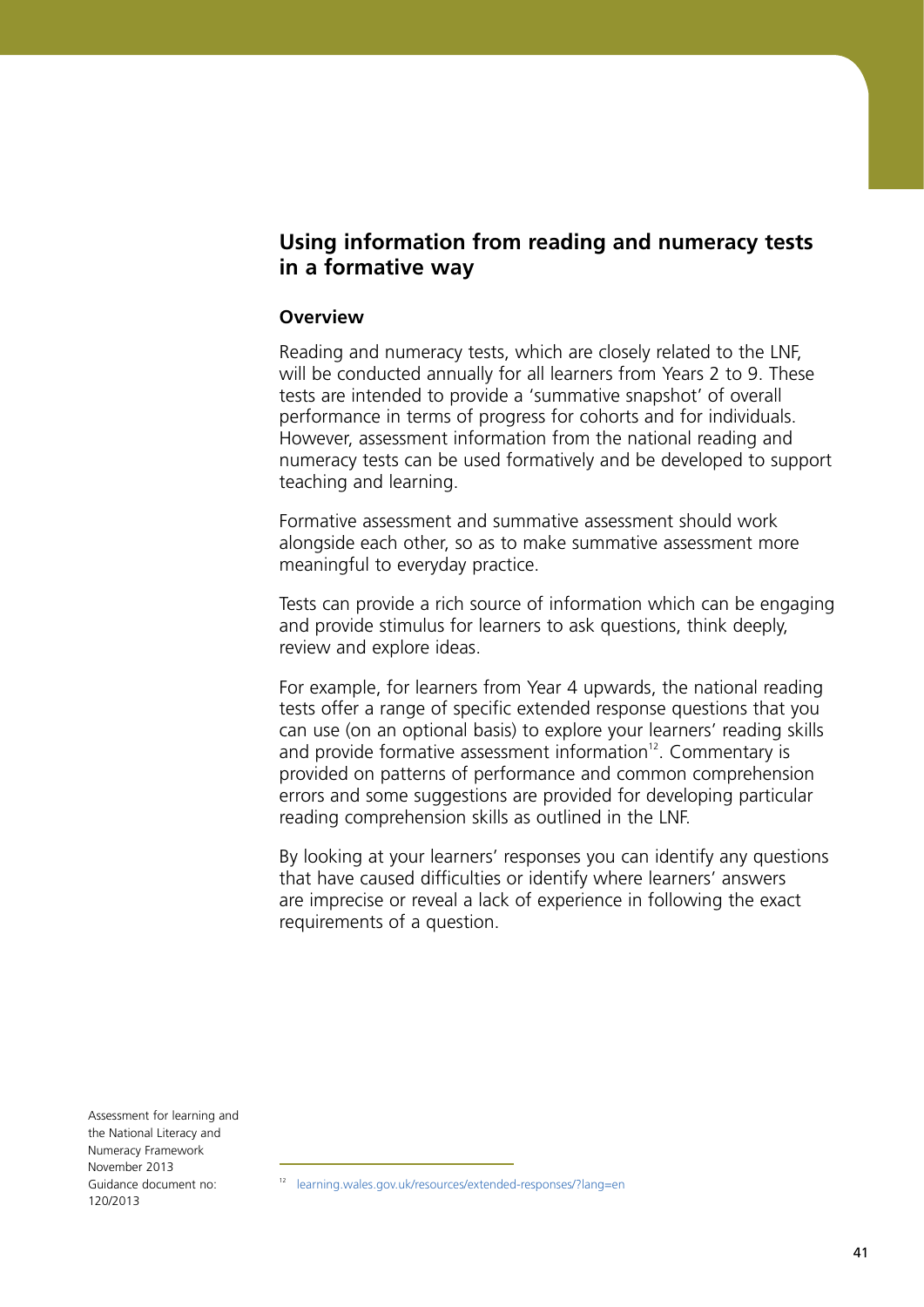## **A teacher from one school explains how they used learning support staff to work with individuals in the basis of question-level analysis of test data.**

'We have also focused on using support staff to work with groups of learners to work on individual or group LNF targets, identified by using the tests diagnostically. This can be in short sessions of about 10 minutes each day. This has been effective in raising attainment significantly. Through staff addressing their needs so specifically the learners have gained increased skills which can then be practised and applied across the curriculum.'

## **A Year 8 teacher who trialled the optional open questions in the national literacy tests said the following.**

'After my class had completed the national reading test, we built a series of lessons around the optional extended response questions. First, everyone had a go at writing their own answers to the questions relating to one of the texts. We then had a class discussion on what we might expect the best answers to include. Together, we identified the LNF skills that we would use to answer each question and developed some success criteria linked to LNF progression.

We shared some example answers and learners took turns suggesting improvements that would lead to progression on the literacy component of the LNF.

For example, one question in the Year 8/9 test required the reader to *identify different views of a topic and any areas of agreement and contradiction* (Year 8, Responding to what has been read: Response and analysis). In order to progress this skill we agreed to further explore the controversial issue outlined in the test text (whether it was a good idea to keep animals in zoos) by researching and sharing some alternative viewpoints, therefore working towards being able to *identify different interpretations of facts and information and evaluate their relative merits* (Year 9, responding to what has been read: Response and analysis).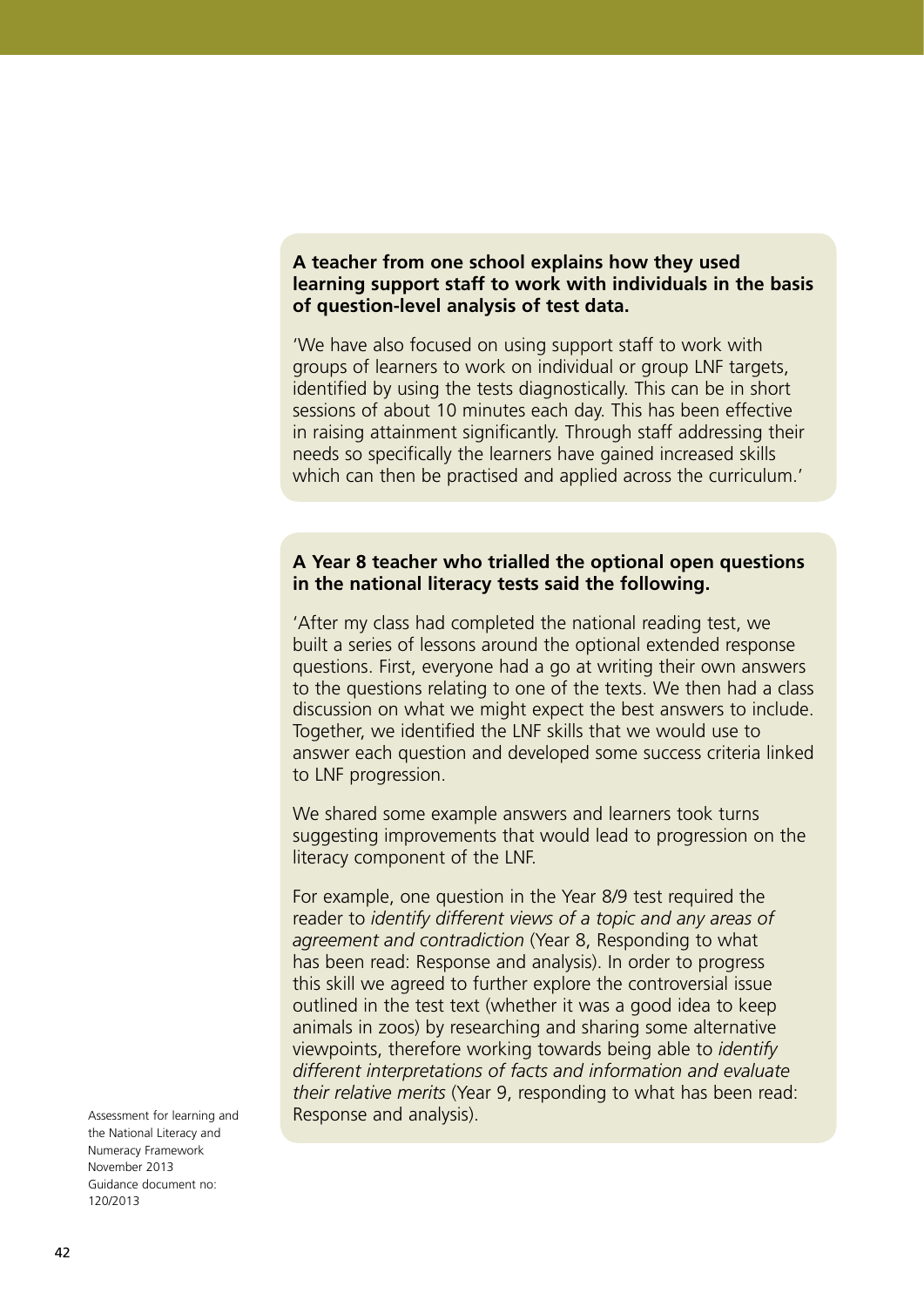In other questions learners were able to identify skills such as 'summarise and synthesise information' or 'use inference and deduction to understand layers of meaning'.

Using the agreed success criteria, learners were able to evaluate answers and suggest improvements such as 'This answer explains that the writer is trying to persuade us to his point of view, it would be better if it included some examples of how he does it.'

We all found this a really useful exercise for thinking about the LNF skills used in the test and it helped learners to reflect on their own answers and identify their own progression targets.'

As national reading and numeracy tests become established, you can develop effective methods of using information from the tests in a more formative way.

For example, there are a number of steps that can be followed.

- 1. When marking the national reading and numeracy tests for your learners look for patterns of achievement, common errors or misconceptions.
- 2. Question-level analysis can reveal strengths and areas for improvement across a whole class or year group, and their performance can be compared with that of a nationally representative sample.
- 3. Use the information you derive to reflect on your own practice and to inform your planning and teaching.
- 4. Use the information you derive to feed back to individual learners and share this information with the class teacher for the next year.
- 5. Identify question types that have proved difficult for groups or for individuals. This can be useful for identifying areas of learning that need to be revisited.
- 6. In a lesson, set learners the task of making up their own questions related to a test and thinking of the marking criteria that would go with them.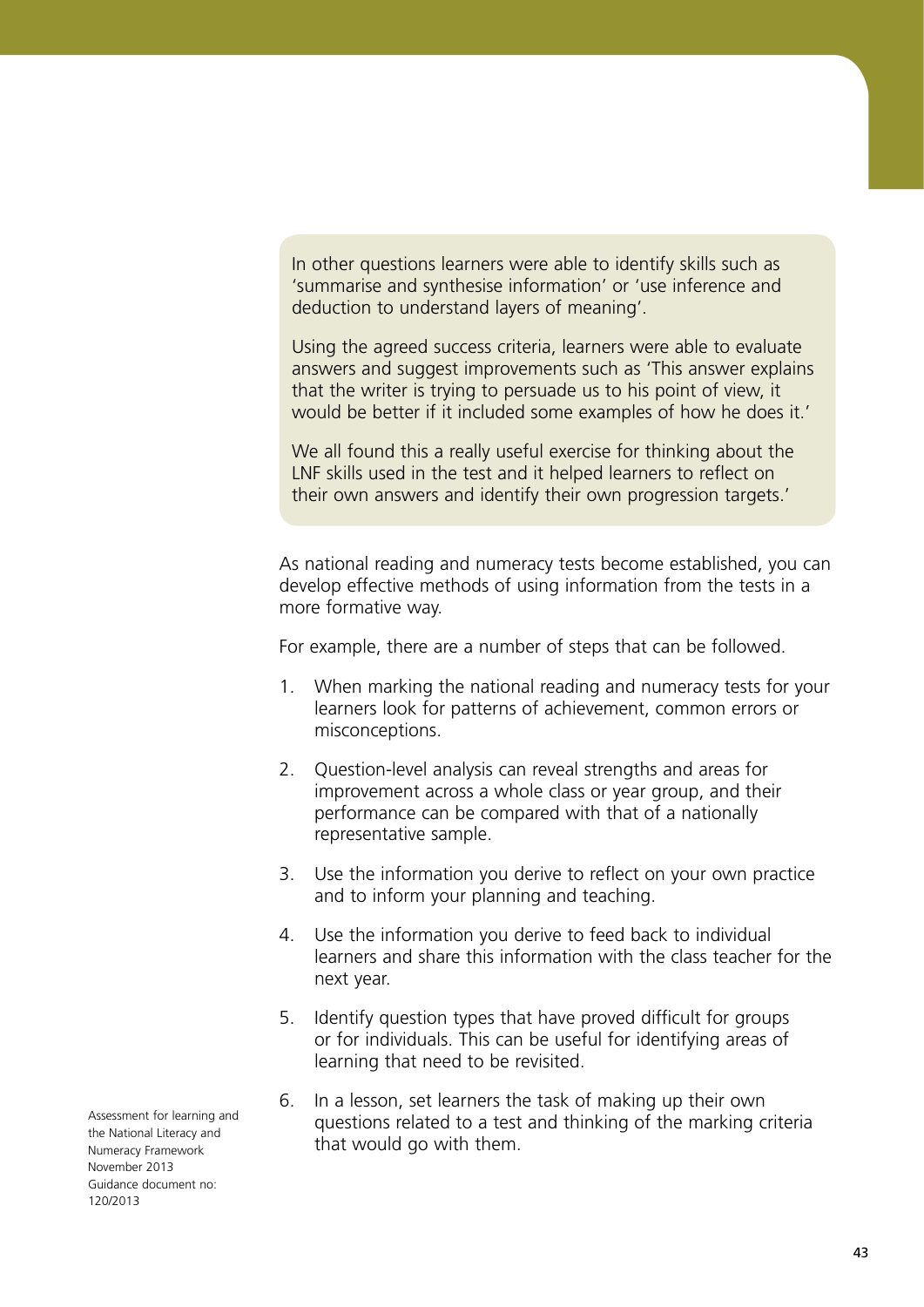- 7. Using a selection of responses, given by the class but anonymised, ask learners working in pairs or groups to rank them using the marking criteria. (If the influence of handwriting is removed from the examples, learners are much more able to focus on the quality of the response.)
- 8. Learners can be their own best critics. Showing them the marking criteria and encouraging them to compare their responses with those that gained maximum marks can be enlightening. (This needs to be done sensitively within a culture that has embedded the use of feedback and peer and self-assessment.)
- 9. Use the optional open questions provided with the national reading tests to explore individual and group understanding of the texts used in the tests. (These are intended to be used after the official test has been completed.)

Following these activities learners can be asked to identify some learning targets in relation to the LNF that will help them improve their performance.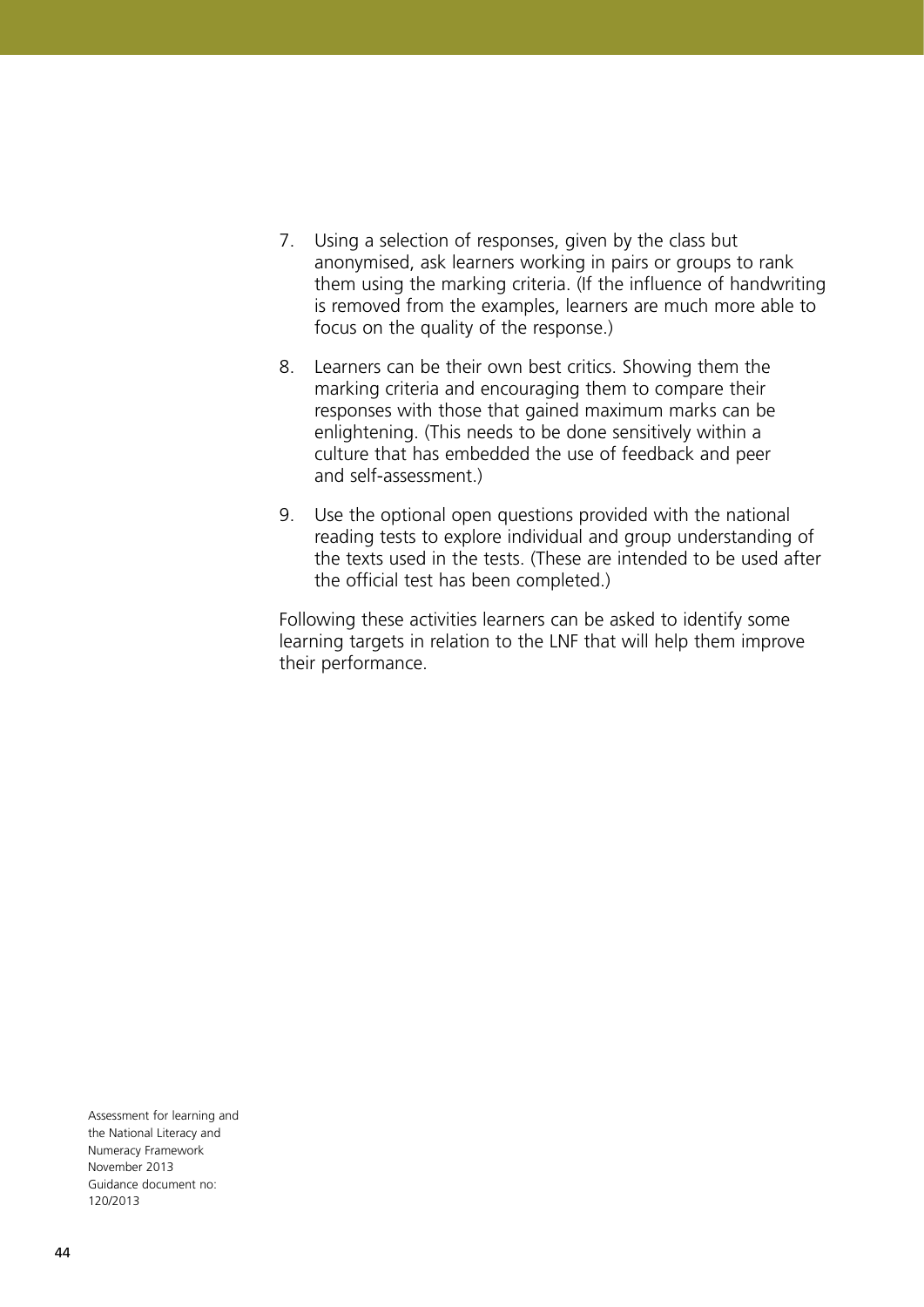# 9. Case study examples of whole lessons

In this section a range of lesson case studies are presented to illustrate how the LNF expectation statements can be recognised and assessed in day-to-day lessons using AfL. Each was submitted by a different teacher, and each has its own style and focus.

You might find it helpful to consider a typical lesson in your class and identify which of the LNF expectations you might observe in your learners. Look also at the expectation statements in the years above and below those of your learners so that you grow to recognise progression and can target expectations appropriately for all learners, including those with additional learning needs (ALN) and the more able and talented.

Remember the LNF and AfL are applicable to all learners, from 5 to 14 years old, and across all curriculum areas.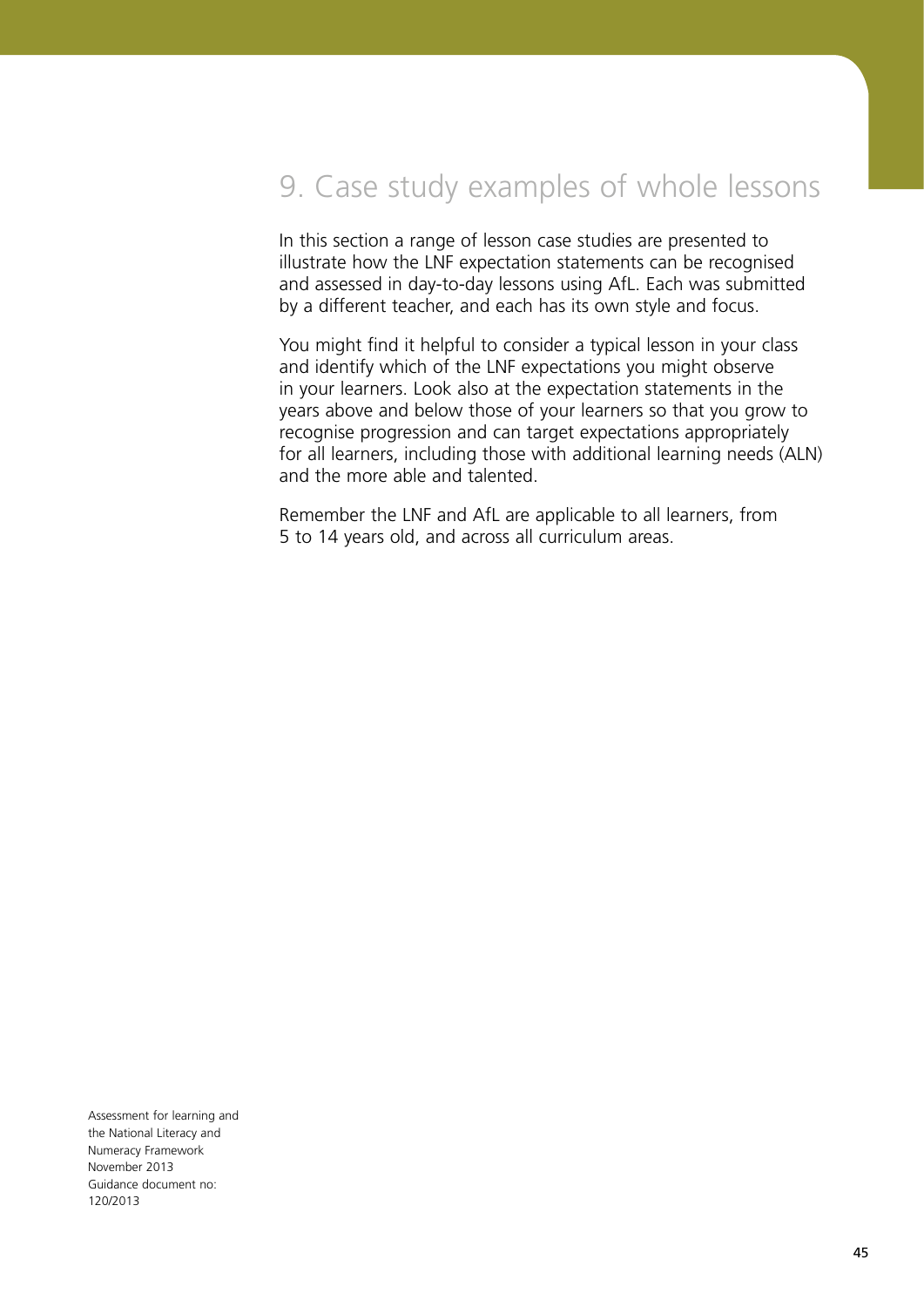# **Case study 1: Developing literacy and numeracy in the Foundation Phase**

In this school, all learners were working on the whole-school topic of 'Space'. Collaborative planning and cross-curricular mapping of LNF skills ensured that opportunities for progression in literacy and numeracy were identified and highlighted in every lesson across the school (where appropriate<sup>13</sup>). Further examples of cross-curricular lessons on the whole-school 'Space' theme are presented in Case study 4 (see page 61).

## **Part 1: Out of this world**

**Context:** In this lesson learners explored what they (already) knew about space.

**Learning intentions:** To discuss different ways of presenting information; to express preferences and give reasons; to record relevant information in a variety of ways.

As is often the case in the Foundation Phase, practitioners adapt the teaching in response to something initiated by one of the children, to support and encourage their 'independent learning'. This activity stemmed from a discussion that blossomed when one of the Year 2 children brought in a book from home which he enjoyed.

Initially, in a whole-class discussion session, the Year 2 teacher established the children's prior knowledge and understanding of the topic asking the following.

- What did the children (already) know?
- What did they want to find out?

Next, the group talked about different ways of presenting information, using the book as the first example then finding other, alternative ways of presenting various facts. All children were able to contribute something to the class discussion and a number of LNF skills were assessed.

Further discussions occurred both in talking partners and within a group situation and reporters cascaded the main points to the rest of the class so that further discussion could take place on the areas of interest.

<sup>&</sup>lt;sup>13</sup> While there are almost always opportunities to use some literacy skills, there are some lessons where numeracy skills cannot be incorporated.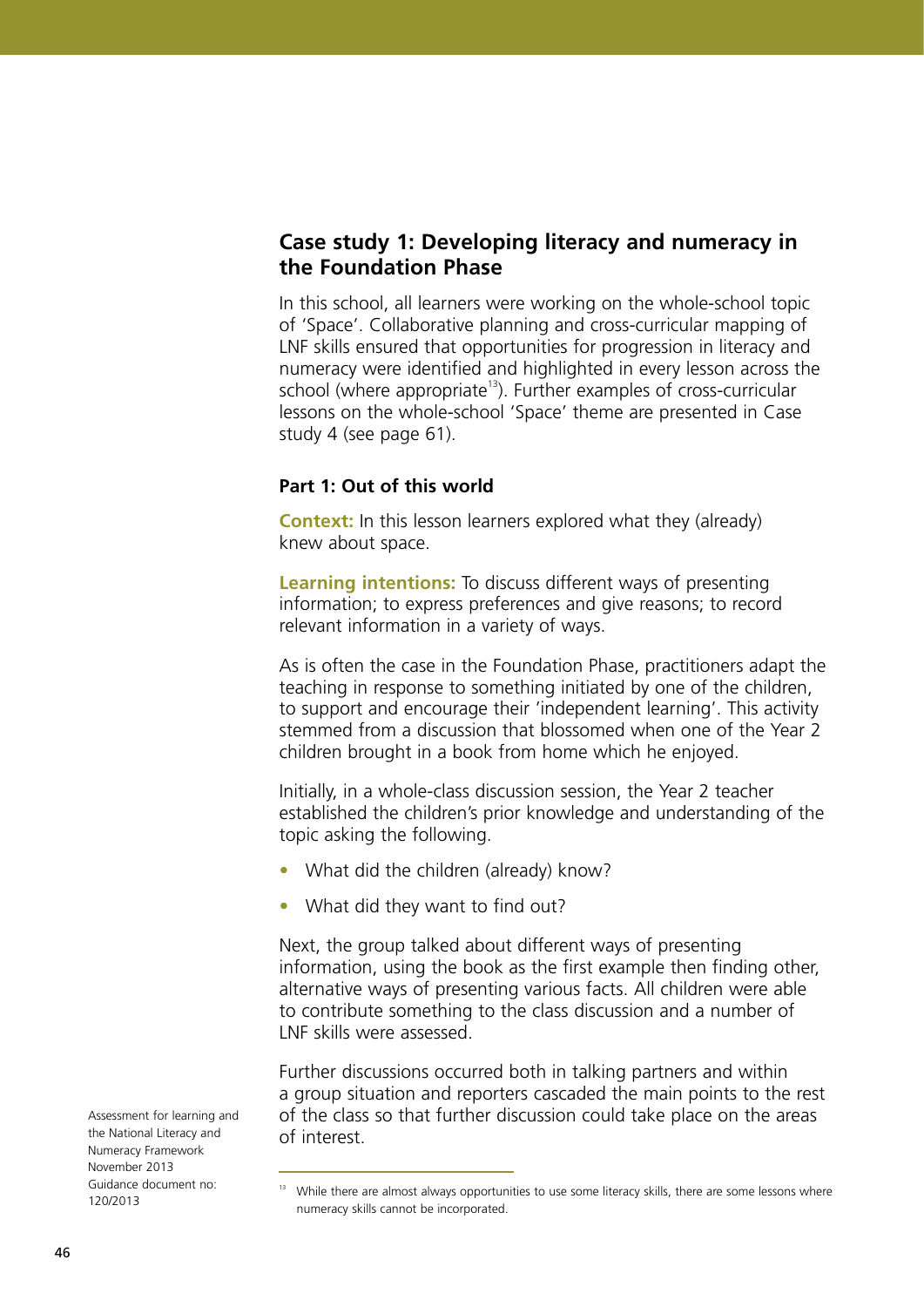## **LNF links: Year 2 – Oracy across the curriculum – Developing and presenting information and ideas**

#### **Speaking:**

• Express opinions, giving reasons, and provide appropriate answers to questions.

#### **Listening:**

- Listen to others with concentration, understanding the main points and asking for clarification if needed.
- Show understanding of what they have heard by asking relevant questions to find out specific information.

#### **Collaboration and discussion:**

Contribute to discussion, keeping a focus on the topic and taking turns to speak.

## **Part 2: Mathematical questions**

**Context:** In this lesson children were asked to generate a question involving numbers and space and to research and present their answers in writing.

**Learning intentions:** To ask mathematical questions; to understand and record relevant details/data from texts.

In order to incorporate a numeracy focus, it was agreed that each question should, in some way, involve numbers.

Each child generated a question, for example 'How fast does a space shuttle travel into space?', which they would then research and present their findings in writing. After the discussions were complete, children worked independently on their writing task, finding the answers to their questions and looking for supporting illustrations if required.

As they were already engaged with the topic (as part of the whole-school thematic planning), these Year 2 children were able to pose numerical questions to further their knowledge and understanding of space, e.g. 'How many days does it take for the Earth to orbit the sun?', 'How many of the Earth's moons could you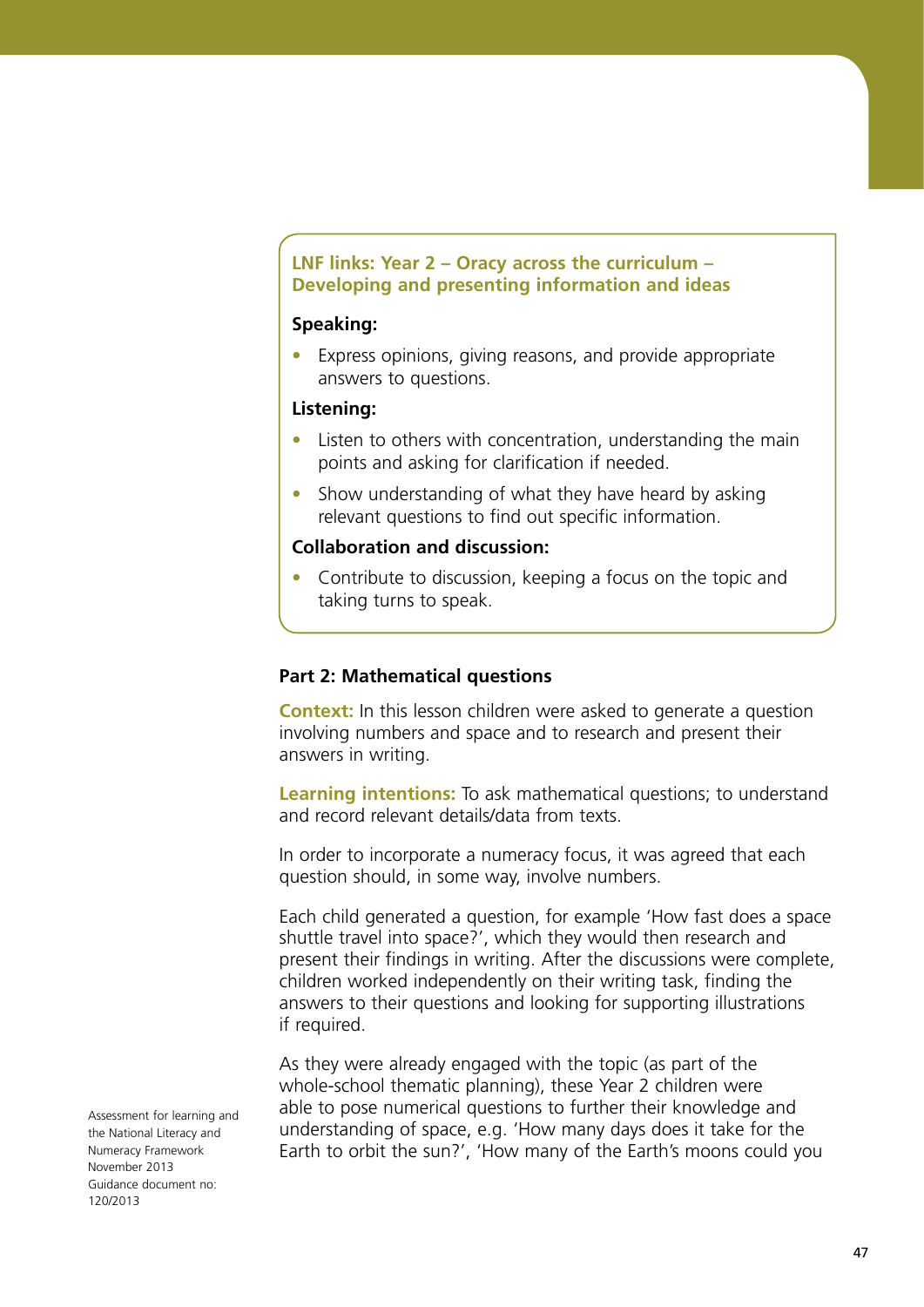fit on the planet Mercury?', 'How old is the planet Jupiter?', ' If you weigh 100lbs on Earth how much would you weigh on Jupiter?'.

Children then researched the answers to their questions using a variety of sources. For this activity, they initially worked in talking partners.

The teacher then modelled and suggested different ways of presenting their answers to remind the children that there is more than one way to present numerical ideas.

Most children were able to read and write numbers to 100. Later, when they reported the information to the class, some children showed that they could read numbers over 100, over 1,000 and in some cases over 100,000.

#### **LNF links: Year 2 – Numeracy – Using number skills**

#### **Use number facts and relationships:**

- **•**  Read and write numbers to 100.
- **•**  Compare and order 2-digit numbers.

#### **LNF links: Year 2 – Numeracy – Using data skills**

## **Collect and record data; Present and analyse data; Interpret results:**

- **•**  Gather and record data from:
	- lists and tables
	- diagrams
	- block graphs
	- pictograms where the symbol represents one unit.
- **•**  Extract and interpret information from lists, tables, diagrams and graphs.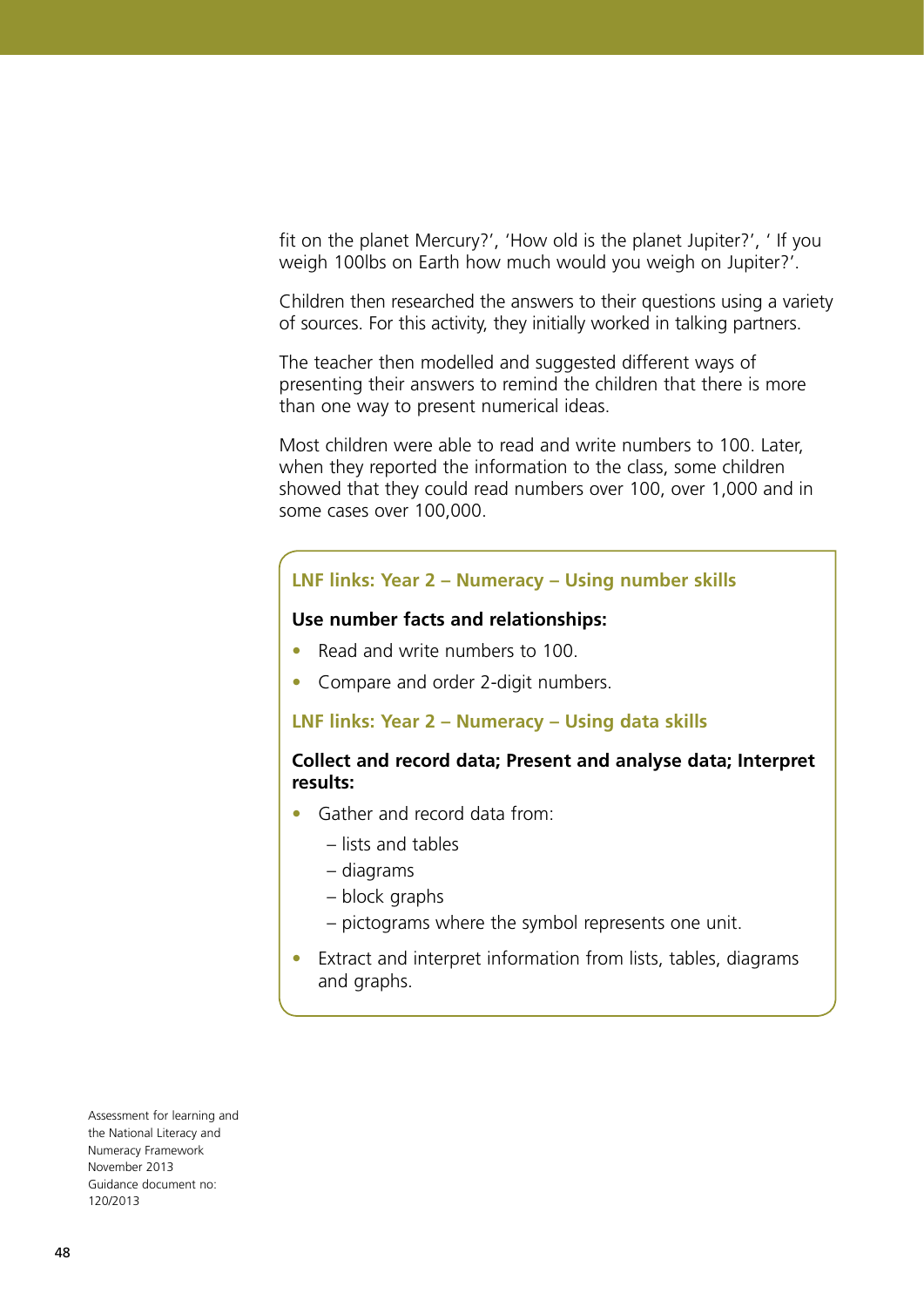## **LNF links: Year 2 – Oracy across the curriculum – Developing and presenting information and ideas**

## **Speaking:**

**•**  Welsh-medium statement: Use some mutations that have been practised orally, *e.g. fy mag, i dref*.

#### **Listening:**

**•**  Welsh-medium statement: Answer questions by using the correct formats, *e.g. Ydy? Ydy/Nac ydy*.

## **LNF links: Year 2 – Literacy – Reading across the curriculum – Locating, selecting and using information**

#### **Reading strategies:**

- **•**  Identify and use text features, *e.g. titles, headings and pictures*, to locate and understand specific information.
- **•**  Look for key words to find out what the text is about.
- **•**  Use the different features of texts to make meaning, *e.g. pictures, charts and layout*.

## **Comprehension:**

- **•**  Explain relevant details from texts.
- Draw upon relevant personal experience and prior knowledge to support understanding of texts.

## **Part 3: Presenting the facts**

Children were asked to consider how they would present their work so that their ideas were organised and the reader could see the facts clearly and quickly.

**Learning intention:** To present work in a clear, organised way.

Children were asked to consider which layout they would use:

- **•**  mind maps
- **•**  bullet points
- **KWL** grids<sup>14</sup>

 $14$  A KWL grid highlights prior knowledge and can be used as a starting point for investigations. It indicates areas of interest, promotes researching skills and can be used for assessment. Columns in the grid are headed 'What do I know about this topic? (K)', 'What do I want to know about it? (W)', 'What have I learnt about it? (L)'.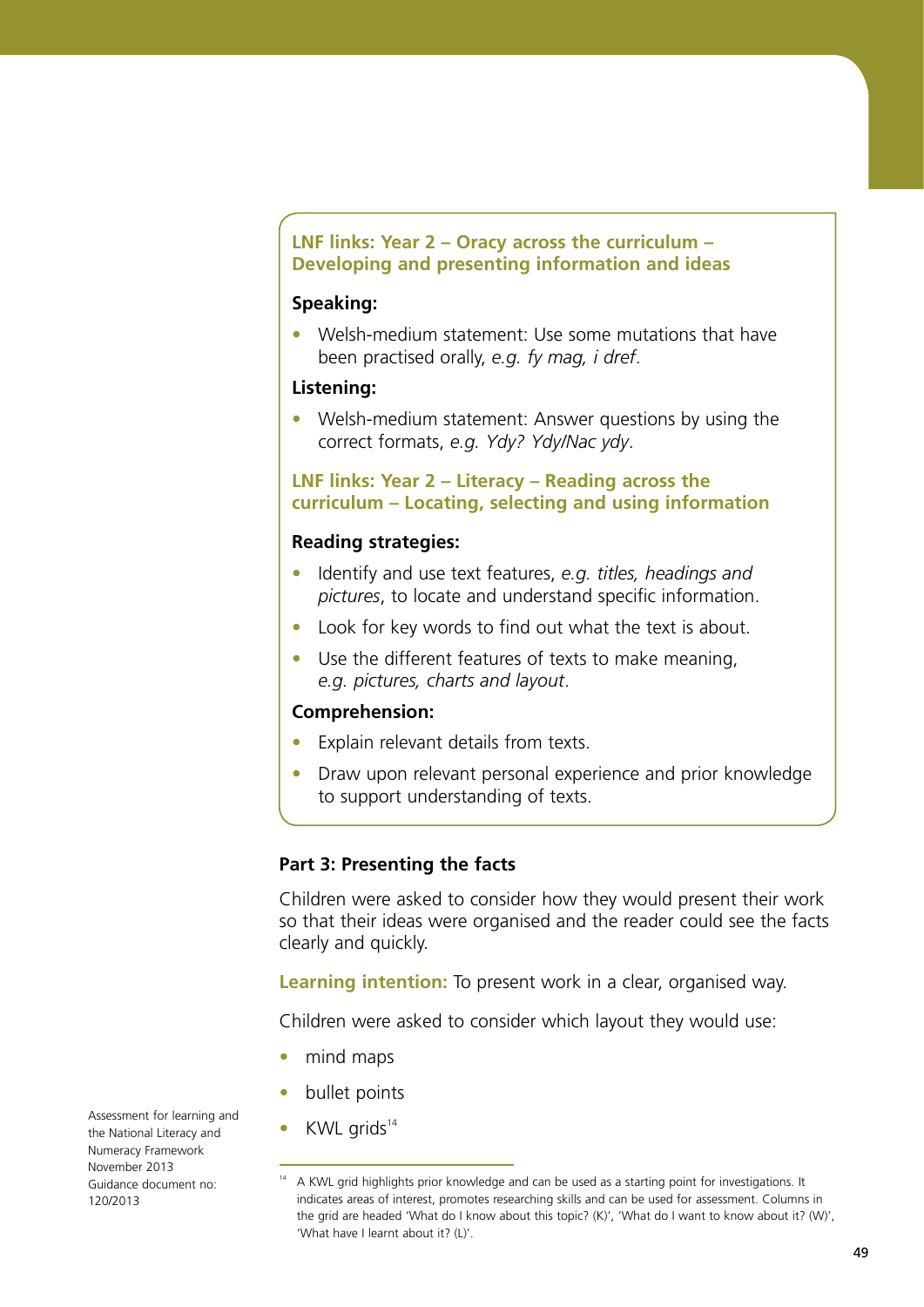- **•**  diagrams
- annotated drawings.

These are AfL strategies that we find work well with this age group.

For example, one child asked the question 'What distance is the Moon from Earth?'. Illustrations of the Earth, Moon and a rocket were provided, complete with labels, alongside the answer 'The moon is about 224,000 miles from the Earth.'

During the lesson, the success criteria were reviewed during 'pit stops' and learners looked at examples of what their peers had produced.

Different layouts were presented to the class, and we discussed, as a class, questions such as the following.

- What were the positive points about each?
- Which layout(s) completely fulfilled the success criteria?

After sharing their work and reviewing the success criteria as a class, learners reviewed and improved their own work taking into account what they had learned in the class discussions.

#### **LNF links: Year 2 – Literacy – Writing across the curriculum – Organising ideas and information**

#### **Meaning, purposes, readers:**

- **•**  Write for different purposes.
- Write text which makes sense to another reader, which may include details and pictures.
- Use talk to plan writing.
- **•**  Experiment with different formats and layouts on-screen, using the facility to move text and pictures around easily.

#### **Structure and organisation:**

- Follow and build upon a form modelled by the teacher.
- Use different types of writing appropriate to purpose and reader.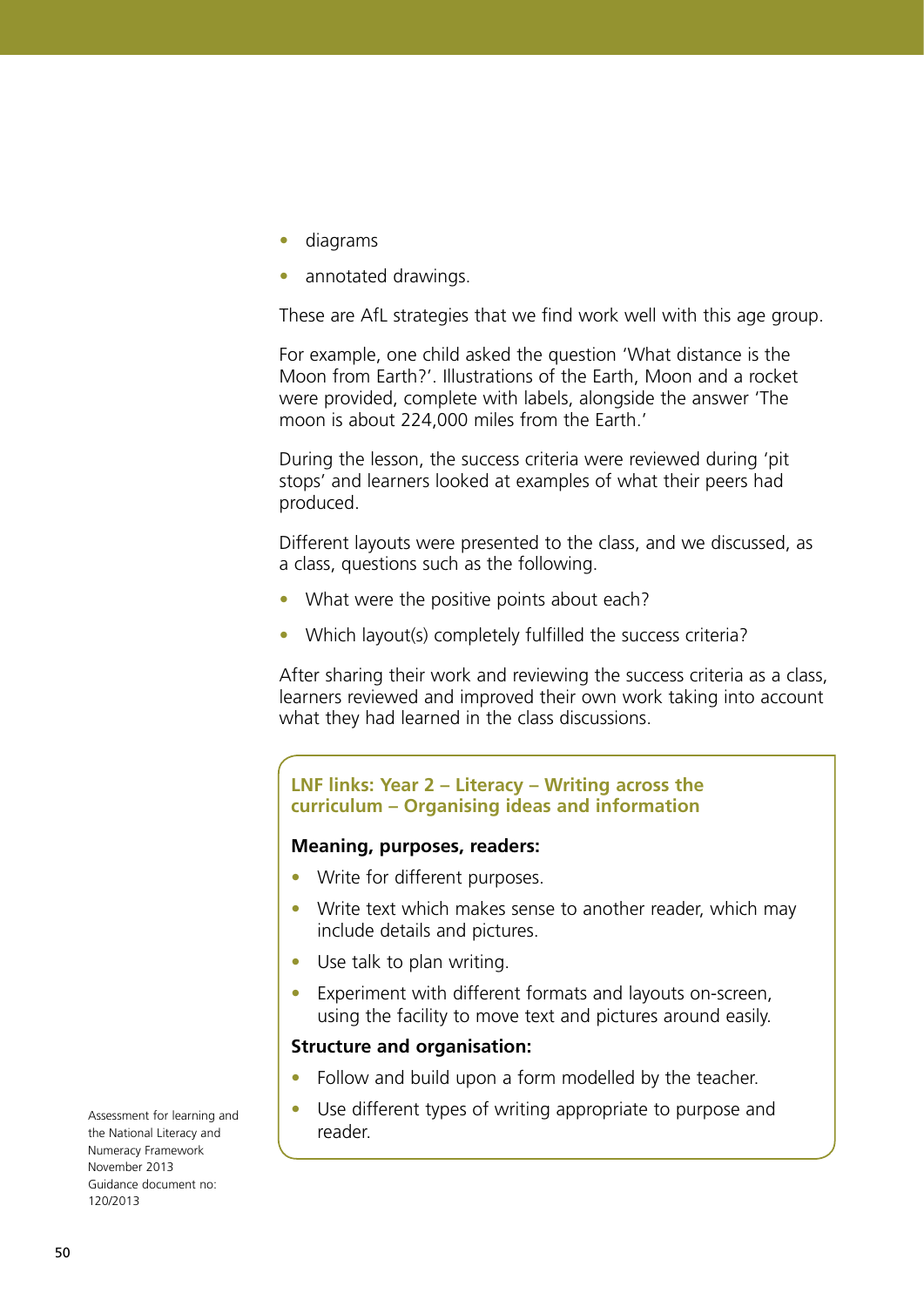## **LNF links: Year 2 – Literacy – Writing across the curriculum – Writing accurately**

## **Language:**

- **•**  Understand and use language appropriate to writing.
- Use simple subject related words appropriately.

## **LNF links: Year 2 – Literacy – Reading across the curriculum – Locating, selecting and using information**

#### **Reading strategies:**

- **•**  Identify and use text features, *e.g. titles, headings and pictures*, to locate and understand specific information.
- **•**  Look for key words to find out what the text is about.
- **•**  Use the different features of texts to make meaning, *e.g. pictures, charts and layout*.

## **Comprehension:**

- **•**  Explain relevant details from texts.
- **•** Draw upon relevant personal experience and prior knowledge to support understanding of texts.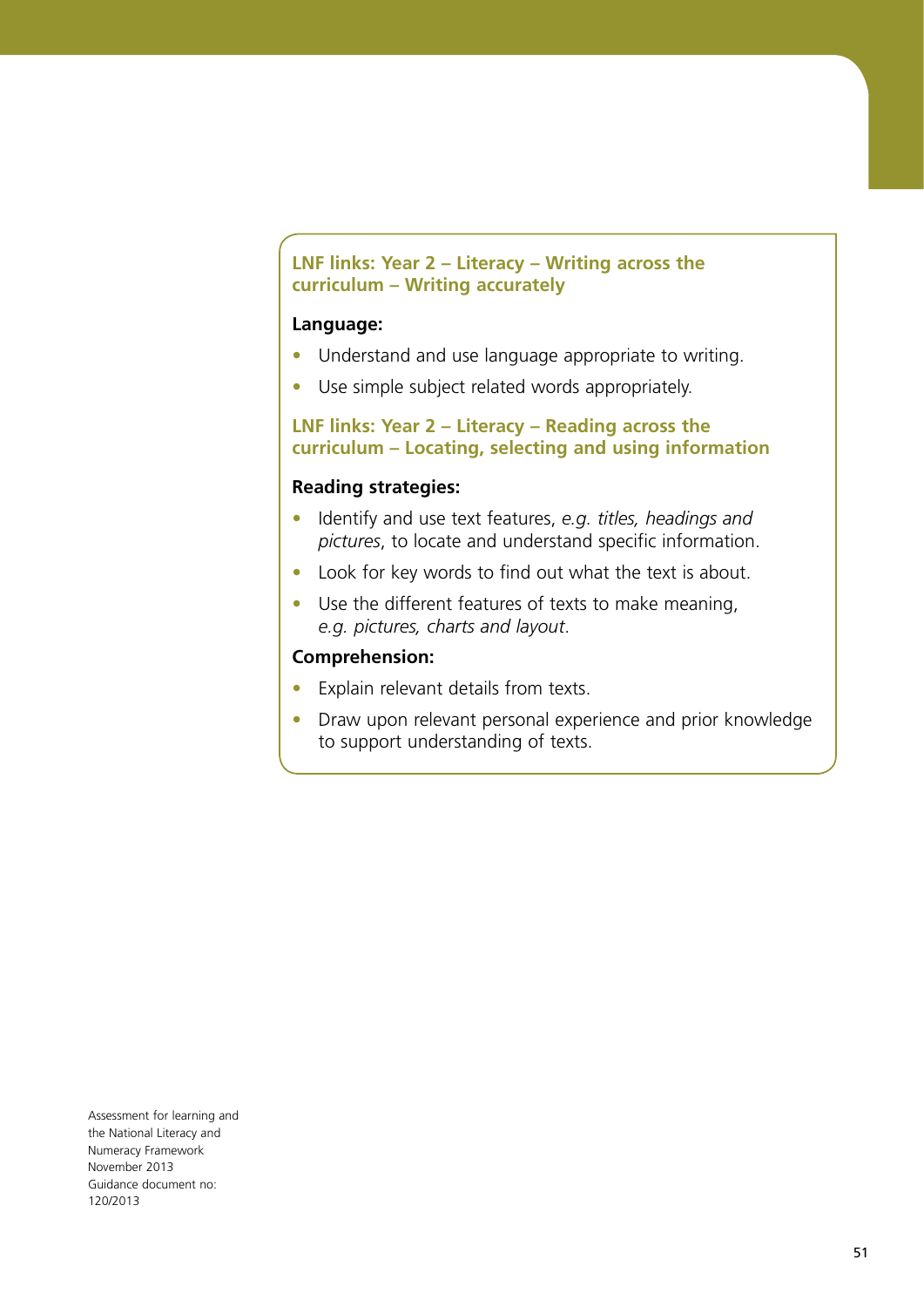# **Case study 2: Developing literacy in a history lesson in Year 5**

In this case study a Year 5 teacher describes a history lesson in which a very wide range of literacy skills were developed.

**Context:** In this lesson the learners were asked to write a diary as written by a Roman soldier after a day of battle against the Celts.

To prepare for this activity learners had already completed a number of tasks, including:

- **•**  creating a project (homework task) about the Roman army
- watching videos and making notes
- many investigative tasks using books and tablet computers, e.g. discovering the Latin names for the weapons and armour so that they could use these terms within their diary.

Learners had also studied what made an effective or ineffective Roman soldier's diary in order to further develop their understanding of the requirements of a successful diary. They had also created Celtic masks and Roman shields (art work) and had a 'Romans vs Celts' role play lesson where they had to display the different fighting techniques used by both sides.

These tasks alone developed many cross-curricular literacy skills and could be developed further to include the numeracy strands.

## **Successful activities**

Learners were given a planning sheet which they had to complete with a partner. The sheet provided a number of prompts to support planning, e.g. the purpose of the battle, how the Celts lived and fought, as well as what happened and how they felt. The reason for this was to encourage discussion, the sharing of ideas and also to evaluate each other's work. To challenge the more able learners, the partners were chosen based upon ability. Those who needed additional assistance co-worked with a classroom assistant. This group of learners disucussed ideas and came to decisions about the best ideas and sentences for the content of their work and this is what they did for the diary.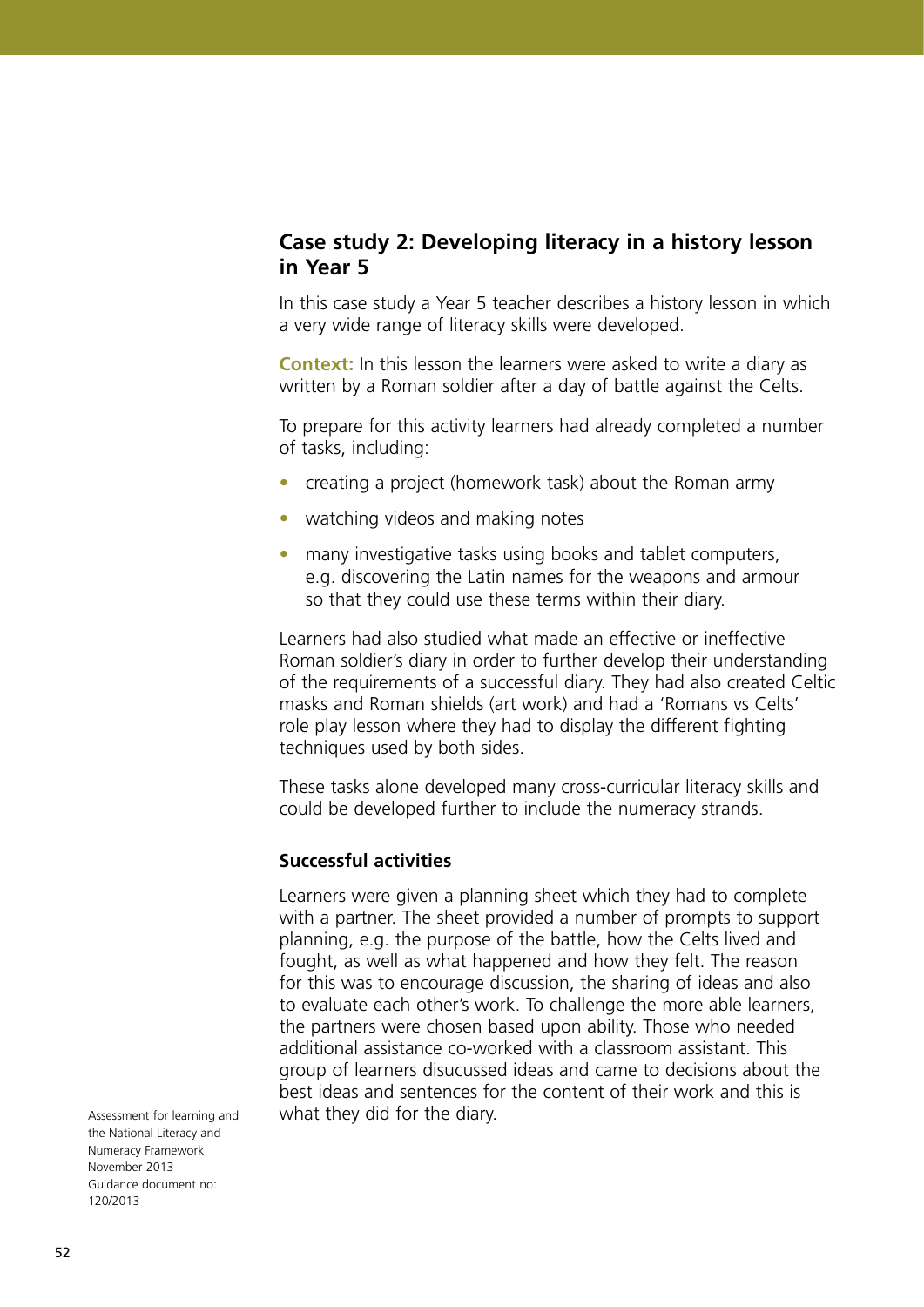The planning sheet required the learners to look through many resources (information books, their projects, their notes from the videos, the internet, previous worksheets) in order to complete each part fully. This meant they developed many skills from the LNF.

After completing the planning sheet, as a class we again looked at the example of an effective diary and this led to creating success criteria for their own diary. Once the learners had done this they were ready to start writing their diary using the detailed planning sheet and the success criteria.

#### **What worked well**

Many of the activities worked well because the learners saw that there was a purpose for each and that each one built upon each other. During and after each activity the learners were 'AfL-ing', thus developing skills and knowledge.

Using the planning sheet correctly was particularly important, i.e. to make sure learners used all the information they had found and written, to ensure their diary was as information-packed as possible. Therefore, to make sure the learners did include everything, and in order, they were asked to highlight the sheet as they went on. The challenge also was to change these previously written notes to meaningful and interesting sentences, thus creating an effective diary. This meant the learners had to discuss and decide upon the content of the sentences they wrote with their partner, and also co-correct the sentences to make sure spelling and sentence structures were correct. They also had a word sheet to help them.

At the end of each lesson the learners would evaluate their written work so far against the success criteria and if they noticed any areas for improvement they knew to pay attention to these during the next lesson.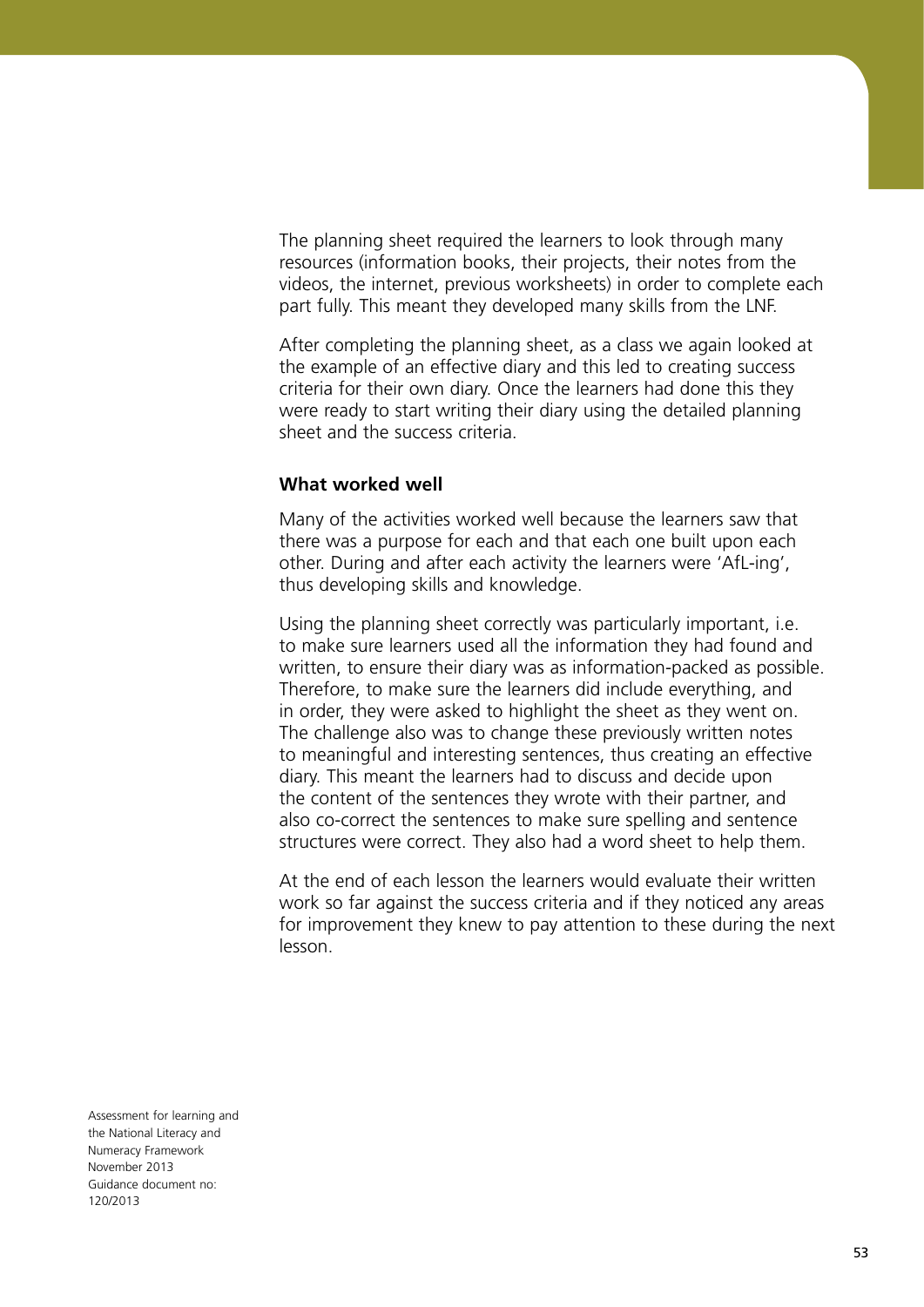## **LNF links: Year 5 – Literacy – Oracy across the curriculum – Developing and presenting information and ideas**

## **Speaking:**

- **•**  Explain information and ideas, exploring and using ways to be convincing, *e.g. use of vocabulary, gesture, visual aids.*
- Explore issues and themes through role play.
- **•**  Welsh-medium statement: Mutate correctly after most prepositions and pronouns, *e.g. am funud, dy fam*.

## **Listening:**

- Listen carefully to presentations [video] using techniques to remember the main points, *e.g. making notes, summarising*.
- Listen to others, asking questions and responding to both the content and the speakers' viewpoints.

## **Collaboration and discussion:**

- Contribute to group discussion, taking some responsibility for completing the task well, *e.g. introducing relevant ideas, summing up*.
- Build on and develop the ideas of others in group discussions, *e.g. by asking questions to explore further, offering more ideas*.

## **LNF links: Year 5 – Literacy – Reading across the curriculum – Locating, selecting and using information**

## **Reading strategies:**

- **•**  Use a range of strategies to make meaning from words and sentences, including knowledge of phonics, word roots, word families, syntax, text organisation and prior knowledge of context.
- Read extended texts independently for sustained periods.
- **•**  Use a range of strategies for skimming, *e.g. finding key words, phrases, gist, main ideas, themes*.
- Scan to find specific details using graphic and textual organisers, *e.g. sub-headings, diagrams*.
- Use information from trusted sources, on-screen and on paper, selecting and downloading as necessary.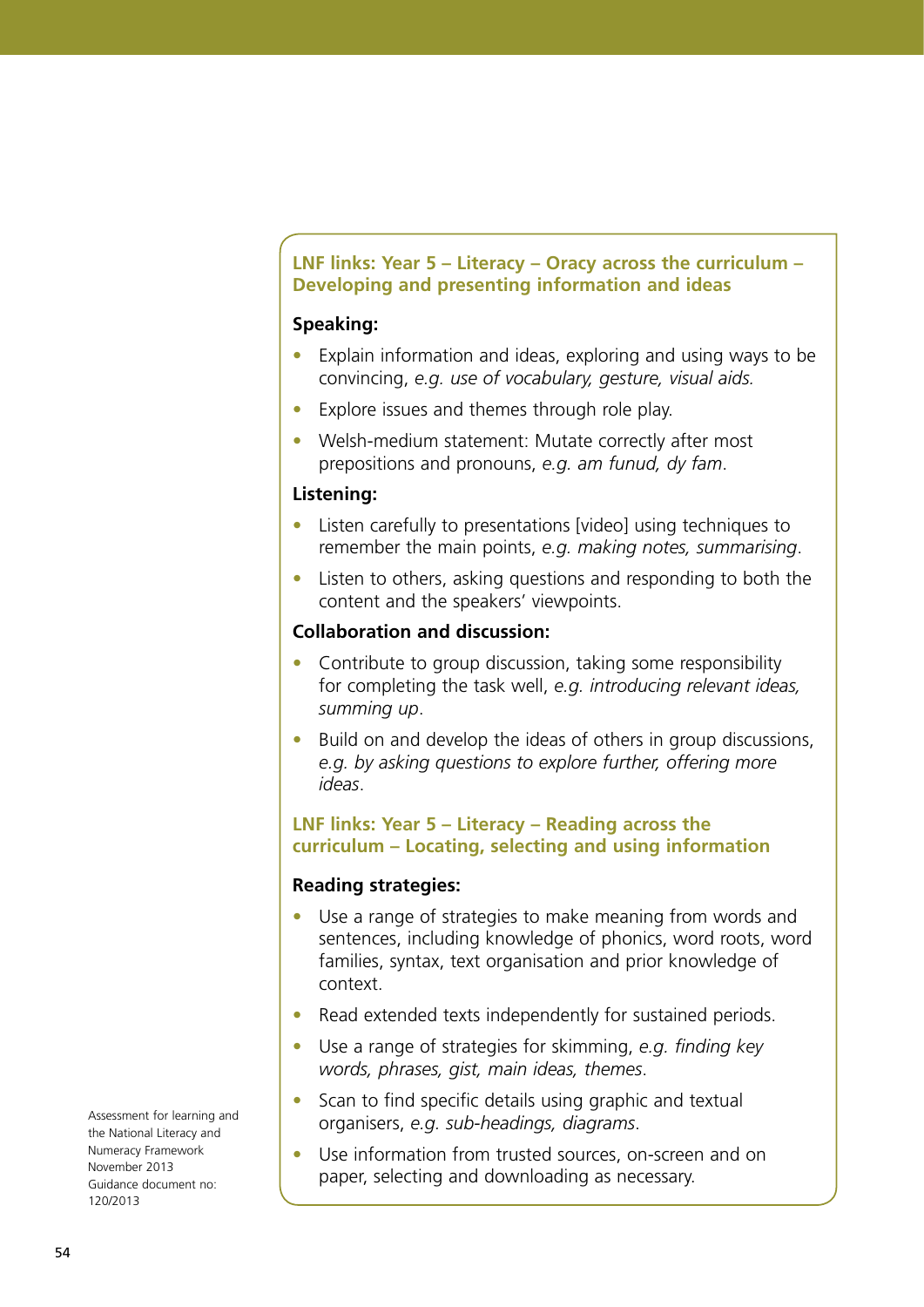## **LNF links: Year 5 – Literacy – Reading across the curriculum – Responding to what has been read**

## **Comprehension:**

- Show understanding of main ideas and significant details in texts, *e.g. mindmapping showing hierarchy of ideas, flowchart identifying a process*.
- Identify and explore ideas and information that interest them.

#### **Response and analysis:**

- **•**  Gather and organise information and ideas from different sources.
- **•**  Identify what the writer thinks about the topic, *e.g. admires a historical figure, only interested in facts*.

## **LNF links: Year 5 – Literacy – Writing across the curriculum – Organising ideas and information**

## **Meaning, purposes, readers:**

- **•**  Write with a clear purpose, showing consideration for the reader, *e.g. by choosing appropriate vocabulary and presentational devices*.
- **•**  Expand upon main idea(s) with supporting reasons, information and examples.
- **•**  Use techniques in planning writing, *e.g. mindmapping, sequencing, placemat activities.*
- **•**  Revise and improve writing, explaining why they have made changes.

## **Structure and organisation:**

- Use features which show the structure of the writing, *e.g. sub-headings, captions*.
- Use paragraphs, which have a main idea and related details.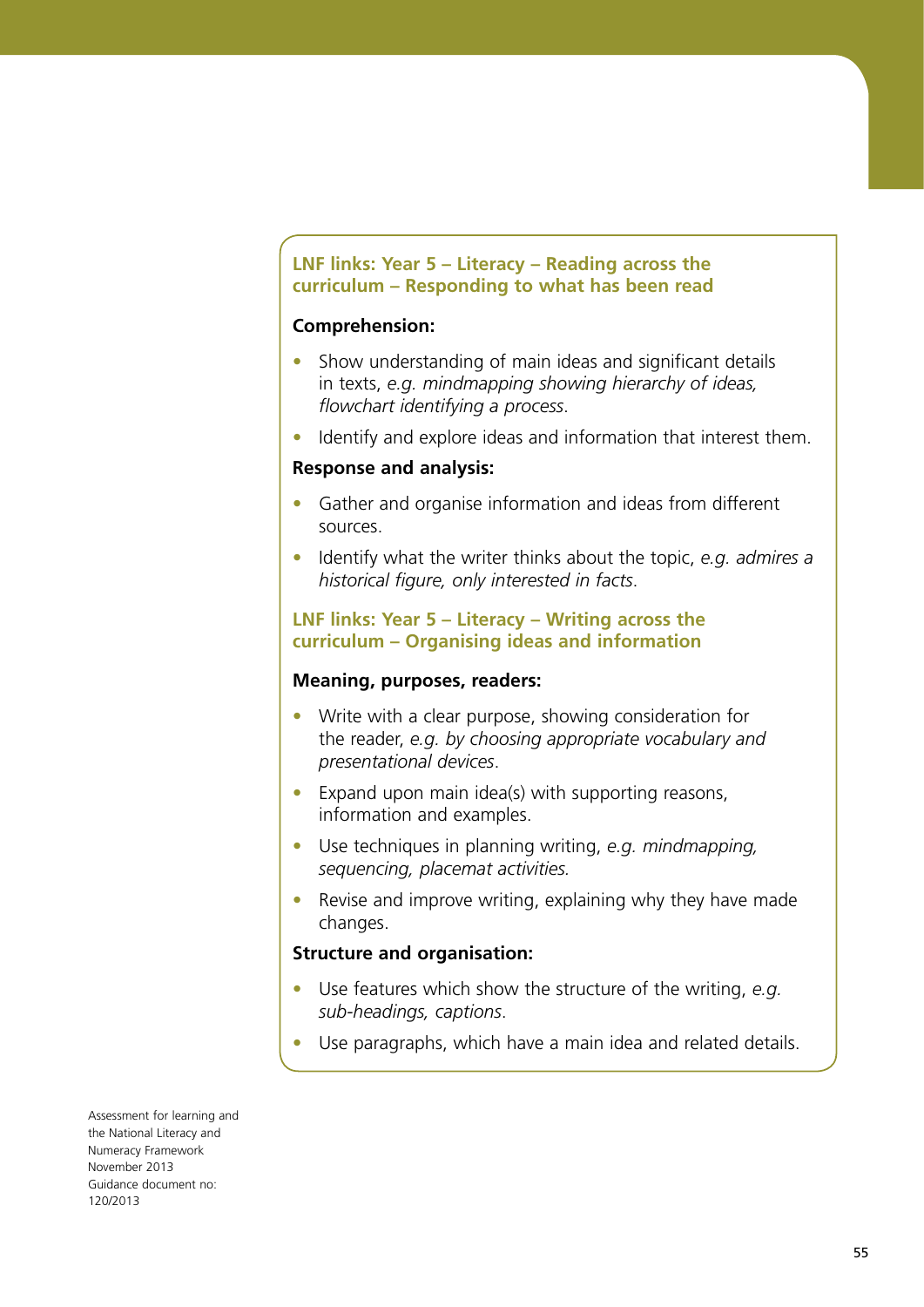## **LNF links: Year 5 – Literacy – Writing across the curriculum – Writing accurately**

#### **Language:**

- Use language appropriate to writing, including standard forms of English.
- Use appropriate vocabulary, including subject-specific words and phrases.

## **LNF links: Year 5 – Literacy – Writing across the curriculum – Writing accurately**

#### **Grammar, Punctuation, Spelling, Handwriting:**

- Use different sentence structures, including complex sentences showing relationships of time, or cause, *e.g. before you start …, if you do this then …*
- Use the full range of punctuation to guide the reader in complex sentences, *e.g. commas, bullet points, speech marks and apostrophes for possession*.
- Use a variety of strategies to spell words with complex regular patterns, *e.g. exercise, competition*.
- Produce legible, cursive handwriting with increasing fluency.
- Welsh-medium statement: Use the standard forms of a variety of verbs, *e.g. present, past and negative forms*.
- Welsh-medium statement: Mutate correctly, especially after most prepositions and pronouns, *e.g. am funud, dy fam*.
- **•**  Welsh-medium statement: Spell an increasing number of plural forms, *e.g. -oedd, -od, -ydd*, and words with double consonants, *e.g. cynnwys*, correctly in context.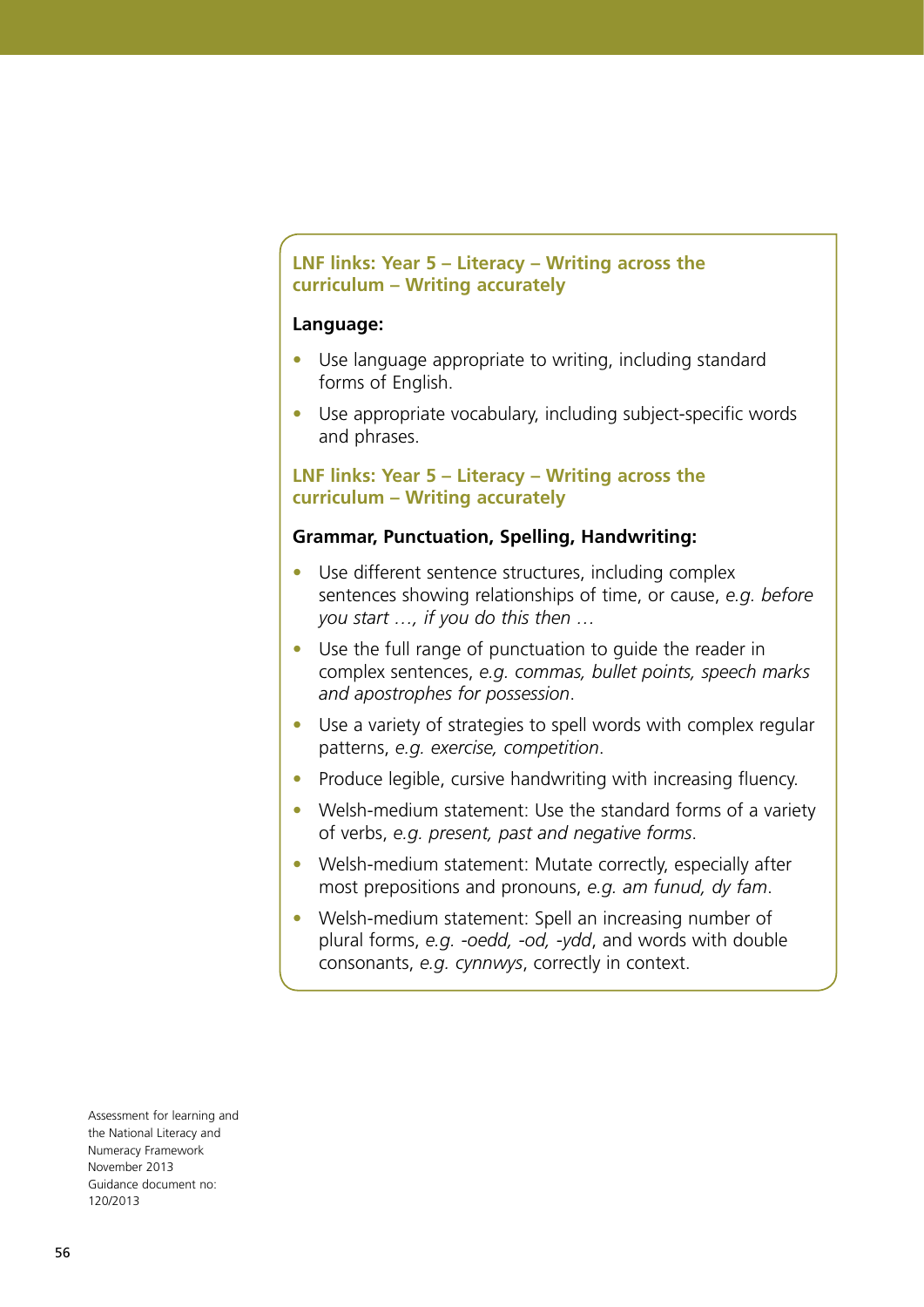# **Case study 3: Developing numeracy in a design and technology lesson**

This case study shows a Year 5 teacher's lesson plan followed by her reflections on the lesson after delivery.

## **The lesson plan**

**Context:** The learners were asked to design a cam toy.

## **Learning objectives:**

| <b>Design and</b><br>technology                                                                                                                                                                       | <b>Numeracy – Using</b><br>measuring skills                                                                                                                                                                                                                                                     | Literacy                                                                                                                                                                                                                                                                                                                                                                    |
|-------------------------------------------------------------------------------------------------------------------------------------------------------------------------------------------------------|-------------------------------------------------------------------------------------------------------------------------------------------------------------------------------------------------------------------------------------------------------------------------------------------------|-----------------------------------------------------------------------------------------------------------------------------------------------------------------------------------------------------------------------------------------------------------------------------------------------------------------------------------------------------------------------------|
| To develop<br>a simple<br>specification<br>(construction<br>diagram) for their<br>product.<br>To develop and<br>communicate<br>their design ideas.<br>To evaluate<br>design ideas as<br>they develop. | To use measuring<br>instruments (read<br>scales) with 10<br>equal divisions<br>between each<br>major unit.<br>To make use<br>of simple<br>conversions.<br>To measure/<br>calculate<br>perimeter.<br>To record using<br>decimal notation.<br>(Also a range of<br>numerical reasoning<br>skills.) | Explain<br>$\bullet$<br>information and<br>ideas.<br>Speak clearly<br>$\bullet$<br>using formal<br>language.<br>Listen to others<br>(asking questions<br>and responding).<br>Contribute to<br>group discussion<br>taking some<br>responsibility for<br>completing the<br>task well.<br>Build on and<br>$\bullet$<br>develop the ideas<br>of others in group<br>discussions. |

**Success criteria:** As determined by the learners during the previous lesson, they are as follows.

- **•**  Drawings fit on one piece of paper.
- In each pair both drawings are exactly the same.
- **•**  Keep the pencil sharp.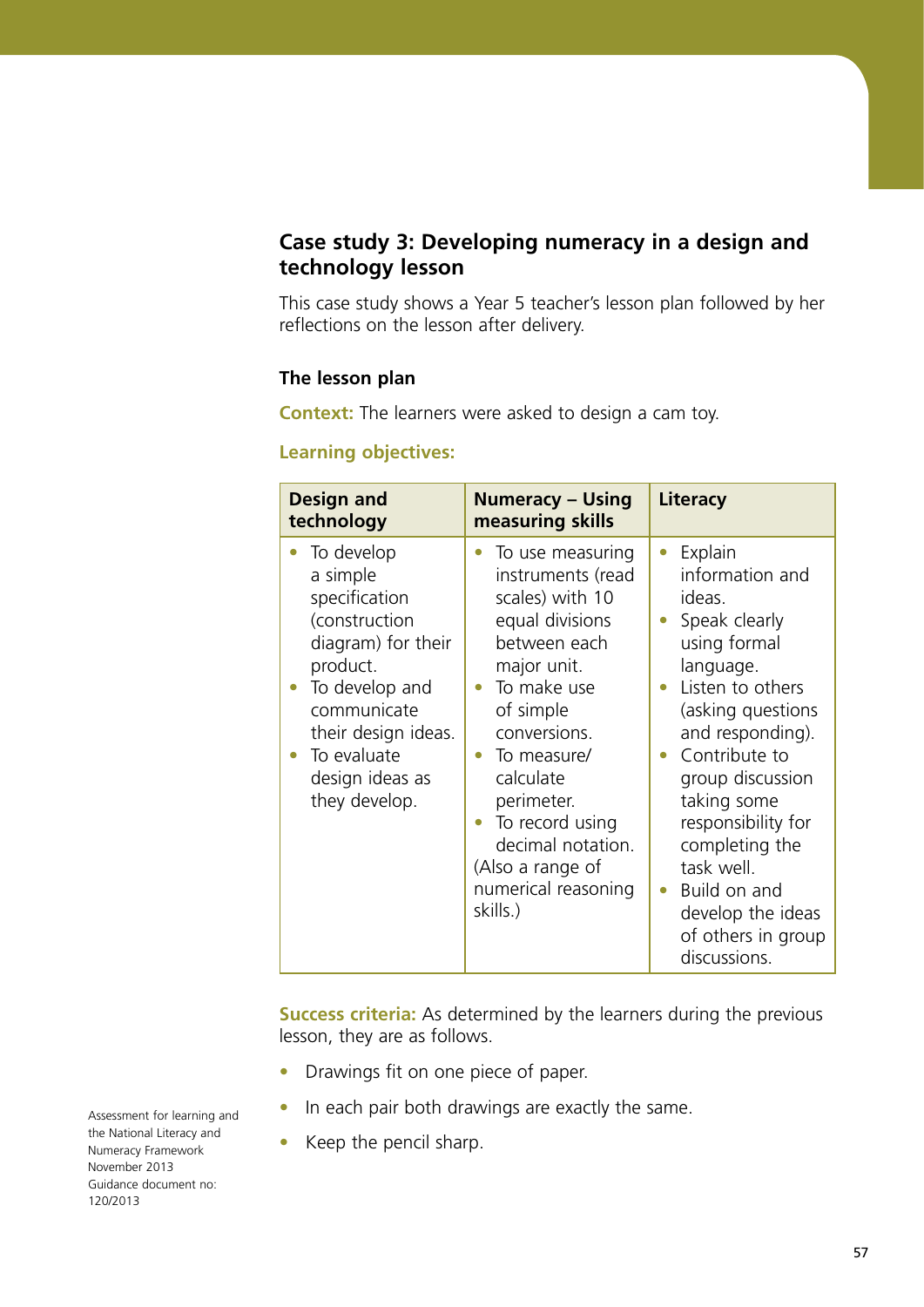- Measure as accurately as possible.
- Draw all lines with a ruler.
- **•**  Write measurements in millimetres (and convert to centimetres).
- **•**  Work out perimeter of frame.
- Draw ends of arrows precisely.

**Challenge and support:** (Three learners with ALN in numeracy, one learner with an individual behaviour plan with one-to-one support.) Learners will be working in cooperative pairs. Challenge more able learners to take into account the depth of the wood when calculating the amount needed.

**Planning phase:** (Setting the scene, bridging from what is already known, clarifying success criteria.) Recap on the reason for drawing accurate diagrams onto squared paper, using examples of learners' initial (unscaled) drawings as stimulus. Start with exercise in mental numeracy skills converting between millimetres and centimetres, and a recap of preparatory work done. Introduce learning objectives and context, as well as key skills to be developed. Learners to recall yesterday's success criteria. Hand out task sheet and discuss.

**Development phase:** (Setting the challenge, group work, intervention opportunities, class discussion – listen to each other and comment, peer assessment.) Learners need to consider how they will construct a frame of a suitable size to support the cams they have chosen to use, then transfer their ideas onto squared paper in the form of an accurate, actual-size diagram. Explain that mistakes and the need to revise plans are to be expected. Task sheet can be completed as the lesson progresses, and regular reference should be made to the success criteria.

Traffic lighting is used during this phase to monitor progress and establish who may need more support, in relation to specific success criteria.

Stop to share good examples as the lesson progresses and to remind about success criteria where needed. Also share and discuss any problems encountered (and significance of the depth of the wood to be used for the frame of the cam toy – more able and talented learners).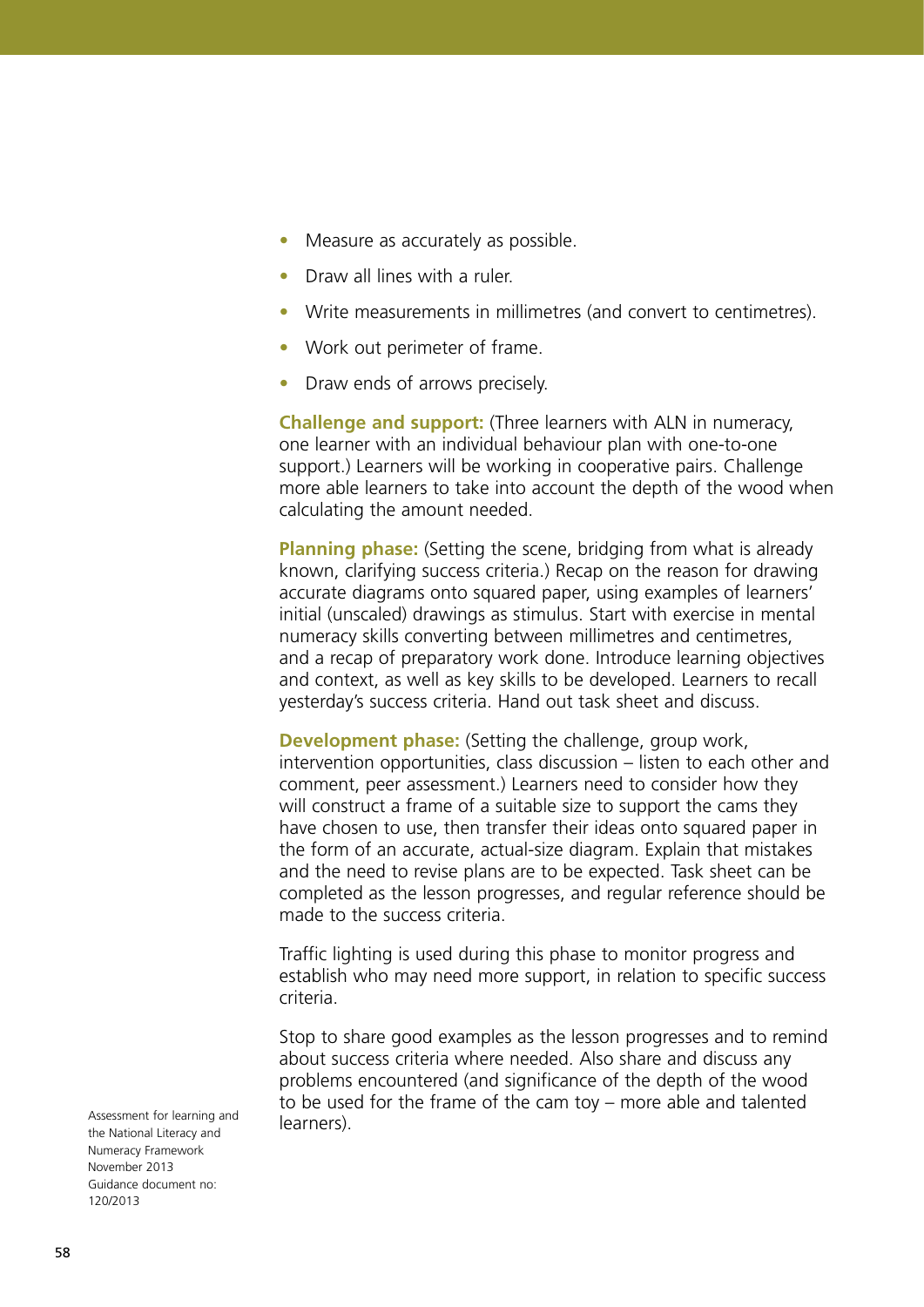**Reflection phase:** (What the learners have discovered/their methods of working, what they have learned from each other, relating back to success criteria, traffic lighting to find out how understanding has shifted.) Select two or three pairs to share and explain their work at this stage. Give opportunities for peer assessment, again in relation to specific success criteria, and questioning by peers if they feel that further clarification is needed. Offer brief teacher feedback in each case. Discuss next steps and how the completed diagrams will assist with construction of the toy.

Discuss other situations/examples of where the numeracy and design and technology skills developed today may be useful. What might be the next steps in their development of these skills?

## **The teacher's reflections**

The teacher reflected on the lesson and concluded the following.

- Separation of objectives and context ensures that the measuring skills being developed are seen as skills which are not always associated with design and technology, but are transferable. The objectives and context are made explicit to the learners at the start of the lesson.
- It is important for learners to establish where they are with their learning at the start of a lesson, and what their targets are. Determining success criteria supports the learners by acting as a checklist as they move through the lesson, allowing them a feeling of independence as well as success as they reach their goals. It also focuses them on the specific skills being developed (in this case measuring skills which in turn support development of design and technology skills).
- **•**  Traffic lighting is used mid-lesson rather than at the end, and against specific numeracy skills as determined in the success criteria. Work can then be self-assessed or peer assessed with time still remaining in the lesson to provide support where needed, which increases the likelihood of learners making progress and successfully incorporating numeracy skills into their design and technology work.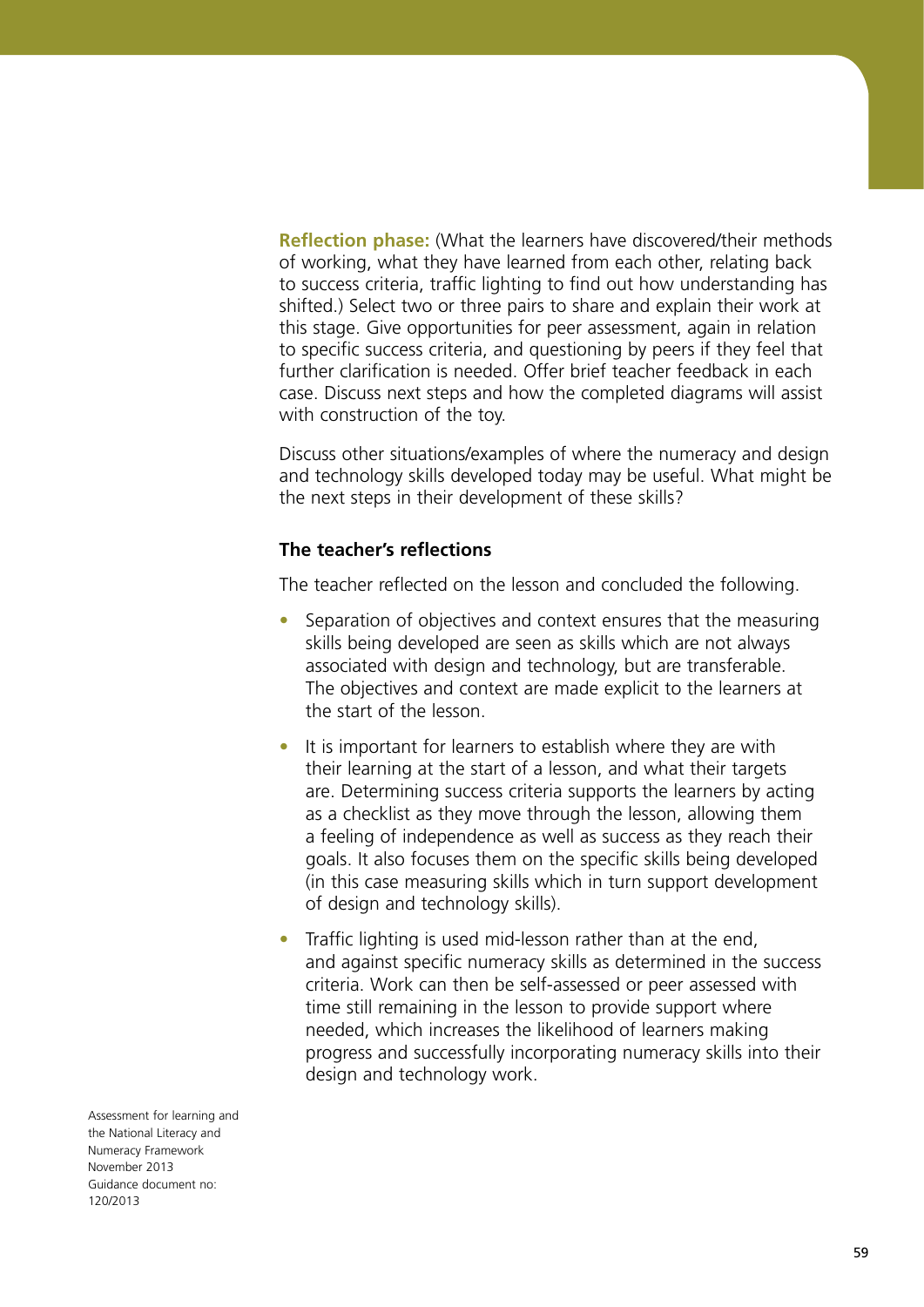- Opportunities are provided for learners to develop their literacy skills through discussion and questioning. In discussion I would expect to be able to approach any of the groups, and for any member of that group to explain how their work is progressing. When sharing their ideas with the class the listeners are encouraged to ask questions for clarification or further details at the end, and the presenters should be able to respond appropriately.
- Time is given for reflection at the end of the lesson which includes determining success, once more against specific success criteria. The learners consequently gain a greater understanding of how they have moved on with their learning. This includes how their numeracy and design and technology skills have developed, as well as how the numeracy skills have contributed to their success in a design and technology lesson. This is reinforced by discussing next steps and by linking their learning from this lesson to other situations where the numeracy and design and technology skills developed might prove useful.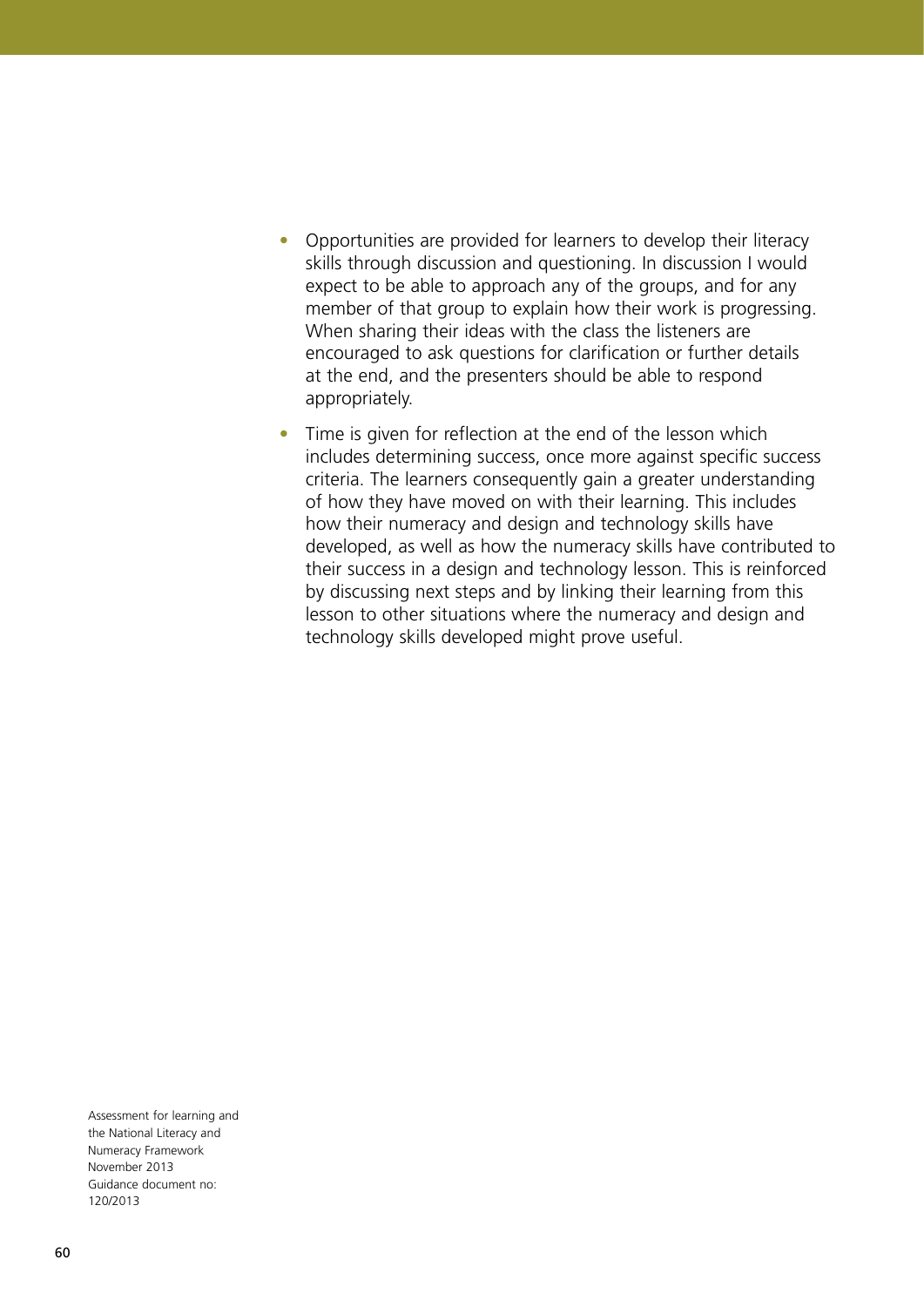# **Case study 4: Developing literacy and numeracy across the curriculum in Years 5 and 6**

In this case study, the schools have developed a thematic, cross-curricular approach to learning and as a result various skills projects have been produced by classes across the Foundation Phase and Key Stage 2. Here, just some of the range of lessons are highlighted to show LNF links.

**Science investigation:** The Sun is at its highest point in the sky at midday. Is this correct and are shadows longest or shortest at this point?

Learners in Year 6 were given the above question to plan an investigation. Each group during the planning process:

- chose the equipment they would use
- decided what they would change/keep the same
- decided what they would measure and how they would achieve this – which equipment
- considered how they would conduct the experiment method.

**Learning intentions:** To contribute purposefully to group discussion to achieve agreed outcomes; to use the features of a scientific report to record; to measure accurately; to record data in the most appropriate format.

Individually, learners then needed to decide how they would best present these results. Which method of data presentation would be the most appropriate? Many learners decided to use a line graph and/or table. They chose which scale they would use. Most groups decided to use tape measures and measure in centimetres and millimetres for more specific measurements.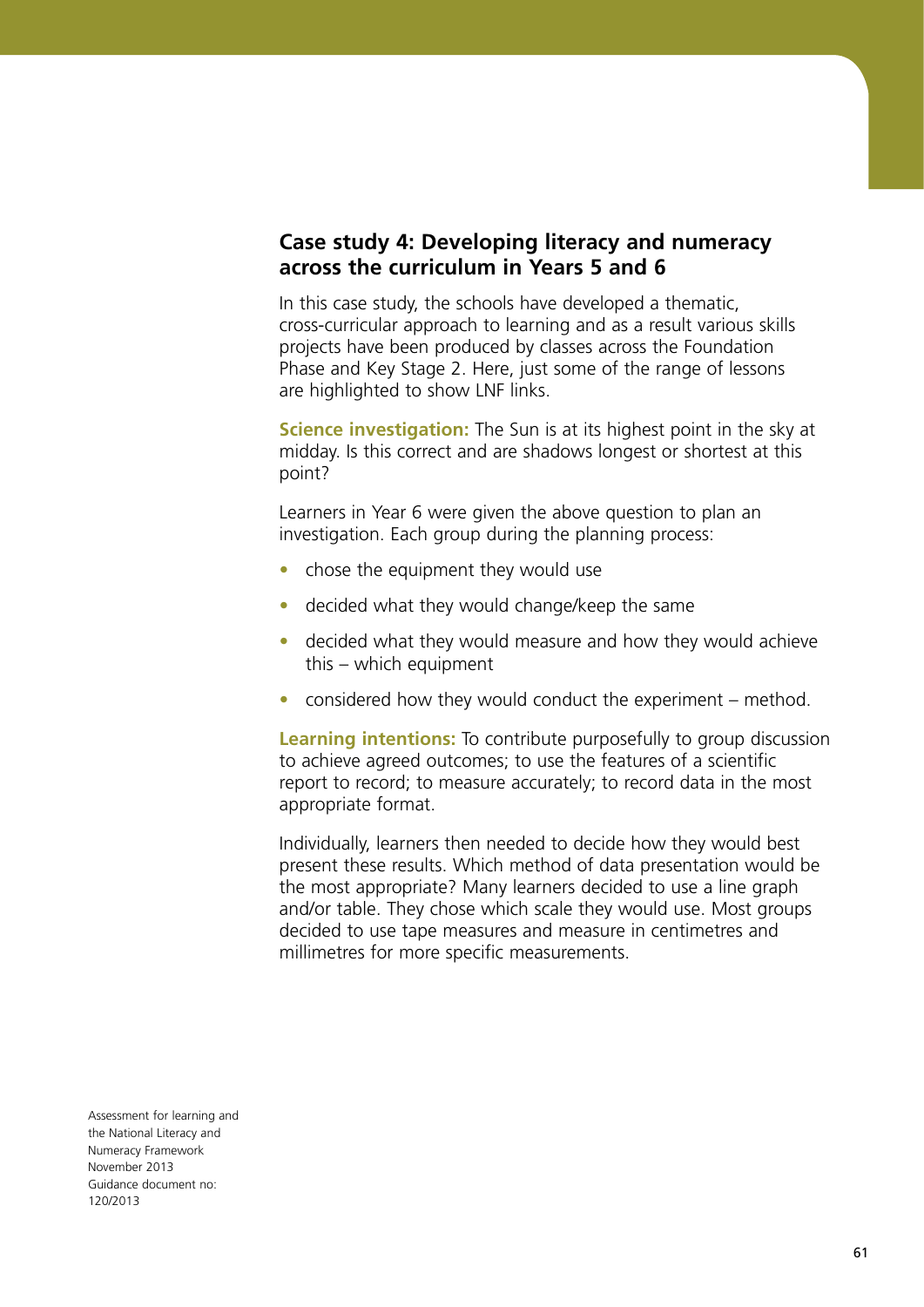#### **LNF skills observed**

| Oracy                                                                                                                                                                                                                | <b>Writing</b>                                                                                                                                                                                                                                                                                                 | <b>Numeracy</b>                                                                                                                                                                                                                  |
|----------------------------------------------------------------------------------------------------------------------------------------------------------------------------------------------------------------------|----------------------------------------------------------------------------------------------------------------------------------------------------------------------------------------------------------------------------------------------------------------------------------------------------------------|----------------------------------------------------------------------------------------------------------------------------------------------------------------------------------------------------------------------------------|
| During the planning<br>stage, learners:                                                                                                                                                                              | When writing the<br>plan, learners:                                                                                                                                                                                                                                                                            | During the activity,<br>learners:                                                                                                                                                                                                |
| contributed<br>purposefully<br>to group<br>discussion to<br>produce a good<br>investigation plan<br>followed up<br>points in group<br>discussions,<br>showing<br>agreement or<br>disagreement and<br>giving reasons. | used the features<br>of the chosen<br>form $-$ a scientific<br>report on the<br>investigation<br>undertaken<br>used bullet points<br>$\bullet$<br>and subheadings<br>to organise<br>effectively the<br>presentation of<br>data and ideas<br>included<br>$\bullet$<br>subject-specific<br>words and<br>phrases. | recorded<br>$\bullet$<br>measurements in<br>different ways,<br>e.g. $16.3cm =$<br>163mm<br>represented data<br>using tables and<br>line graphs<br>extracted and<br>$\bullet$<br>interpreted<br>information from<br>their graphs. |

**AfL:** Questioning/group work.

## **LNF links:**

- Literacy Oracy across the curriculum Developing and presenting information and ideas – Collaboration and discussion.
- Literacy Writing across the curriculum Organising ideas and information – Meaning, purposes, readers.
- Literacy Writing across the curriculum Writing accurately Language.
- **•**  Numeracy Using measuring skills Length, weight/mass, capacity.
- **•**  Numeracy Using data skills Collect and record data, Present and analyse data, Interpret results.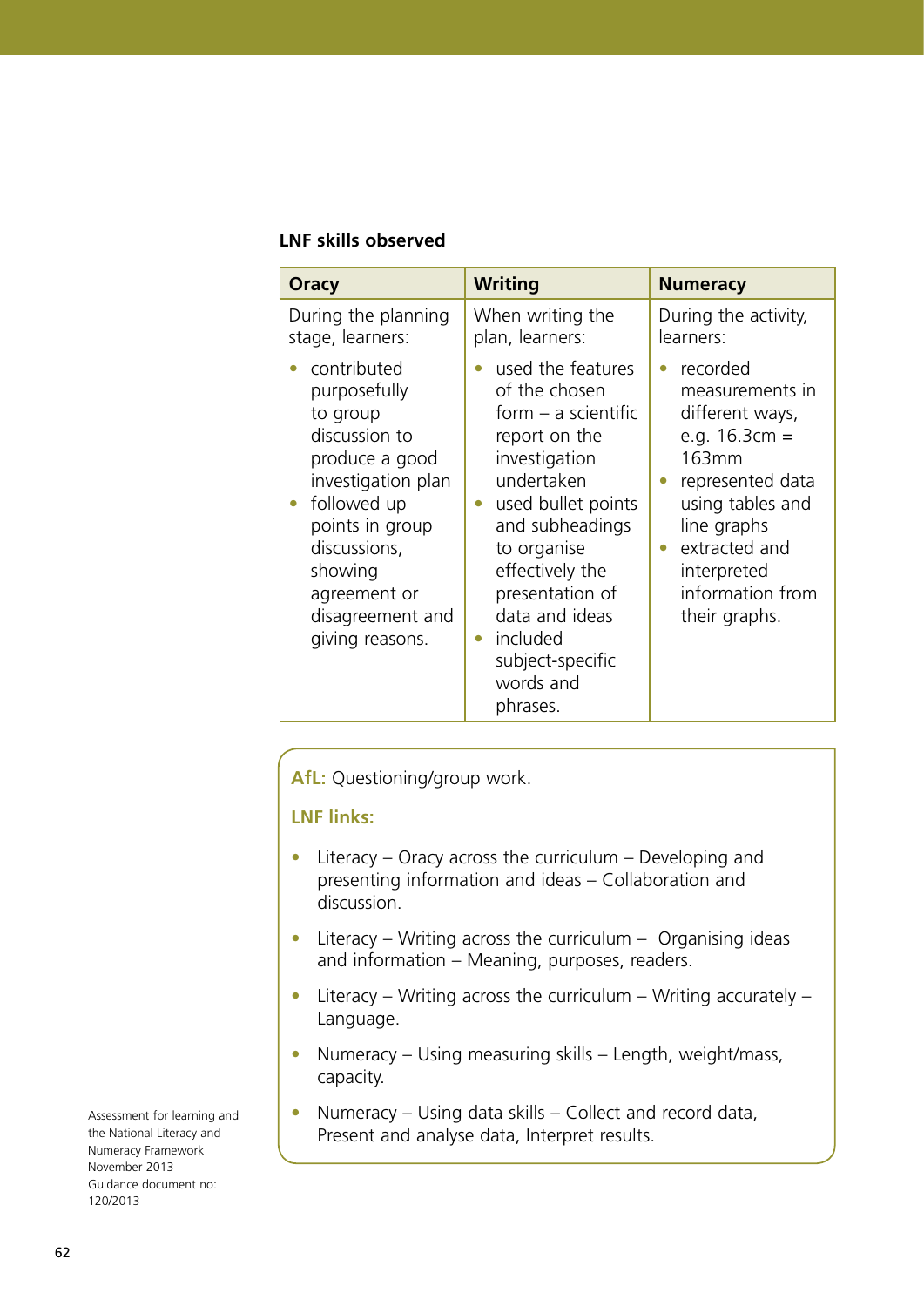#### **Space travel calculations**

**Learning intention:** To ask mathematical questions.

In pairs, learners designed mathematical questions relating to the cost of travelling into space as a tourist. They were encouraged to design questions that would allow them to estimate, round and use number relationships, e.g. 'How many times could I go to New Zealand for the same price as a space flight?'. They were given autonomy to choose a method to record their answers. A mix of  $KWLs<sup>15</sup>, QuAD<sup>16</sup> grids, discussions and mindmaps were chosen.$ 

As the numbers involved were in the hundreds of thousands, it was also important for learners to recognise the appropriateness of using a calculator.

#### **LNF skills observed**

#### **Numeracy – Using number skills – Estimate and check**

Learners demonstrate a variety of methods, including mental and written strategies. They confidently used the inverse to check their workings and used rounding to estimate.

- Check answers using inverse operations.
- Estimate by rounding to the nearest 10, 100, 1000 or whole number.

Assessment for learning and the National Literacy and Numeracy Framework November 2013 Guidance document no: 120/2013

<sup>&</sup>lt;sup>15</sup> A KWL grid highlights prior knowledge and can be used as a starting point for investigations. It indicates areas of interest, promotes researching skills and can be used for assessment. Columns in the grid are headed 'What do I know about this topic? (K)', 'What do I want to know about it? (W)', 'What have I learnt about it? (L)'.

<sup>&</sup>lt;sup>16</sup> QuADS – 'QUESTION: What do I want to know? (Qu)', 'ANSWER: What have I found out? (A)', 'DETAIL: What interesting facts and extra details have I discovered? (D)', 'SOURCE: Where did I find my information (S)'.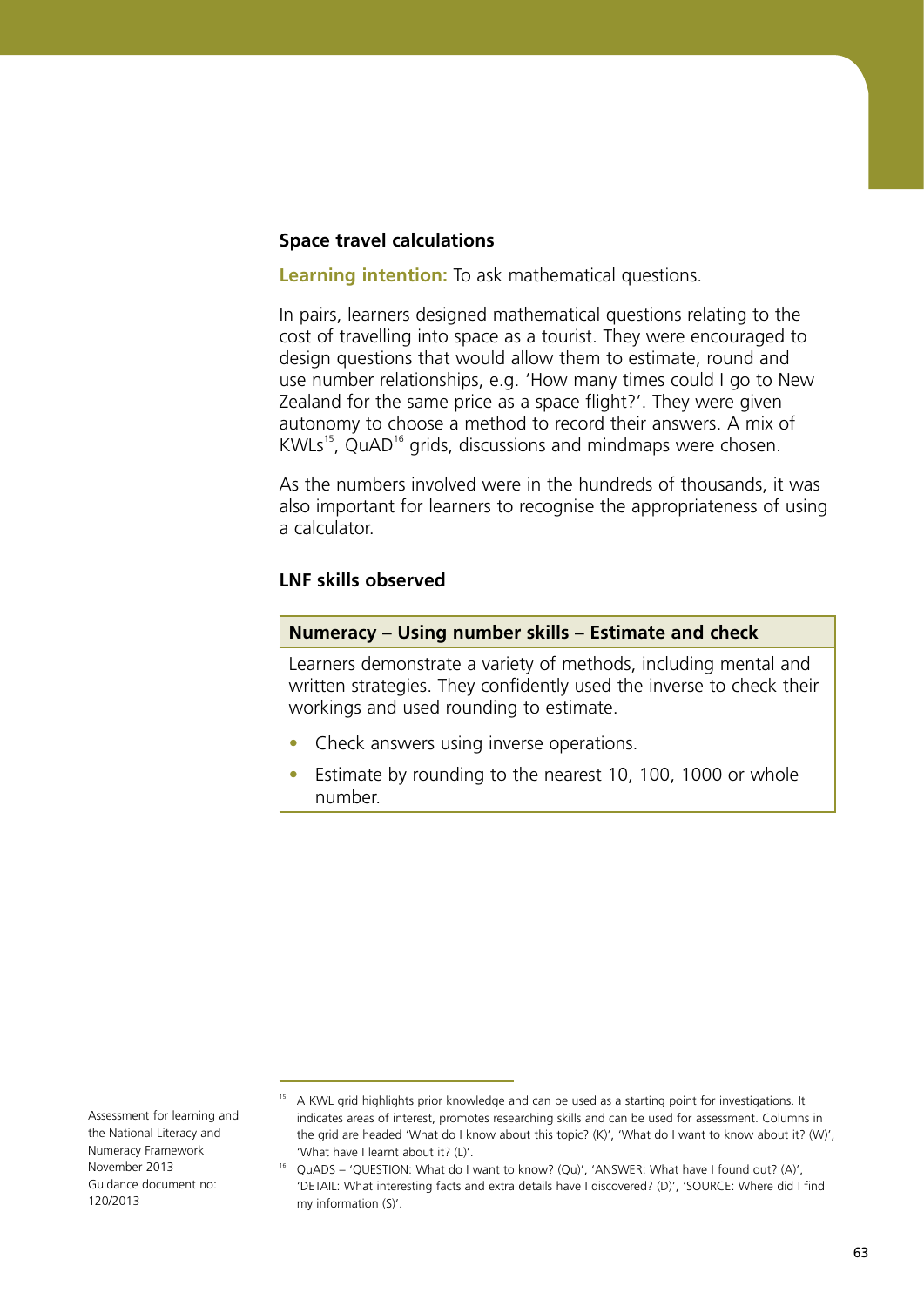## **AfL:** Asking questions.

## **LNF links:**

- Numeracy Using number skills Estimate and check.
- Numeracy Using number skills Calculate using mental and written methods.
- **•**  Numeracy Using number skills Use number facts and relationships: Read and write numbers to 1 million and numbers to 3 decimal places.
- Numeracy Using number skills Use number facts and relationships: Multiply and divide numbers by 10 and 100.

#### **Drawing planets to scale**

In talking partners, learners were challenged to draw the planets to scale. They were asked to discuss the methodology and the approach they could use. All agreed that they needed to find the diameters of the planets. Some thought that these should be rounded.

The use of a compass was modelled using the visualiser before learners began to decide on a scale for themselves. During regular pit stops, learners reviewed their progress through talk and discussion. Many started with the smaller planets and only realised after getting to the larger planets that it would not be possible to draw them with the same scale. At this point, it was important for the teacher to pose a number of 'What if … ?', 'Could we try … ?', 'Another possible way would be …' suggestions. These prompts are on display on the classroom wall.

**AfL:** Asking questions/classroom talk/peer and self-assessment.

#### **LNF links:**

**•**  Numeracy – Develop numerical reasoning – Represent and communicate: Select and construct appropriate charts, diagrams and graphs with suitable scales.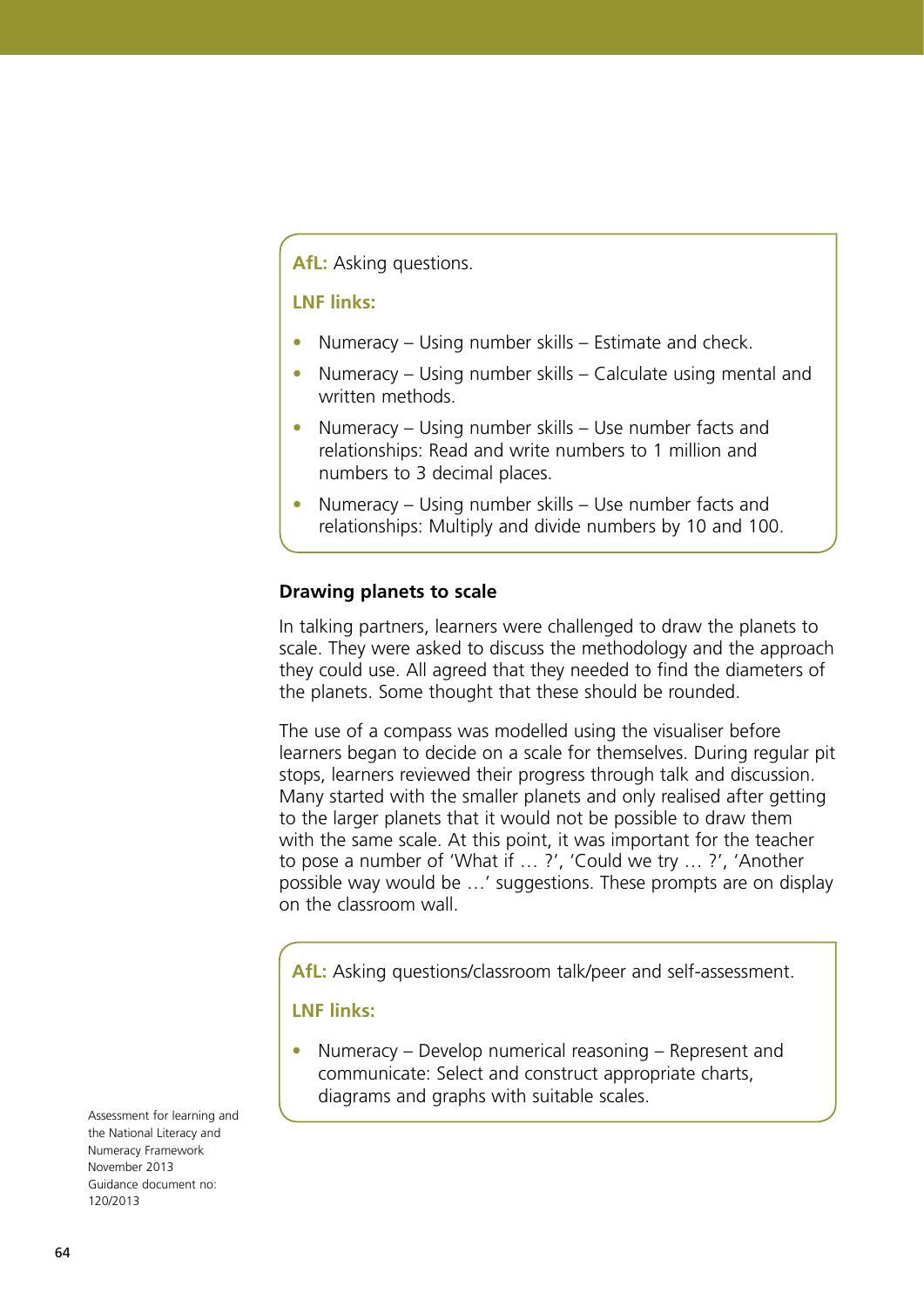#### **Pie chart – comparing planet sizes**

**Learning intentions:** Present information in the most appropriate way.

Following the work on drawing planets, a small group of more able learners recognised, through a reflection exercise (reflection triangle), that at a glance, it could be difficult to recognise which planet was the largest. Therefore, they were challenged to come up with a solution: 'How can you show, simply and effectively, the relative sizes of the planets?'.

Using reasoning skills, the learners determined that a graph or diagram is a useful snapshot of a situation. They investigated different types of graph using a spreadsheet computer program, and decided that a pie chart was their preferred medium.

Some very high-level mathematics was required to translate the data into a pie chart, but all strategies used were the learners' own, with some prompting of the process given by the teacher. When the learners had constructed their own pie chart, they made another using the spreadsheet program.

## **LNF skills observed**

**Numeracy – Using data skills: Collect and record data, Present and analyse data, Interpret results**

- **•**  Represent data using:
	- lists, tally charts, tables, diagrams and frequency tables
	- bar charts, grouped data charts, line graphs and conversion graphs.
- Extract and interpret information from an increasing range of diagrams, timetables and graphs (including pie charts).
- Use mean, median, mode and range to describe a data set.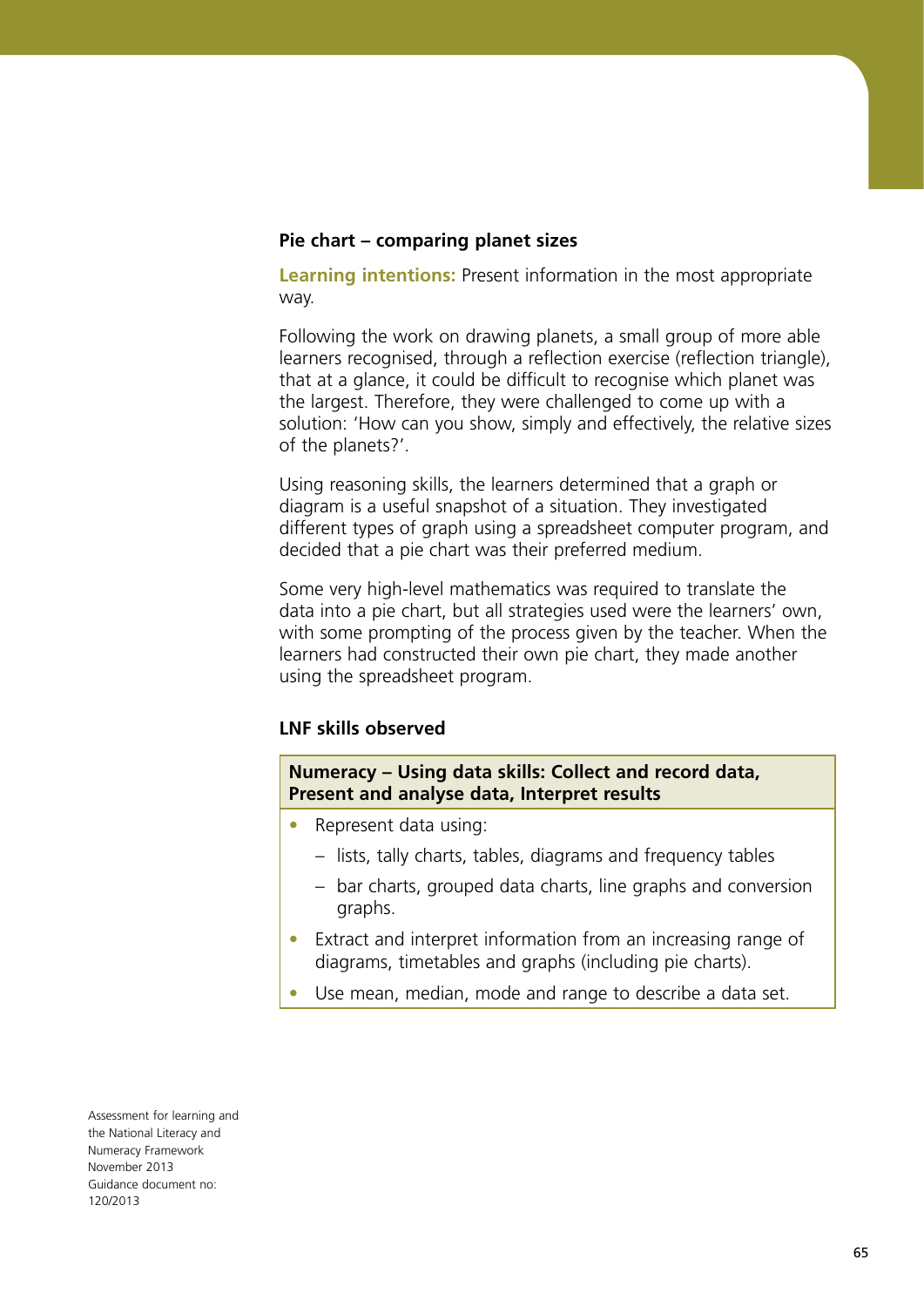## **AfL:** Encouraging learning autonomy.

## **LNF links:**

- Numeracy Developing numerical reasoning Represent and communicate: Select and construct appropriate charts, diagrams and graphs with suitable scales.
- Numeracy Using data skills Collect and record data, Present and analyse data, Interpret results: Represent data using:
	- lists, tally charts, tables, diagrams and frequency tables
	- bar charts, grouped data charts, line graphs and conversion graphs.

#### **Interactive table resource**

**Learning intentions:** To estimate and visualise size when measuring; make careful observations and accurate measurements using ICT equipment.

While investigating and researching the planets in the solar system, Year 5/6 learners were challenged to examine the relative sizes of the planets. An interactive table activity was authored to support learners in their numeracy work on 'scale' as well as further their understanding of 'the relative positions and key features of the planets'. Learners were given autonomy to use the resource for their own learning; objectives were therefore differentiated by outcome.

The interactive table can have up to six learners working collaboratively with their own set of tools. Standing around the table, learners see a black background with images of the sun and eight planets – all jumbled up. There are also text labels for each of the planets. The planets can be moved around the table by touch, plus they can be resized. Each learner has access to their own 'toolkit'. The toolkit contains:

- a web browser enabling learners to look up facts, figures and images of planets
- a number pad allowing learners to annotate the table, e.g. planet diameters, distances between planets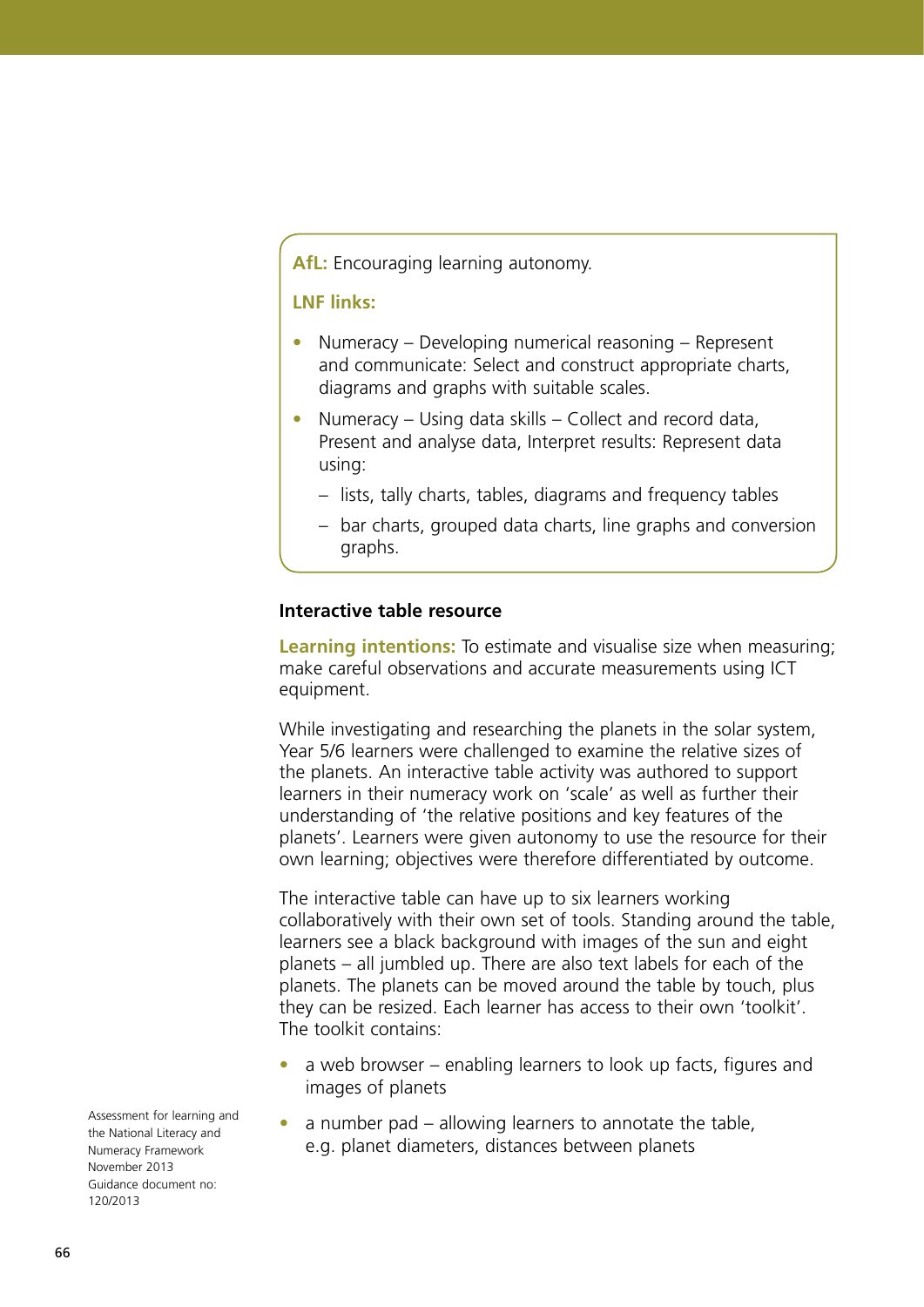- **•**  a calculator
- a ruler to be used to resize planets to scale.

**AfL:** Encouraging learning autonomy.

**LNF links:**

- **•**  Numeracy Developing numerical reasoning Identify processes and connections: Estimate and visualise size when measuring and use the correct units.
- **•**  Numeracy Developing numerical reasoning Represent and communicate: Select and construct …diagrams …with suitable scales.

At its simplest, the activity has been used by a learner with additional learning needs (on a one-to-one basis) to order the planets. At its most challenging, a group of Year 5 learners used the web browser to research the diameters of the planets. They rounded the measurements and annotated the diagram. They then resized each planet using the ruler in the toolkit. Working collaboratively, they were able to come up with solutions to problems they encountered such as fitting all the planets on the table (decrease the scale).

Having done this, they then decided to examine the distance between planets and to adjust the activity accordingly. They were unable to complete the whole solar system in this way, and so were advised to increase the scale and focus on the relationship between two neighbouring planets. They then made comparisons between pairs of planets.

In all cases, learners have been enthused and inspired by the activity and have demonstrated sound understanding of the key concepts covered. As well as meeting set curriculum objectives, it has encouraged collaboration and problem solving and created opportunities for learners to direct their own learning.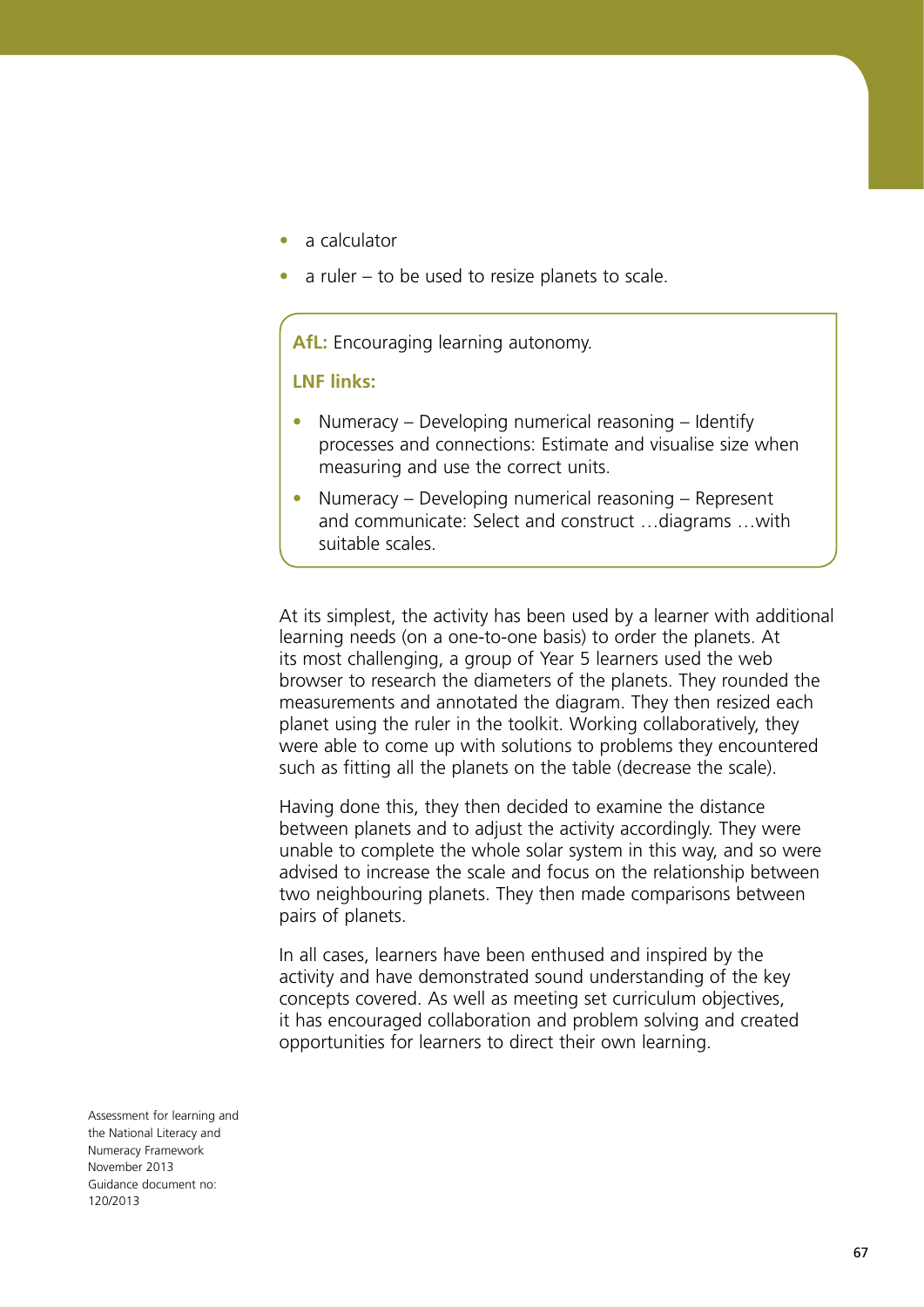#### **Designing a space board game**

**Learning intentions:** To ask subject-related questions; to use subject-specific words and phrases; to use features and layout to enhance presentation and clarity.

Working in pairs or groups of three, learners in Year 6 were asked to design a board game that specifically asked and answered questions concerning the Earth and beyond – areas they had been studying in their science lessons. For example, 'How many days does it take for the Earth to orbit the Sun?', 'At what time of day would shadows be at their shortest?', 'Which planet is closest to the Sun?'.

These games would be used to help future learners in this age group to study the Earth and beyond in an interesting, informative fun-filled way.

At all stages, learners were asked to review the success criteria to ensure that the end product was the best that it could be.

'Pit stops' were regularly made to review what the learners perceived to be their strengths and what they did to overcome difficulties. For example, which sources did they use and how could you ensure that learners were writing the same answers for each question? (In the end some learners decided to use a study guide so that they asked relevant questions and adhered to the success criteria.)

**AfL:** Talking partners/pit stops/review success criteria/peer and self-assessment.

#### **LNF links:**

- Literacy Oracy across the curriculum Developing and presenting information and ideas – Speaking.
- Literacy Oracy across the curriculum Developing and presenting information and ideas – Listening.
- Literacy Oracy across the curriculum Developing and presenting information and ideas – Collaboration and discussion.
- Literacy Reading across the curriculum Locating, selecting and using information – Reading strategies.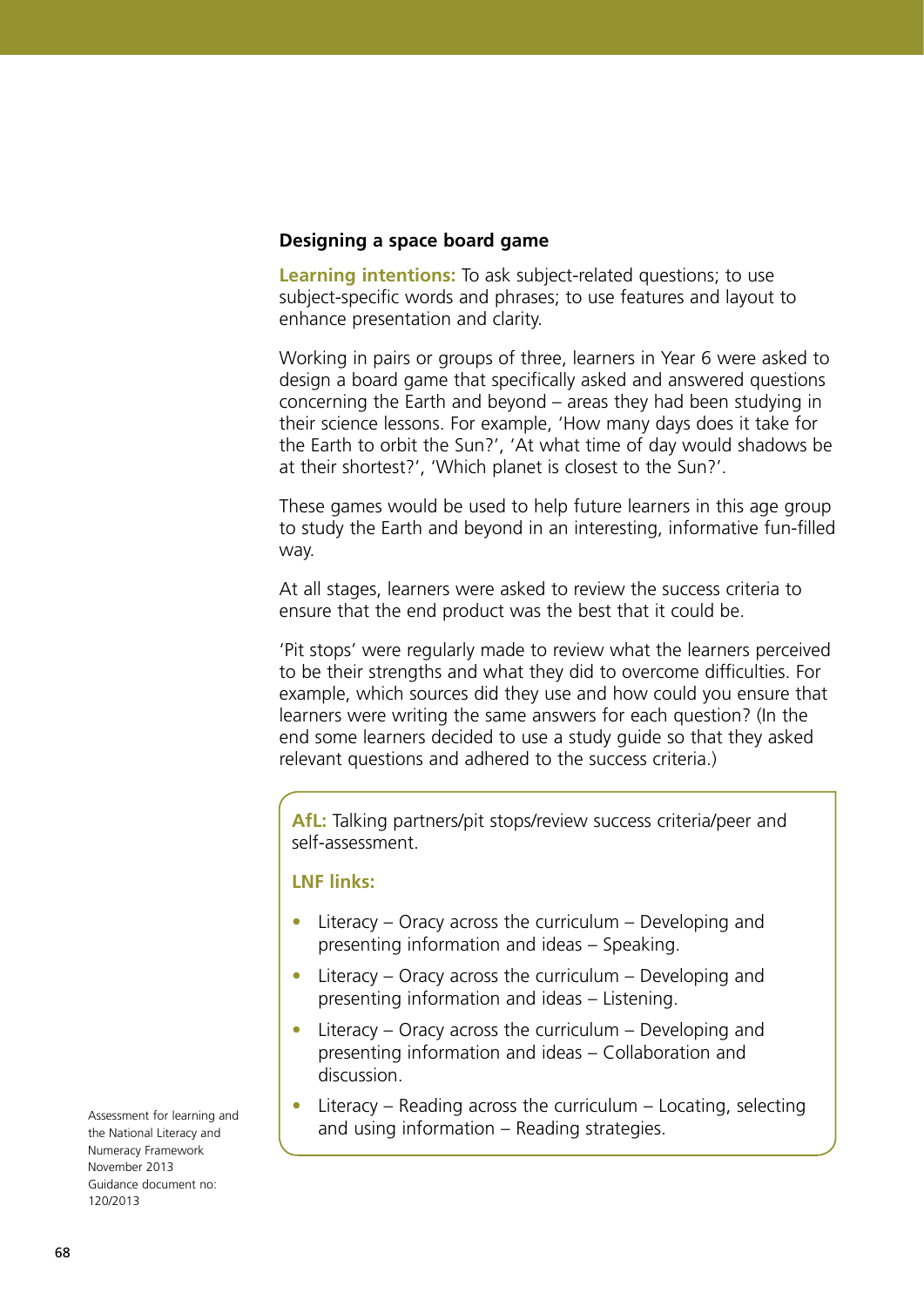- **•**  Literacy Writing across the curriculum Organising ideas and information – Meaning, purposes, readers.
- **•**  Literacy Writing across the curriculum Organising ideas and information – Structure and organisation.
- Literacy Writing across the curriculum Writing accurately.

# **LNF skills observed**

| <b>Oracy</b>                                                                                                                                                                                                                                                                                                                                                   | <b>Writing</b>                                                                                                                                                                                                                                                                                                                                                                                                         |
|----------------------------------------------------------------------------------------------------------------------------------------------------------------------------------------------------------------------------------------------------------------------------------------------------------------------------------------------------------------|------------------------------------------------------------------------------------------------------------------------------------------------------------------------------------------------------------------------------------------------------------------------------------------------------------------------------------------------------------------------------------------------------------------------|
| Learners needed to:                                                                                                                                                                                                                                                                                                                                            | Learners were required to:                                                                                                                                                                                                                                                                                                                                                                                             |
| express issues and ideas<br>clearly using specialist<br>vocabulary during the<br>planning and designing stage<br>respond to others with<br>questions and comments<br>which focused on reasons,<br>implications and next steps<br>(the planning stage)<br>contribute purposefully<br>to group discussion to<br>achieve agreed outcomes<br>(the planning stage). | adapt writing style to suit the<br>future Year 6 audience and<br>ensure that the purpose (to<br>deliver subject content on<br>the Earth and beyond) was<br>achieved<br>edit, reflect and improve their<br>writing independently – had<br>they remembered question<br>marks and was the spelling<br>accurate as the success<br>criteria for the task required<br>use features and layout to<br>enhance presentation and |
| <b>Reading</b>                                                                                                                                                                                                                                                                                                                                                 | add clarity $-$ how had they<br>separated their questions and                                                                                                                                                                                                                                                                                                                                                          |
| Learners:                                                                                                                                                                                                                                                                                                                                                      | answers (learners were asked                                                                                                                                                                                                                                                                                                                                                                                           |
| used a range of strategies<br>to skim and scan for<br>information<br>• selected essential points.                                                                                                                                                                                                                                                              | to reflect on how they would<br>achieve this in the success<br>criteria)<br>use subject-specific words                                                                                                                                                                                                                                                                                                                 |
|                                                                                                                                                                                                                                                                                                                                                                | and phrases.                                                                                                                                                                                                                                                                                                                                                                                                           |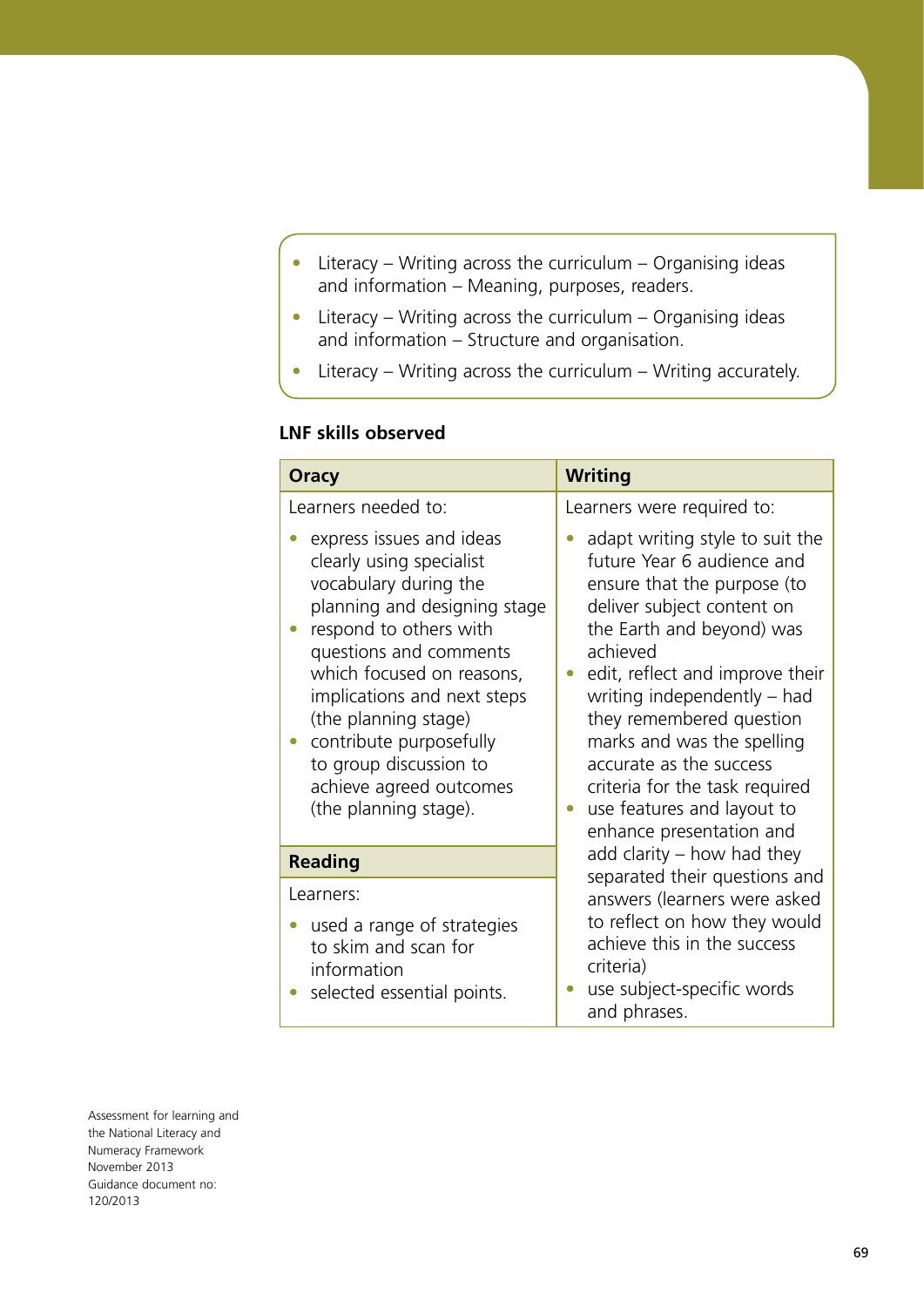#### **Peer and self-assessment**

**Learning intentions:** To discuss agreed outcomes through questioning and comments; to agree/disagree with peer assessment evaluations; to reflect on, edit and improve their work.

The learners were then asked to design a space game based on their Earth and beyond questions. They also needed to supply a list of equipment and materials that they would need to produce a game that would last at least a year and beyond. Furthermore, they needed to provide a list of instructions that would make the objectives of the game very clear.

The success criteria stated that the game would need to:

- be a teaching/revision tool on the correct subject content
- be a vibrant, colourful game
- be a durable game that would not fall apart after a few occasions
- add a sense of fun to the learning process too.

After their first draft of the game, and based on the appearance, durability and how learners playing the game would reach their objective, another partnership within the class reflected on and evaluated their work. They were to choose two positive points about the design using the success criteria as their guide to comment on both points. Furthermore, they had to write one point for improvement also based on the success criteria.

Discussion immediately afterwards between the partnerships clarified and put into further context the comments made on their plans so that both partners could further improve their work in the next stage.

At the end of the design process, each partnership reflected on their progress to date (what they thought of their design), as well as the improvements they had made to their work and how these amendments had enhanced their work.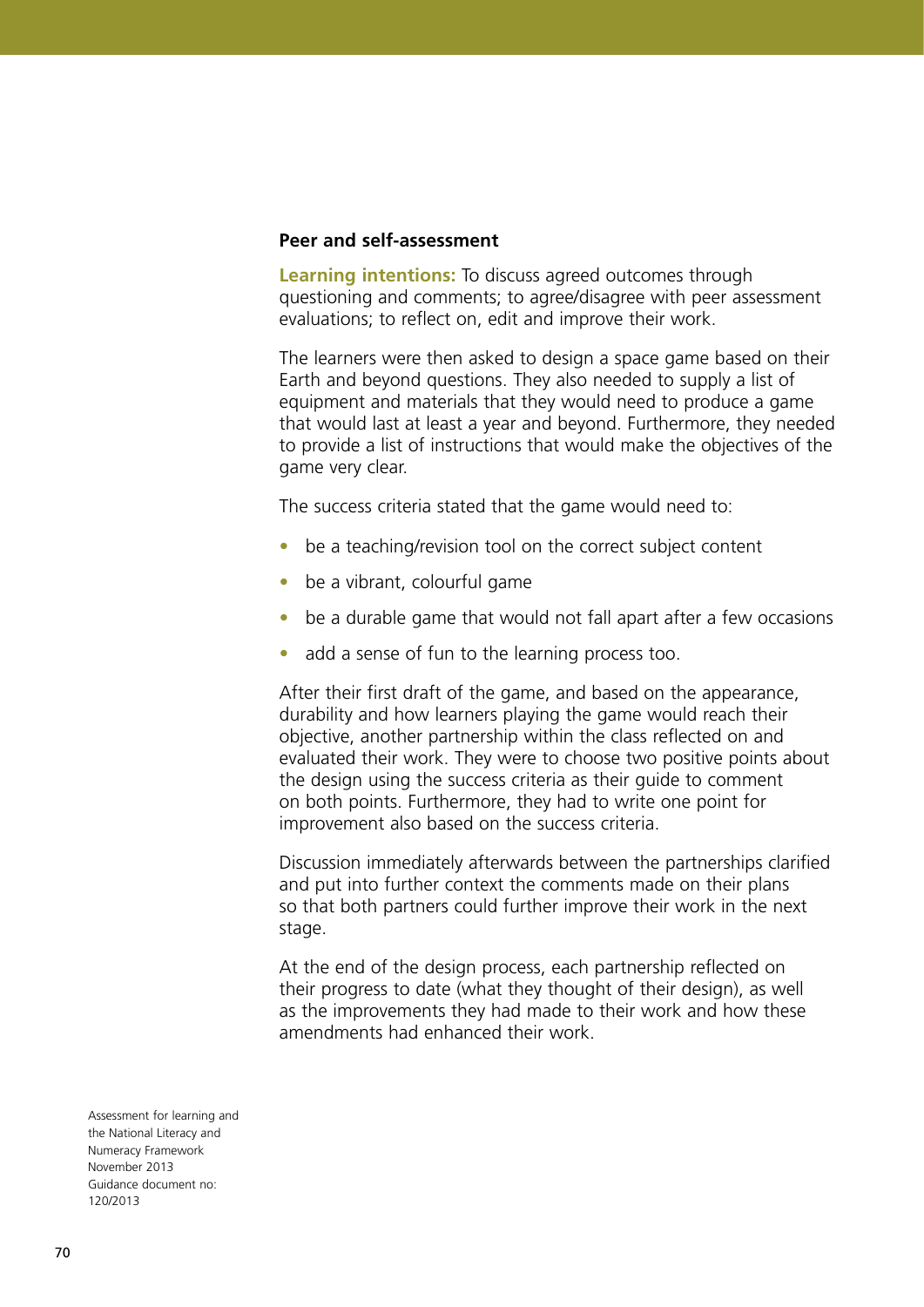#### **LNF skills observed**

| Oracy                                                                                                                                                                                                                                                                                                                                                                                                                                                                                                                         | <b>Writing</b>                                                                                                                                                                                                                                                                                                                                                                                                                                        |
|-------------------------------------------------------------------------------------------------------------------------------------------------------------------------------------------------------------------------------------------------------------------------------------------------------------------------------------------------------------------------------------------------------------------------------------------------------------------------------------------------------------------------------|-------------------------------------------------------------------------------------------------------------------------------------------------------------------------------------------------------------------------------------------------------------------------------------------------------------------------------------------------------------------------------------------------------------------------------------------------------|
| Years 5 and 6 learners:                                                                                                                                                                                                                                                                                                                                                                                                                                                                                                       | Year 6 learners:                                                                                                                                                                                                                                                                                                                                                                                                                                      |
| expressed issues and ideas<br>clearly during the evaluating<br>stage<br>responded to others with<br>questions and comments<br>which focused on reasons,<br>implications and next steps -<br>the evaluating stage (peer<br>and self-assessment)<br>contributed purposefully to<br>group discussion to achieve<br>agreed outcomes (the<br>re-evaluating stage)<br>followed up points in<br>group discussions, showing<br>agreement or disagreement<br>giving reasons $-$ the<br>evaluating stage (peer and<br>self-assessment). | adapted the writing style<br>to suit the audience and<br>purpose<br>edited, reflected and<br>improved their work<br>independently<br>used features and layouts to<br>enhance the presentation of<br>their ideas $-$ how will they<br>present a list of instructions<br>clearly, which presentational<br>features should they choose<br>used subject-specific<br>vocabulary<br>focused on neat<br>presentation, accurate<br>spellings and punctuation. |

# **Using padlet<sup>17</sup>**

**Learning intentions:** To ask questions (Year 5); to reflect on learning (Year 6).

In pairs, learners in Years 5 and 6 created a class padlet to both pose questions and display answers to questions posed. For example, one learner asked 'How many times would you need to go to Australia and back to travel the same distance as going to the moon?'.

Meanwhile, the question 'What distance did the Apollo 13 mission travel before the oxygen tank exploded?' was answered by another child on a different padlet: 'I have learned that Apollo 13 went 200,000 miles from Earth.'

 $17$  Padlet is an internet application that allows people to express their thoughts on a common topic easily. It works like an online sheet of paper where people can put any content (e.g. images, videos, documents, text) anywhere on the page, together with others, from any device.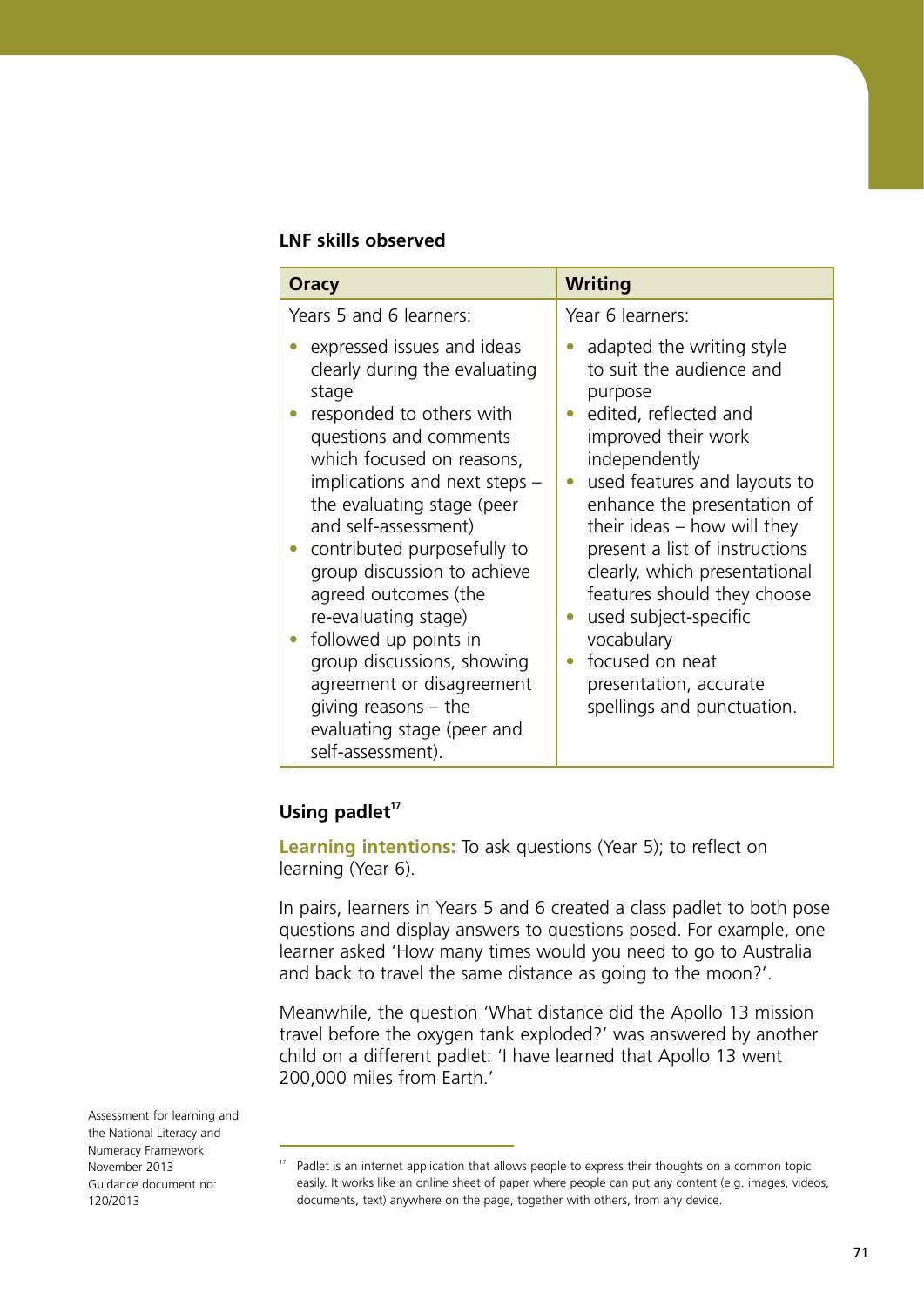They verified their answers by looking at reliable sources and comparing information on different web pages.

## **LNF skills observed**

| Oracy                                                                                                                                                                                                                                 | <b>Writing</b>                                                                                                                                                                                                                          |
|---------------------------------------------------------------------------------------------------------------------------------------------------------------------------------------------------------------------------------------|-----------------------------------------------------------------------------------------------------------------------------------------------------------------------------------------------------------------------------------------|
| Learners in Years 5 and 6:                                                                                                                                                                                                            | Learners used:                                                                                                                                                                                                                          |
| • used a range of strategies<br>to skim and scan for<br>information<br>• selected essential points<br>• assessed the quality and<br>reliability of information<br>on web pages, considering<br>its origins and verifying<br>accuracy. | features and layout which<br>were clearly constructed to<br>enhance their ideas<br>subject-specific words and<br>phrases such as 'mission<br>duration', 'oxygen tank',<br>'closest approach' and 'the<br>first aborted Apollo mission'. |

**AfL:** Asking questions; ICT.

**LNF links:**

- Literacy Reading across the curriculum Locating, selecting and using information – Reading strategies.
- Literacy Writing across the curriculum Organising ideas and information – Structure and organisation.
- Literacy Writing across the curriculum Writing accurately Language.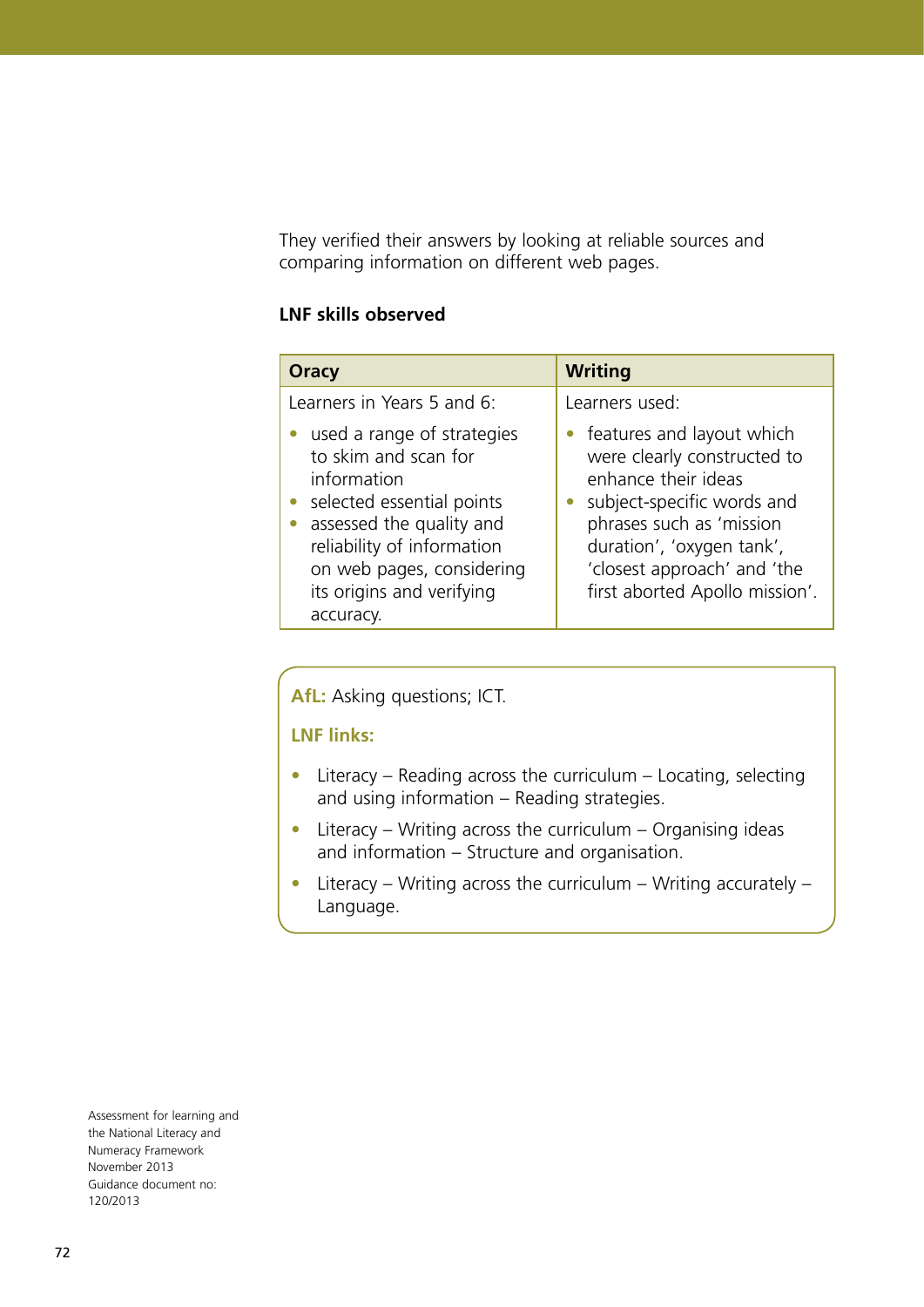# **Case study 5: Developing literacy in a history lesson in Year 9**

In this case study a Year 9 teacher describes a history lesson, highlighting the links to developing literacy at the appropriate level. While this is, in many ways, similar to the history lesson in Case study 2 (see page 52), it is important to note that the teacher is addressing literacy skills at a much higher level.

**Context:** In this lesson learners had to gather and compare evidence from a variety of sources to understand trench and battle conditions in the First World War so that they could write a letter from a First World War soldier to his family and improve their work.

**Starter activity:** Introduce the topic and reading strategies that will be used*.* Learners were shown a small extract from a letter informing a parent of their son's death then asked 'What is this an extract from?'. Learners looked at the document for 10 seconds then shared their ideas. We discussed examples of word choices that learners had picked to support their ideas of what the text was about. This generated some discussion and some learners came to different conclusions from the same words/phrases, so we were able to discuss the idea of plurality and the need for contextual information to add understanding to our reading.

We established that the time limit ensured that the learners had to use the skill of skimming, and highlighted what that skill is used for.

We then showed a second, larger extract from the same document and learners were challenged to find three words that supported their interpretation.

We established that this task uses the techniques of scanning.

There followed an open discussion in which learners explored and described the difference in the two processes. For this discussion we used a random number generator so that any learner could be asked to answer a question which corresponds with their given number (AfL technique to encourage the involvement of all learners – could use lollipop sticks or similar). During the discussion each response was followed up with a second question to a new learner asking if their opinion is the same or different (AfL 'bounce' strategy).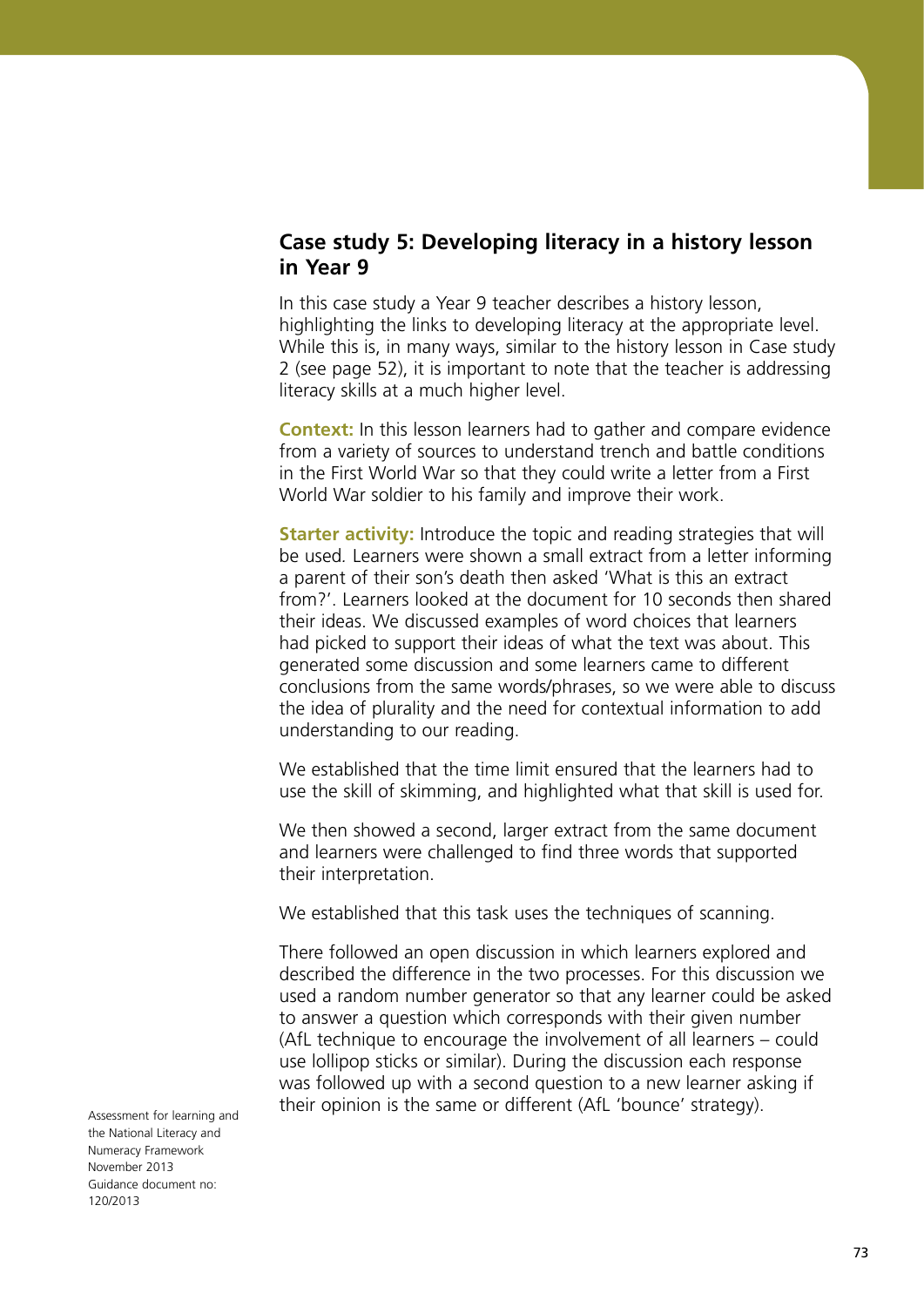# **LNF links: Year 9 – Literacy – Reading across the curriculum – Locating selecting and using information**

#### **Reading strategies:**

Use a range of strategies, *e.g. speed reading*, *close reading*, *annotation, prediction*, to skim texts for gist, key ideas and themes, and scan for detailed information.

## **Activity 1: Develop and reinforce reading strategies to get a better understanding of the content of the material**

Learners were given two letters, one explaining the true horrors of the war, and another that was much more guarded and jovial. One was dated 1916, the second was dated 1915. Both were written to parents.

The class was organised into groups of five or six and each learner was given a grid with 30 boxes on it. Their task was to summarise one of the letters into 30 words (one word in each box).

Learners then worked within their table groups to produce a 30-word summary of the letter which all of the group agreed showed the key elements of the original. This then generated discussion regarding the decision process that happened on each table at a group level (why did the group prioritise certain pieces of information rather than others?), establishing that prioritising information and ideas is a key element of reading.

# **LNF links: Year 9 – Literacy – Reading across the curriculum – Responding to what has been read**

#### **Response and analysis:**

Synthesise and analyse information to gain in-depth understanding, *e.g. of causes, consequences, patterns*, using different sources.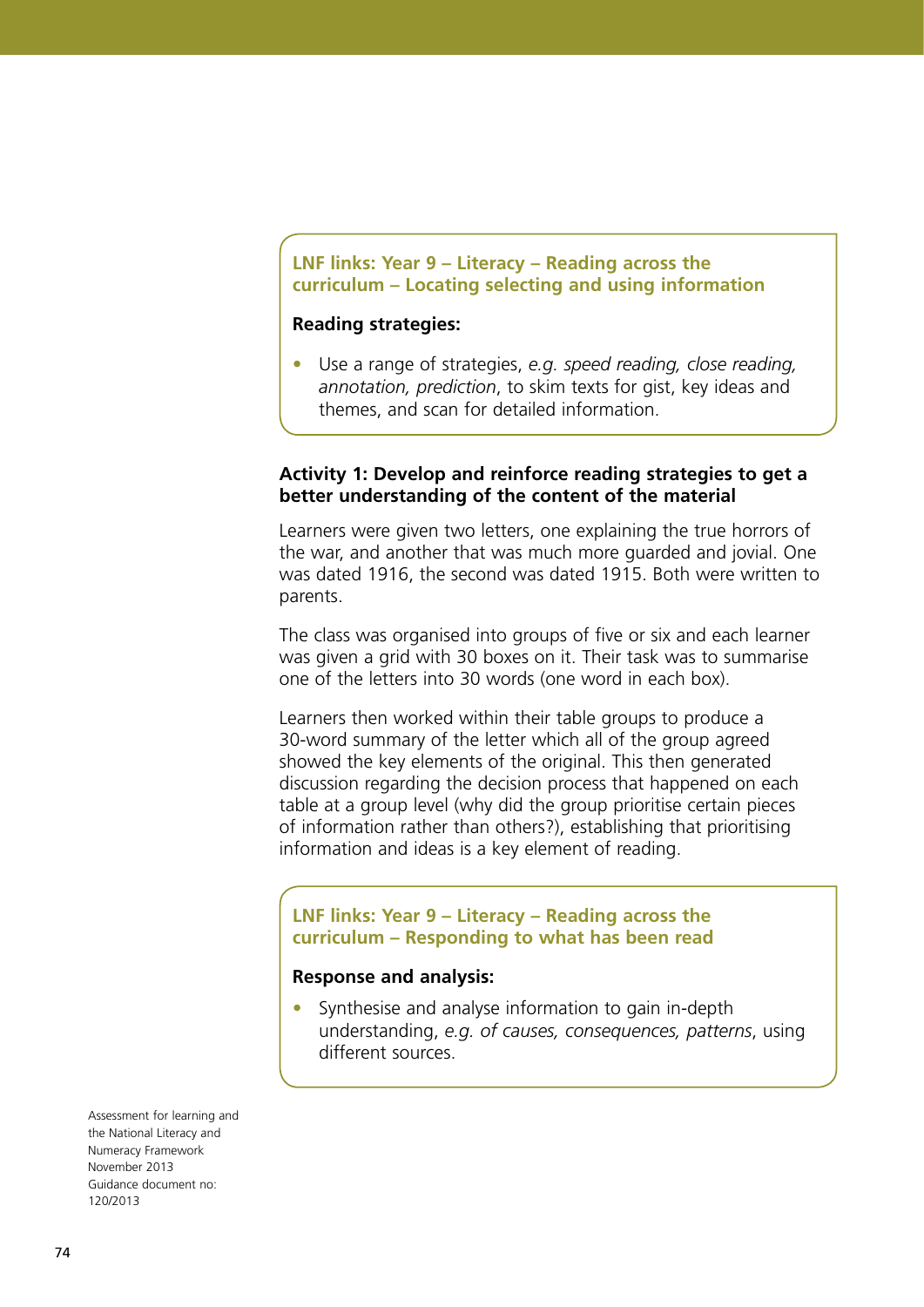# **Activity 2: Scan materials for contradictions and use those contradictions to develop understanding of historical context**

In pairs, learners used graphic organisers to visually represent the contradictions in each text, looking at key areas such as weather/conditions/food/friends/death/battles/emotions/thoughts for the future.

We then had a class discussion in which learners were asked to suggest theories why one of the letters is relatively positive while the other is extremely negative. Again random number generators and 'bounce' strategies were used. This is a key area of the lesson to reinforce previous learning regarding the battles and chronology of the war and how this contributed to conditions and morale.

We concluded the discussion by establishing that letter one is most likely to be the most realistic letter as a historical document.

# **LNF links: Year 9 – Literacy – Reading across the curriculum – Responding to what has been read**

#### **Response and analysis:**

- **•**  Distinguish between facts/evidence and bias/argument.
- Identify different interpretations of facts and information and evaluate their relative merits.
- Evaluate the usefulness and reliability of texts.

## **Activity 3: Mapping success criteria for writing**

In groups learners were asked to respond to the question 'If you were to write your own realistic letter from the front line, what features and ideas would you have to include to ensure it was successful?'.

Learners annotated letter one to label the features that they thought made it most realistic and most authentic, then as a class we discussed which evidence they had picked and why. The discussion focused on helping learners identify specific quotes from the letter and discussing why they were effective, e.g. 'terrifying' and 'horrific' were identified as emotive adjectives.

As a class we agreed on the key success criteria for their own letter (AfL strategy of involving learners in generating success criteria).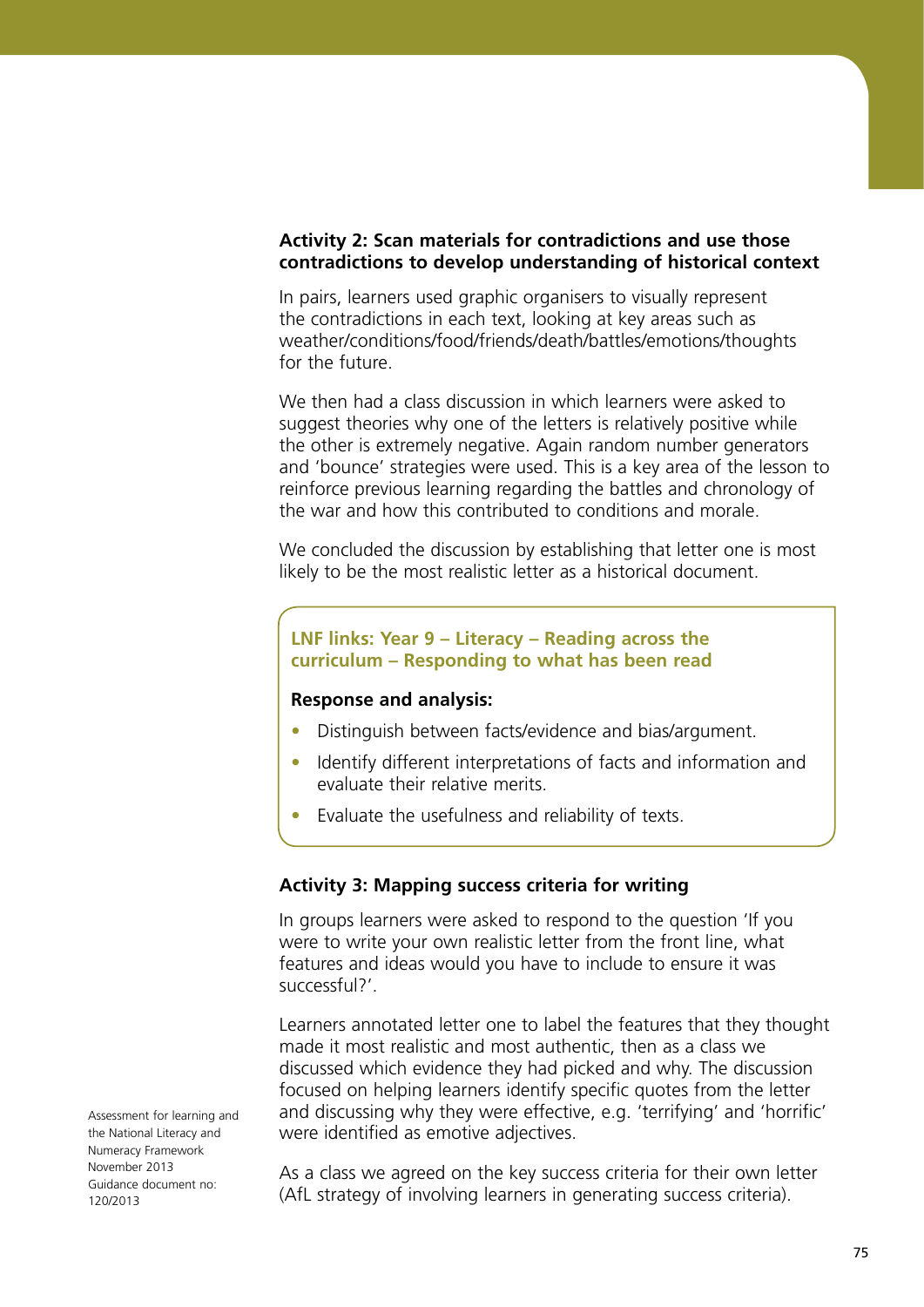## **Activity 4: Transfer learning gained through reading and deconstructing text into a piece of writing**

Learners were then asked to write the first half of their letter, on the understanding that the process would happen in a workshop fashion aimed at continually driving their improvement, making sure that they were using the success criteria agreed on the board.

After a set amount of time, learners looked at one another's work to identify what success criteria have been used so far (AfL peer assessment against agreed criteria).

Learners then had to plan how they were going to meet the remaining success criteria in their own writing.

The teachers then shared some of the letters learners had started, commenting on the letter to that stage against success criteria, and discussing with the class the learner's plan on how they will move to incorporate the remaining success criteria, inviting suggestions from other class members if required (AfL activating learners as resources for each other).

# **LNF links: Year 9 – Literacy – Writing across the curriculum – Organising ideas and information**

# **Meaning, purposes, readers:**

- Plan appropriately to develop writing for different purposes and audiences.
- Make imaginative choices about content and presentation of writing, using ICT with discrimination.
- Improve writing through independent review and redrafting.

#### **LNF links: Year 9 – Literacy – Writing across the curriculum – Organising ideas and information**

#### **Structure and organisation:**

Select, interpret and evaluate ideas and information convincingly or objectively.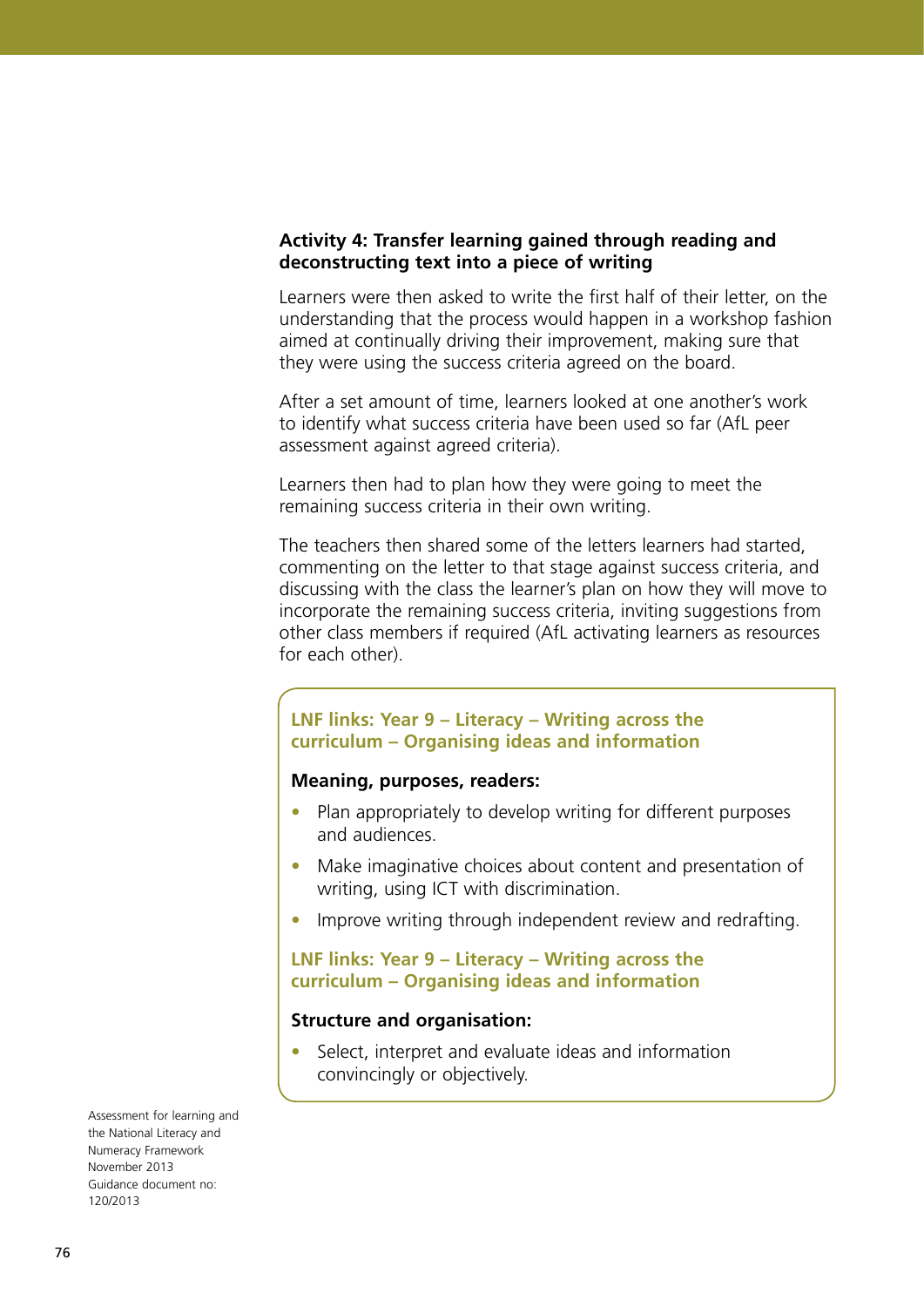# **LNF links: Year 9 – Literacy – Writing across the curriculum – Writing accurately**

#### **Language:**

**•**  Use a wide range of technical terms, language and expression consistent with the subject content.

#### **Plenary: Reflection on how work could be improved**

Using random numbers learners were invited to explain how they had improved their own work and to ask different learners to evaluate how effective it had been. This is a key area to consolidate understanding of the success criteria.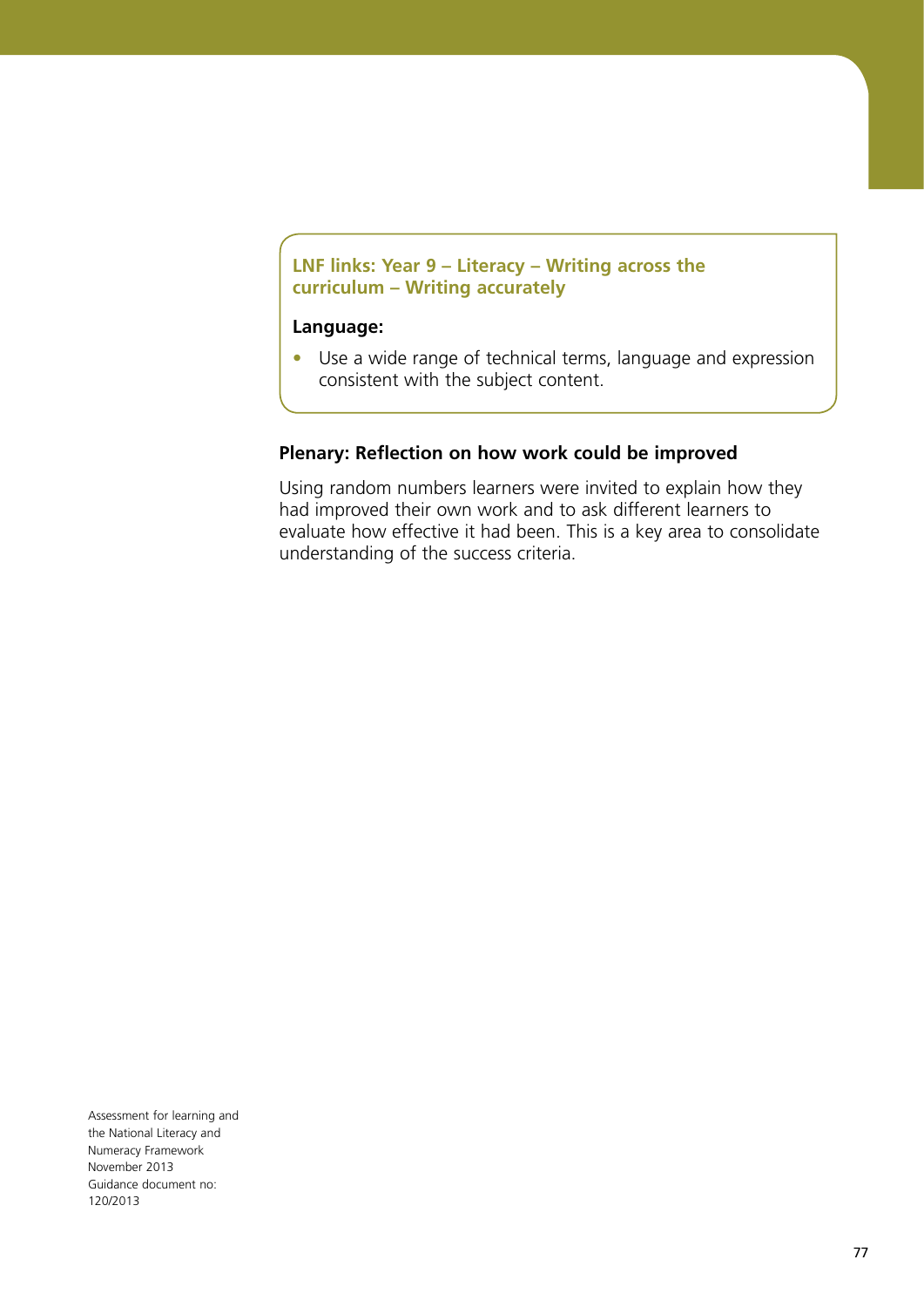# 10. References

*Active Learning through Formative Assessment* by S Clarke (Hodder Education, 2008)

*Assessment for Learning: putting it into practice* by P Black, C Harrison, C Lee, B Marshall and D Wiliam (OUP, 2003)

*Changing Assessment Practice: Process, Principles and Students* by J Gardner, W Harlen, L Hayward, G Stobart (Assessment Reform Group, 2008)

*Embedded formative assessment* by D Wiliam (Solution Tree Press, 2011)

*Formative Assessment: improving learning in secondary classrooms* (OECD, 2005)

*Formative Assessment in the Secondary Classroom* by S Clarke (Hodder Murray, 2005)

*Mindset: The new psychology of success* by C S Dweck (Ballantine Books, 2007)

Position Paper on Assessment for Learning from the Third International Conference on Assessment for Learning, Dunedin, New Zealand, March 2009

*Promoting assessment as learning: Improving the learning process* by R Dann (Routledge Falmer, 2002)

*Testing Times: The uses and abuses of assessment* by G Stobart (Routledge, 2008)

*Transformative assessment* by W J Popham (ASCD, 2008)

*Visible Learning: A synthesis of over 800 meta-analyses relating to achievement* by J Hattie (Routledge, 2009)

#### **Welsh Government documents**

*Curriculum planning guidance* (2013) [learning.wales.gov.uk/docs/learningwales/publications/130124curricul](http://learning.wales.gov.uk/docs/learningwales/publications/130124curriculumplanningguidanceen.pdf) [umplanningguidanceen.pdf](http://learning.wales.gov.uk/docs/learningwales/publications/130124curriculumplanningguidanceen.pdf)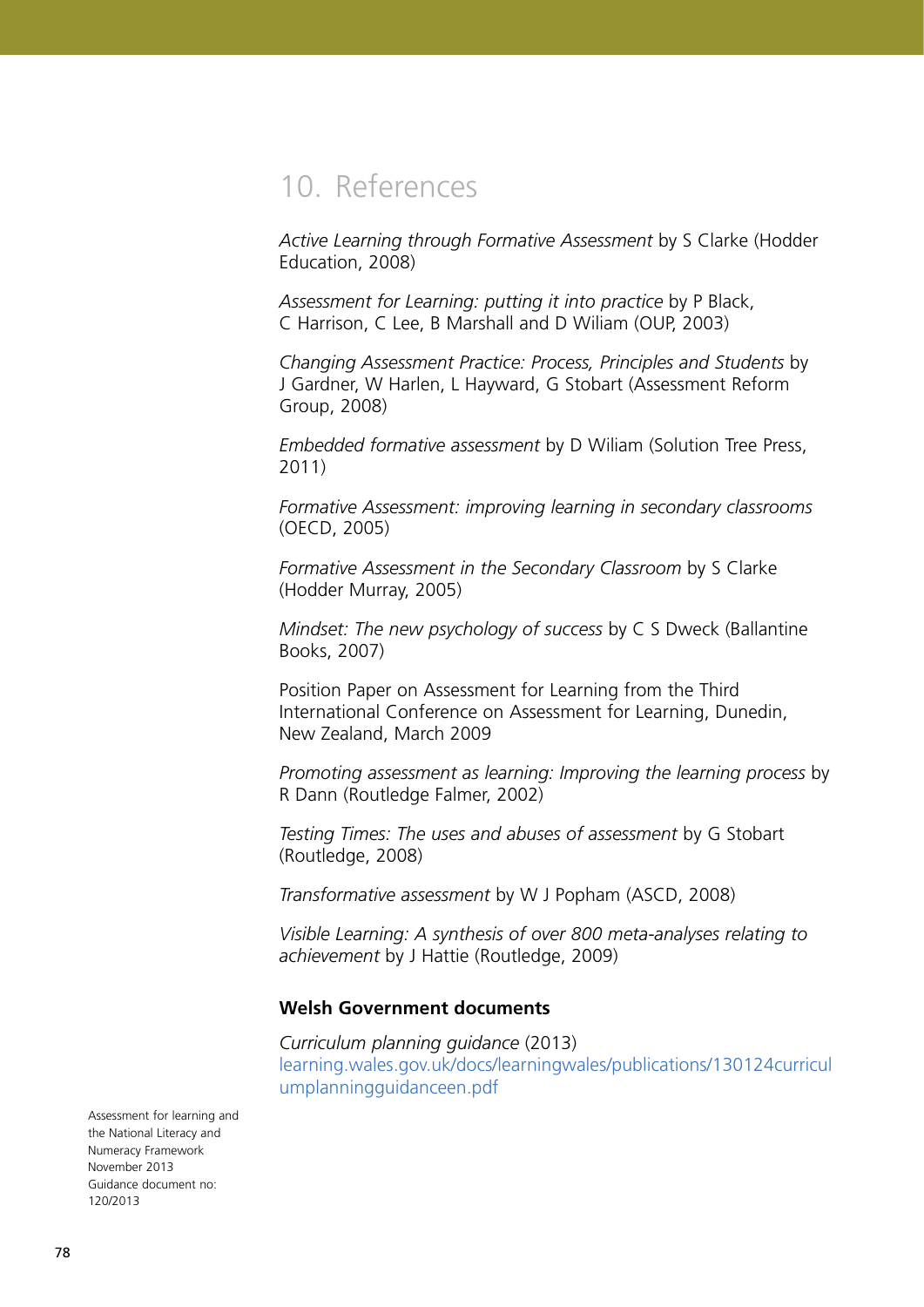*Ensuring consistency in teacher assessment: Guidance for Key Stages 2 and 3* (2008) [www.wales.gov.uk/topics/educationandskills/schoolshome/](http://www.wales.gov.uk/topics/educationandskills/schoolshome/curriculuminwales/guidanceresources/ensuringconsistency/?lang=en) [curriculuminwales/guidanceresources/ensuringconsistency/?lang=en](http://www.wales.gov.uk/topics/educationandskills/schoolshome/curriculuminwales/guidanceresources/ensuringconsistency/?lang=en)

*How to develop thinking and assessment for learning in the classroom* (2010) [www.wales.gov.uk/docs/dcells/publications/110111howtodevelopeen.](http://www.wales.gov.uk/docs/dcells/publications/110111howtodevelopeen.pdf) [pdf](http://www.wales.gov.uk/docs/dcells/publications/110111howtodevelopeen.pdf)

*Language, Literacy and Communication Skills* (2008) [www.wales.gov.uk/topics/educationandskills/earlyyearshome/](http://www.wales.gov.uk/topics/educationandskills/earlyyearshome/foundation_phase/parentscarers/childlearn/sevenareas/languageskills/?lang=en) [foundation\\_phase/parentscarers/childlearn/sevenareas/](http://www.wales.gov.uk/topics/educationandskills/earlyyearshome/foundation_phase/parentscarers/childlearn/sevenareas/languageskills/?lang=en) [languageskills/?lang=en](http://www.wales.gov.uk/topics/educationandskills/earlyyearshome/foundation_phase/parentscarers/childlearn/sevenareas/languageskills/?lang=en)

#### *Making the most of Learning* (2008)

[wales.gov.uk/topics/educationandskills/schoolshome/](http://wales.gov.uk/topics/educationandskills/schoolshome/curriculuminwales/arevisedcurriculumforwales/nationalcurriculum/makingthemostoflearningnc/?lang=en) [curriculuminwales/arevisedcurriculumforwales/nationalcurriculum/mak](http://wales.gov.uk/topics/educationandskills/schoolshome/curriculuminwales/arevisedcurriculumforwales/nationalcurriculum/makingthemostoflearningnc/?lang=en) [ingthemostoflearningnc/?lang=en](http://wales.gov.uk/topics/educationandskills/schoolshome/curriculuminwales/arevisedcurriculumforwales/nationalcurriculum/makingthemostoflearningnc/?lang=en)

#### *Mathematical Development* (2008)

[www.wales.gov.uk/topics/educationandskills/earlyyearshome/](http://www.wales.gov.uk/topics/educationandskills/earlyyearshome/foundation_phase/parentscarers/childlearn/sevenareas/mathdevelopment/?lang=en) [foundation\\_phase/parentscarers/childlearn/sevenareas/](http://www.wales.gov.uk/topics/educationandskills/earlyyearshome/foundation_phase/parentscarers/childlearn/sevenareas/mathdevelopment/?lang=en) [mathdevelopment/?lang=en](http://www.wales.gov.uk/topics/educationandskills/earlyyearshome/foundation_phase/parentscarers/childlearn/sevenareas/mathdevelopment/?lang=en)

*Why develop thinking and assessment for learning in the classroom?* (2010)

[www.wales.gov.uk/dcells/publications/curriculum\\_and\\_assessment/](http://www.wales.gov.uk/dcells/publications/curriculum_and_assessment/developingthinkingassessment/developthinkinge.pdf;jsessionid=FF844FA7B11440459BDF25CFA0179FCF?lang=en) [developingthinkingassessment/developthinkinge.pdf;jsessionid=FF844](http://www.wales.gov.uk/dcells/publications/curriculum_and_assessment/developingthinkingassessment/developthinkinge.pdf;jsessionid=FF844FA7B11440459BDF25CFA0179FCF?lang=en) [FA7B11440459BDF25CFA0179FCF?lang=en](http://www.wales.gov.uk/dcells/publications/curriculum_and_assessment/developingthinkingassessment/developthinkinge.pdf;jsessionid=FF844FA7B11440459BDF25CFA0179FCF?lang=en)

#### **Estyn documents**

*Literacy and the Foundation Phase: An evaluation of the implementation of the Foundation Phase for five to six-year-olds in primary schools, with special reference to literacy* (2011) [www.estyn.gov.uk/english/docViewer/228910.5/literacy-and-the](http://www.estyn.gov.uk/english/docViewer/228910.5/literacy-and-the-foundation-phase-september-2011/?navmap=30,163)[foundation-phase-september-2011/?navmap=30,163](http://www.estyn.gov.uk/english/docViewer/228910.5/literacy-and-the-foundation-phase-september-2011/?navmap=30,163)